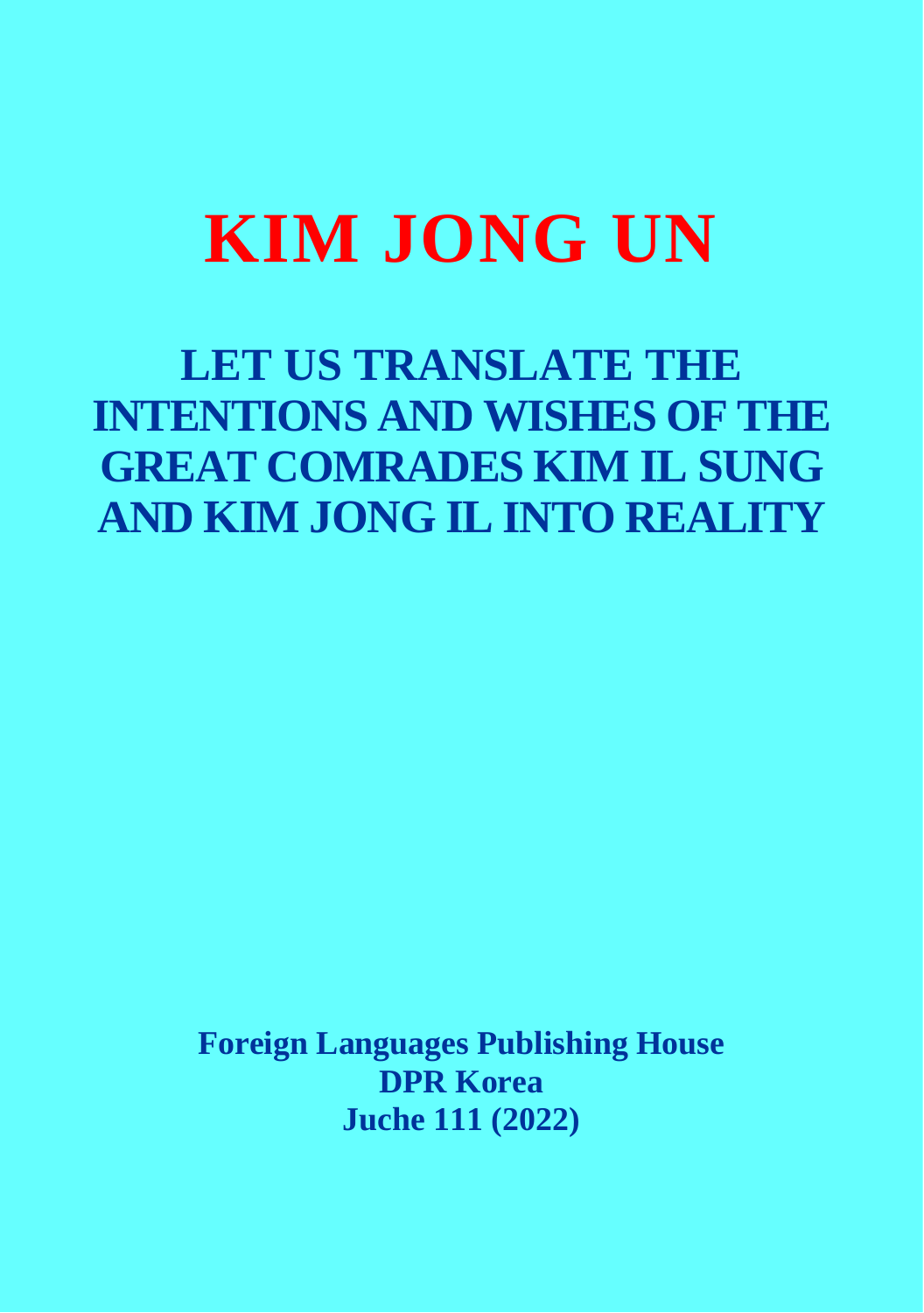WORKING PEOPLE OF THE WHOLE WORLD, UNITE!

# **KIM JONG UN**

**LET US TRANSLATE THE INTENTIONS AND WISHES OF THE GREAT COMRADES KIM IL SUNG AND KIM JONG IL INTO REALITY** 

> **Foreign Languages Publishing House DPR Korea Juche 111 (2022)**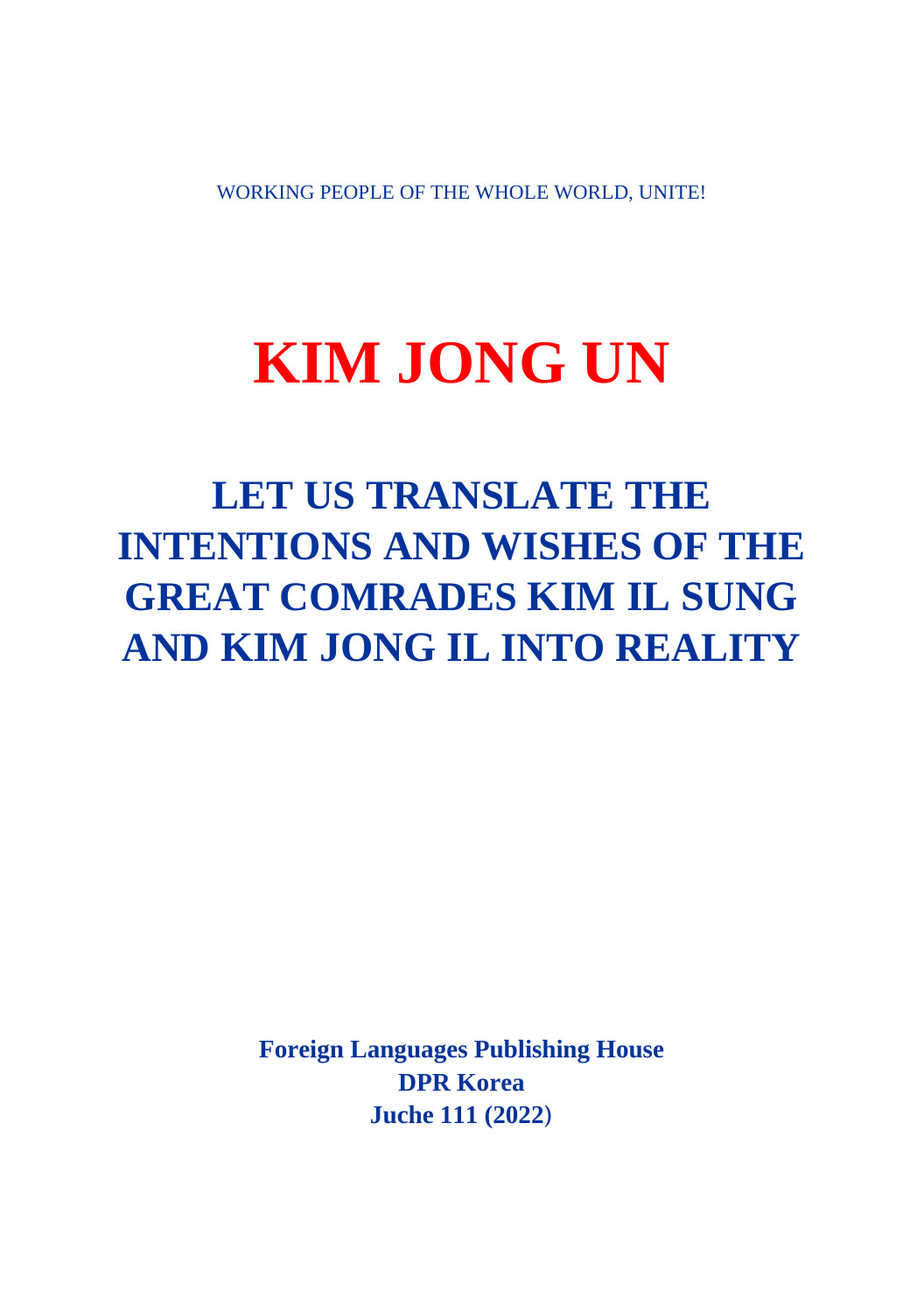# **CONTENTS**

#### <span id="page-2-0"></span>[THE GREAT PRESIDENT KIM IL SUNG](#page-3-0)  IS THE ETERNAL LEADER OF OUR PARTY AND OUR PEOPLE

| Treatise Published to Mark the Centenary |
|------------------------------------------|
| of the Birth of President Kim Il Sung    |
|                                          |

#### [ON BRINGING ABOUT A REVOLUTIONARY](#page-27-0)  TURN IN LAND ADMINISTRATION IN LINE WITH THE DEMANDS FOR BUILDING A THRIVING SOCIALIST COUNTRY

Talk to Senior Officials of Party and State Economic Organs and Working People's Organizations *April 27, Juche 101 (2012)*..................................................25

#### [LET US STEP UP THE BUILDING OF A](#page-57-0)  THRIVING COUNTRY BY APPLYING KIM JONG IL'S PATRIOTISM

Talk to Senior Officials of the Central Committee of the Workers' Party of Korea *July 26, Juche 101 (2012)*....................................................55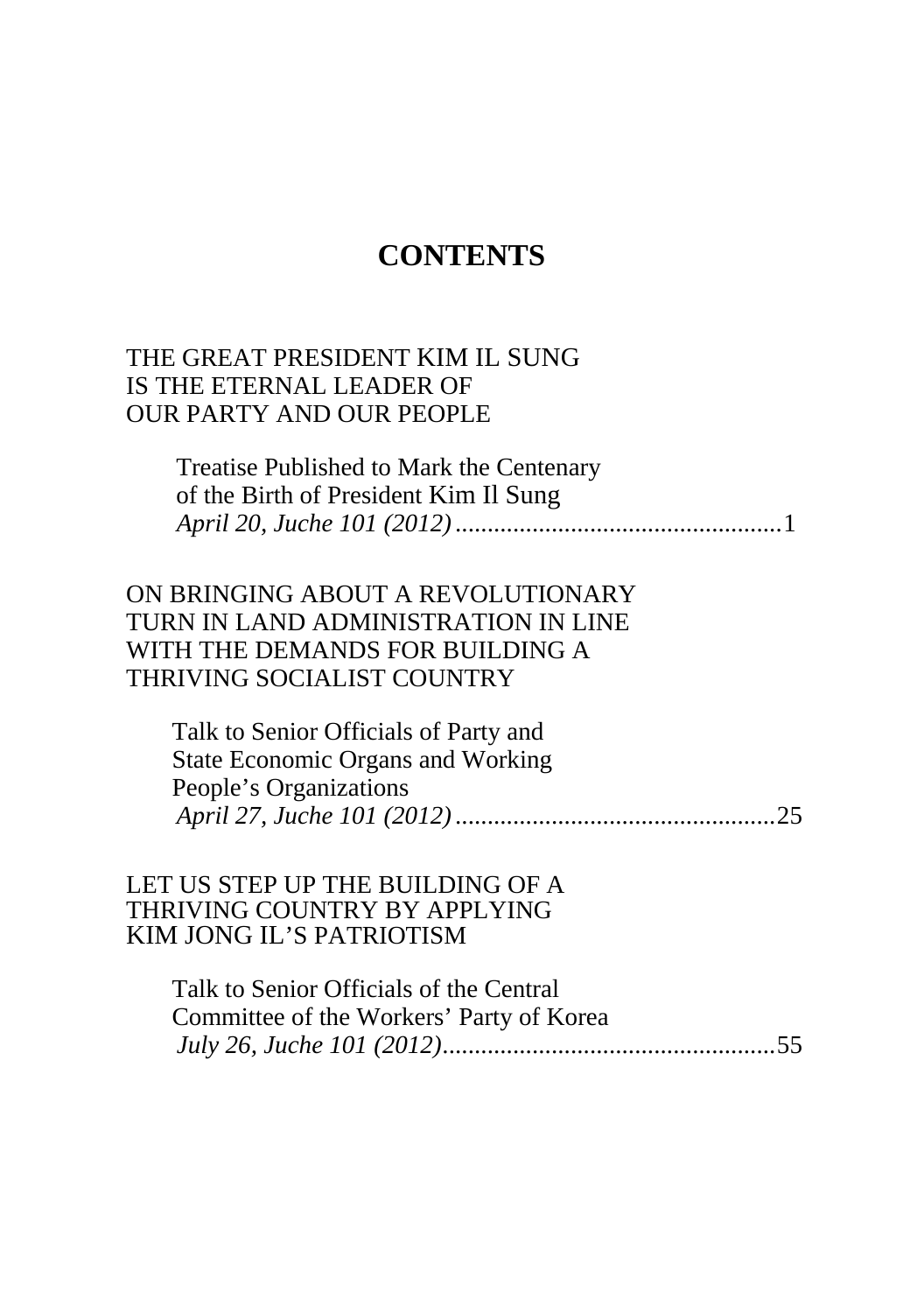# <span id="page-3-0"></span>**[THE GREAT PRESIDENT KIM IL SUNG](#page-2-0)  IS THE ETERNAL LEADER OF OUR PARTY AND OUR PEOPLE**

# **Treatise Published to Mark the Centenary of the Birth of President Kim Il Sung**

*April 20, Juche 101 (2012)* 

The Korean people and progressive people the world over have celebrated the centenary of the birth of President Kim Il Sung as the greatest revolutionary holiday of the Korean nation and as a grand event for mankind.

The celebrations held to mark the centenary of the birth of President Kim Il Sung were an outburst of our people's boundless reverence for and noble moral obligation to their leader and a grand political festival, during which the world's people sang the praises of the 100-year history of Juche Korea.

Through the celebrations we demonstrated our steadfast faith and will to hold him up as the eternal leader of our Party and people, as well as the revolutionary mettle of the service personnel and people who have turned out in high spirits to achieve final victory, true to the Party's call.

That we have held up President Kim Il Sung, whom the entire nation and the whole world respect, as our eternal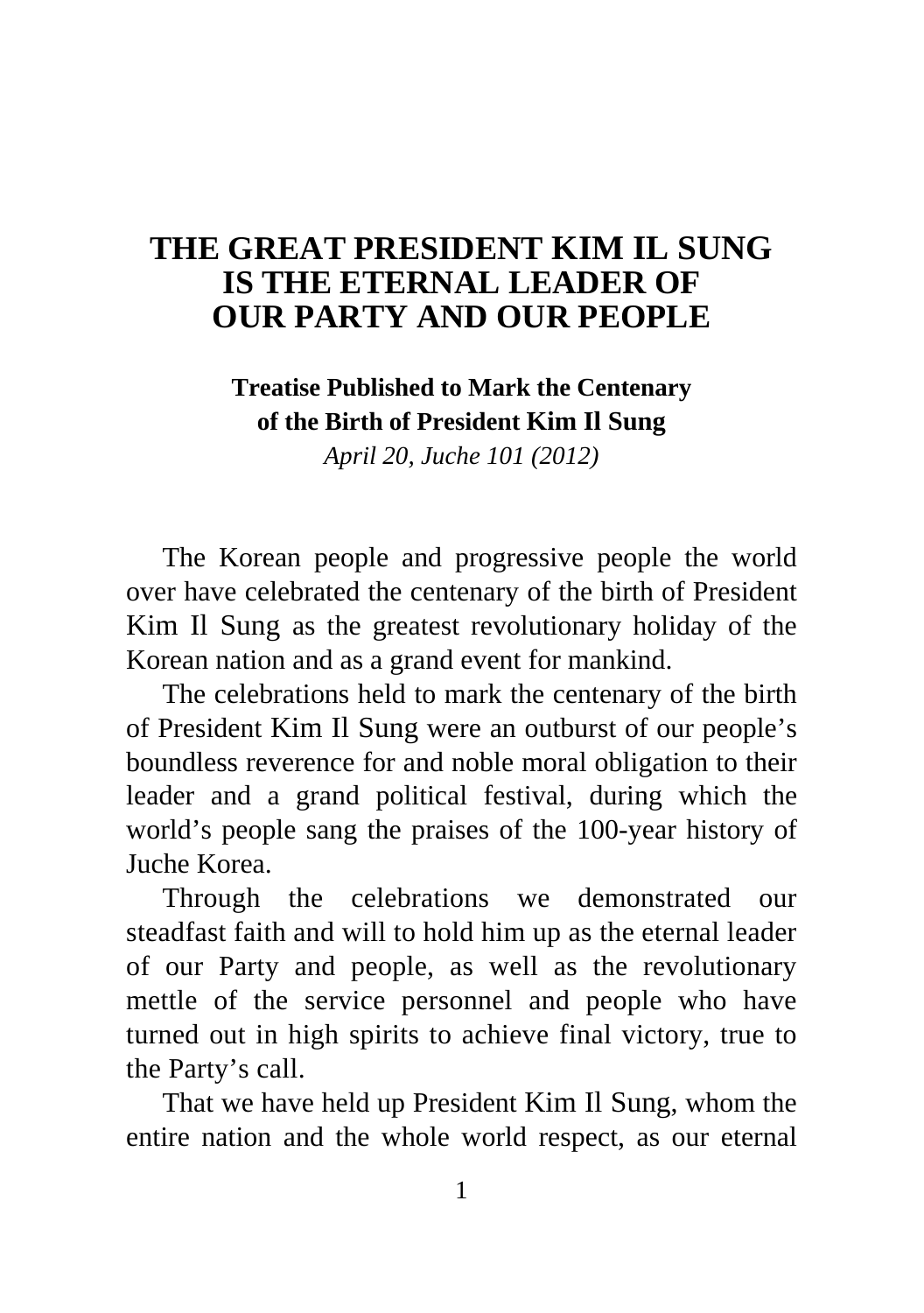leader is the source of the greatest glory and pride for our people and of the happiness of generations to come.

Our Party, service personnel and people should hold him up eternally as the Sun of Juche, and accomplish his sacred revolutionary cause with credit.

## **1**

President Kim Il Sung was the most outstanding leader of the  $20<sup>th</sup>$  century and a peerlessly great man.

The  $20<sup>th</sup>$  century was an era of revolutionary changes in the struggle of the masses of the people for their independence, changes that were unprecedented in human history, and an era of fierce struggle between progressives and reactionaries, between socialism and imperialism. In this century of change, many renowned statesmen and personages emerged, who left their mark on the shaping of the masses' destiny and on the political history of the world, but none of them was such a pre-eminent leader, peerless patriot and great revolutionary as our leader who, from his teens to his eighties, forged a century of victory of the cause of anti-imperialist independence, the cause of socialism, by dint of a unique ideology and leadership and ennobling virtue while enjoying the absolute support and trust of the people. The  $20<sup>th</sup>$  century was, both in name and in reality, Kim Il Sung's century, resplendent with his imperishable exploits and the personality of the great man.

President Kim Il Sung was the most outstanding leader and an extraordinary veteran statesman who bequeathed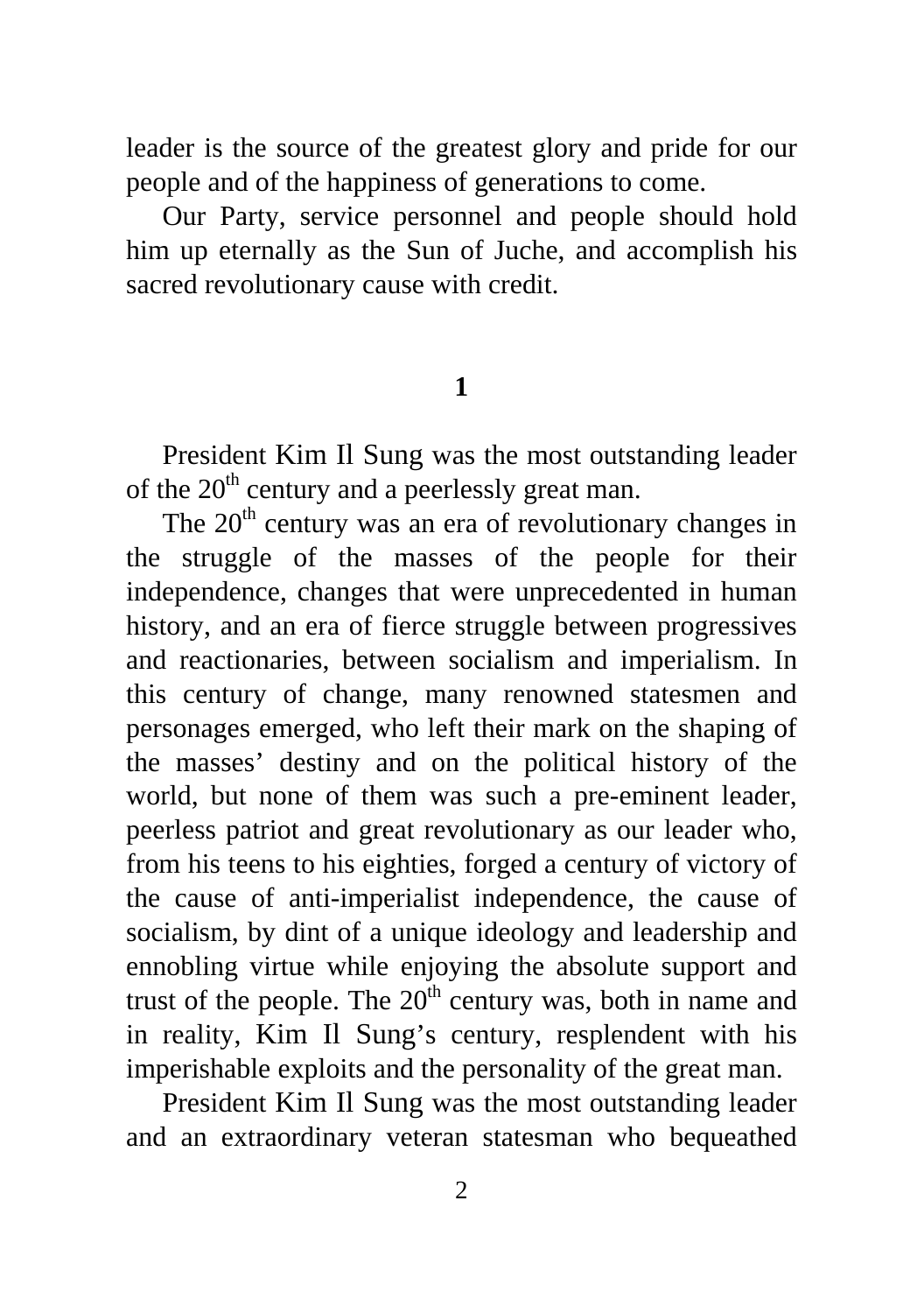imperishable exploits to his country and people and to the times and revolution by means of profound ideas and theories, uncommon leadership ability and gigantic revolutionary practice.

He was a great leader of the people who put forward the masses, once oppressed and exploited, as the masters of history, and raised their dignity and value to the highest level possible.

His was a noble life of a people's leader, who regarded "The people are my God" as his motto, applied it to his ideas and leadership and turned it into reality. For him, the masses of the people were always a teacher, and he was their loyal son. He began his revolutionary activities by going amongst them; he conducted his revolutionary activities always by relying on them, and he dedicated them, from beginning to end, to defending and achieving their independence. Thanks to these activities, the masses' demand and aspiration for independence became ideas, theories, lines and policies, and the most revolutionary and scientific guidelines were set out which were easily understood by them and which indicated the true road for them to take to shape their destiny.

Cherishing as his faith the revolutionary principle that the masses are the masters of the revolution and construction and they have the strength with which to propel the revolution and construction, he always went among the masses and enlisted their inexhaustible strength and creative wisdom in solving all problems in conformity with their demands and interests.

His absolute trust in the people and devotion to them was the fundamental secret of the successive victories he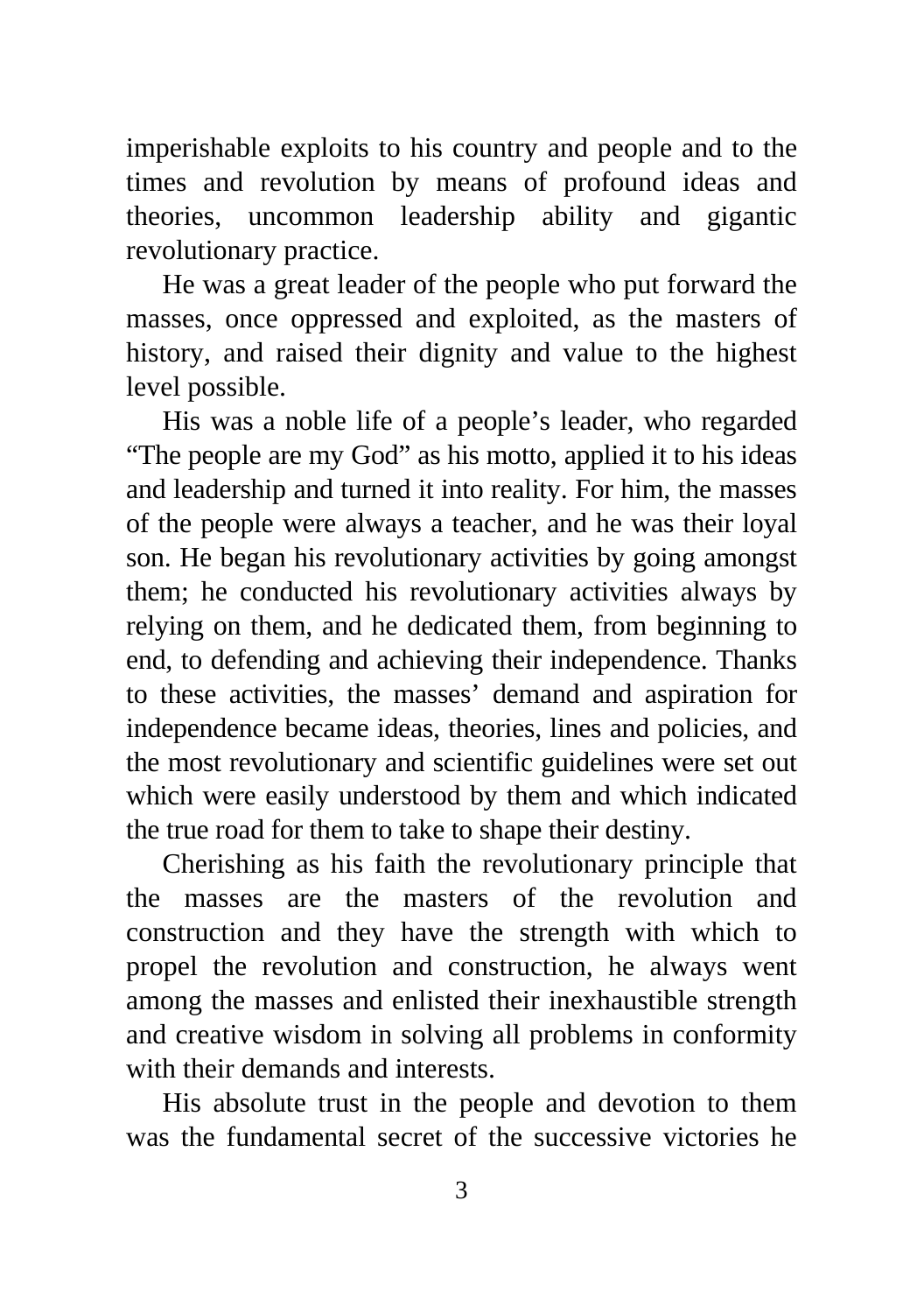achieved in the revolution and construction while braving the difficulties and hardships that were unprecedented in history. As he placed his trust in the masses and relied on them, he was able to push forward simultaneously such gigantic undertakings as authoring a guiding ideology of the revolution, forming a vanguard organization, founding an army, awakening the masses to their ideological consciousness and organizing them; thus he created a new history of the Juche revolution and led several stages of the difficult and complicated revolutionary struggle and the work of construction to victory without any mistake in his lines and without any failure.

The invincible socialist country that has been built on this land today and the revolutionary cause of Juche that is gaining victory after victory are precious fruits whose seeds he planted in the soil of the people and developed throughout his life. As they were led by him, the masses, once an object of history, could usher in a new era of history, the Juche era, when they were shaping their destiny by their own efforts while steering the wheel of the times and history.

President Kim Il Sung was a pre-eminent and seasoned leader of the revolution, who wrote a new chapter in modern history and added brilliance to it by leading our revolution along an ever-victorious road under the banner of independence.

Independence was the revolutionary creed, revolutionary mode and revolutionary practice he cherished and applied throughout his life. In the first days of his revolutionary struggle he displayed uncommon wisdom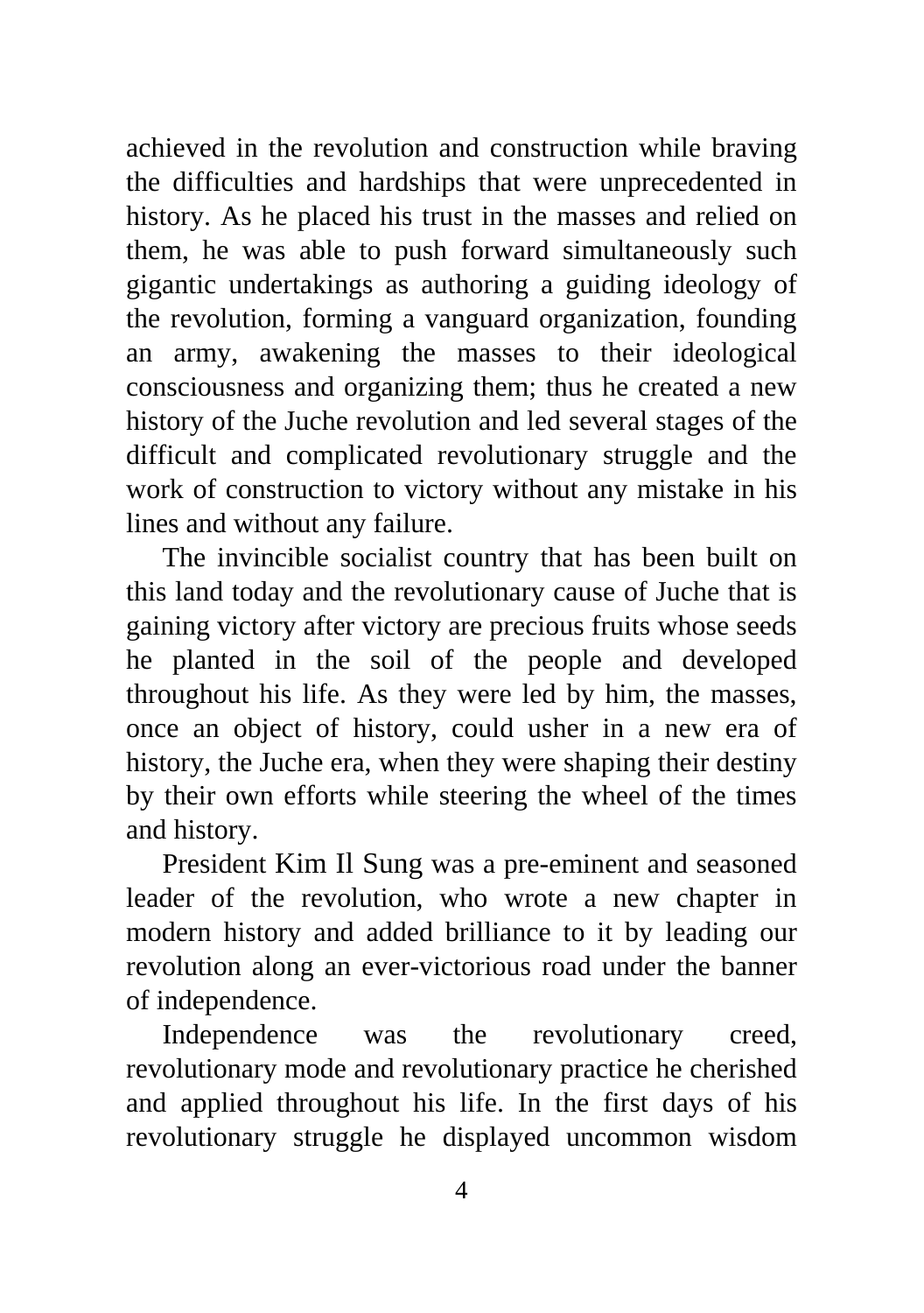and insight and clarified the truth of the revolution that independence is the lifeblood of a country and a nation as well as the masses, and that, to achieve it, sycophancy and dogmatism should be rejected and the revolution be conducted independently and creatively. That he held high the banner of independence for the first time, formulated independence as the fundamentals and mode of the revolution and applied it was an epochal event in the history of human ideology and the history of the revolutionary struggle of the masses.

The Korean revolution was a serious political struggle, a class struggle, against imperialism, dominationism, sycophancy, dogmatism and revisionism, and an unprecedentedly complex and arduous struggle that could not be won by means of existing formulae or methods. Free from a past that was stained with sycophancy and dogmatism, President Kim Il Sung, throughout the whole course of leading the revolution, regarded independence as its lifeline and solved all the problems arising in the revolution and construction in a unique way and in conformity with the demands of our revolution, the interests of our people and the actual situation in our country. By consistently holding fast to the principle of independence, he built a powerful driving force for our revolution, smashed at every step the counterrevolutionary offensive of the imperialists and reactionaries and the interventionist schemes of the "Leftist" and Rightist opportunists, and led to victory two revolutionary wars, two rounds of reconstruction, two stages of social revolution and socialist construction. He continuously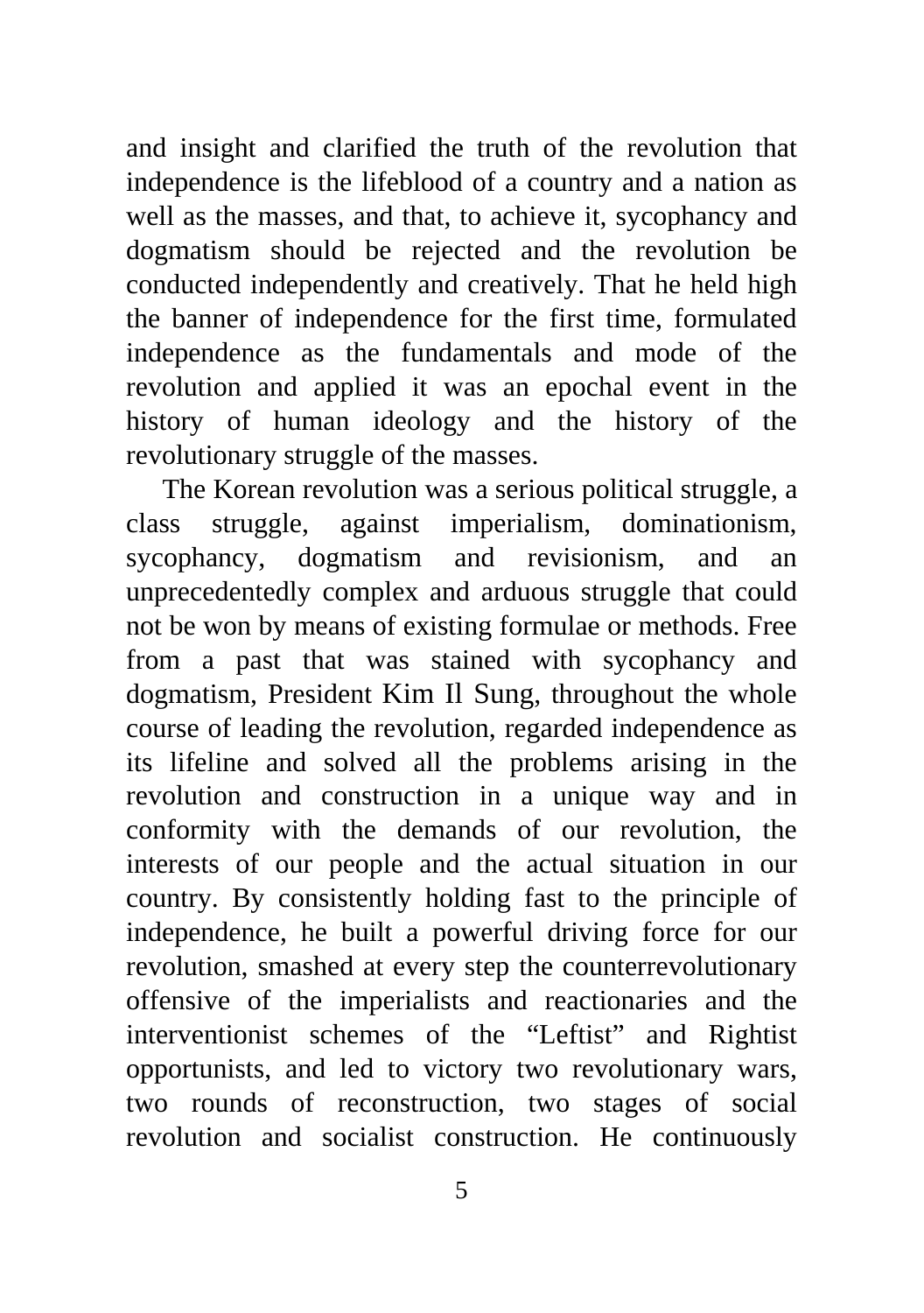developed relationships with foreign parties and countries, based also on the principle of independence. In this way, he exalted the external prestige and dignity of our Party and our state, and rendered a great contribution to accomplishing the cause of anti-imperialist independence, the cause of socialism.

Through his great revolutionary practice, he proved that independence represents the justice of history, the victory of the revolution and the basis of the development of fair international relations, and he guided the historical current of the  $20<sup>th</sup>$  century along the road of independence, thus opening a new historical chapter, in which the masses, freed from domination and subjugation, wage the revolution in their respective countries in an independent way.

Great, indeed, was the resolution of President Kim Il Sung to hold high the banner of independence in the previous century, when sycophancy, dogmatism and dominationism were prevalent; more worthy of note in modern political history was his revolutionary practice of never abandoning the principle of independence but courageously propelling the cause of our revolution in the harsh international circumstances in which the imperialists and dominationists were cutting a swathe with their high-handedness and arbitrariness.

Today, independence stands as a vivid symbol of his personality as a peerlessly great man and as a byword for our times praising his sacred revolutionary career and imperishable achievements.

President Kim Il Sung was an ever-victorious, iron-willed commander and military genius who blazed a

6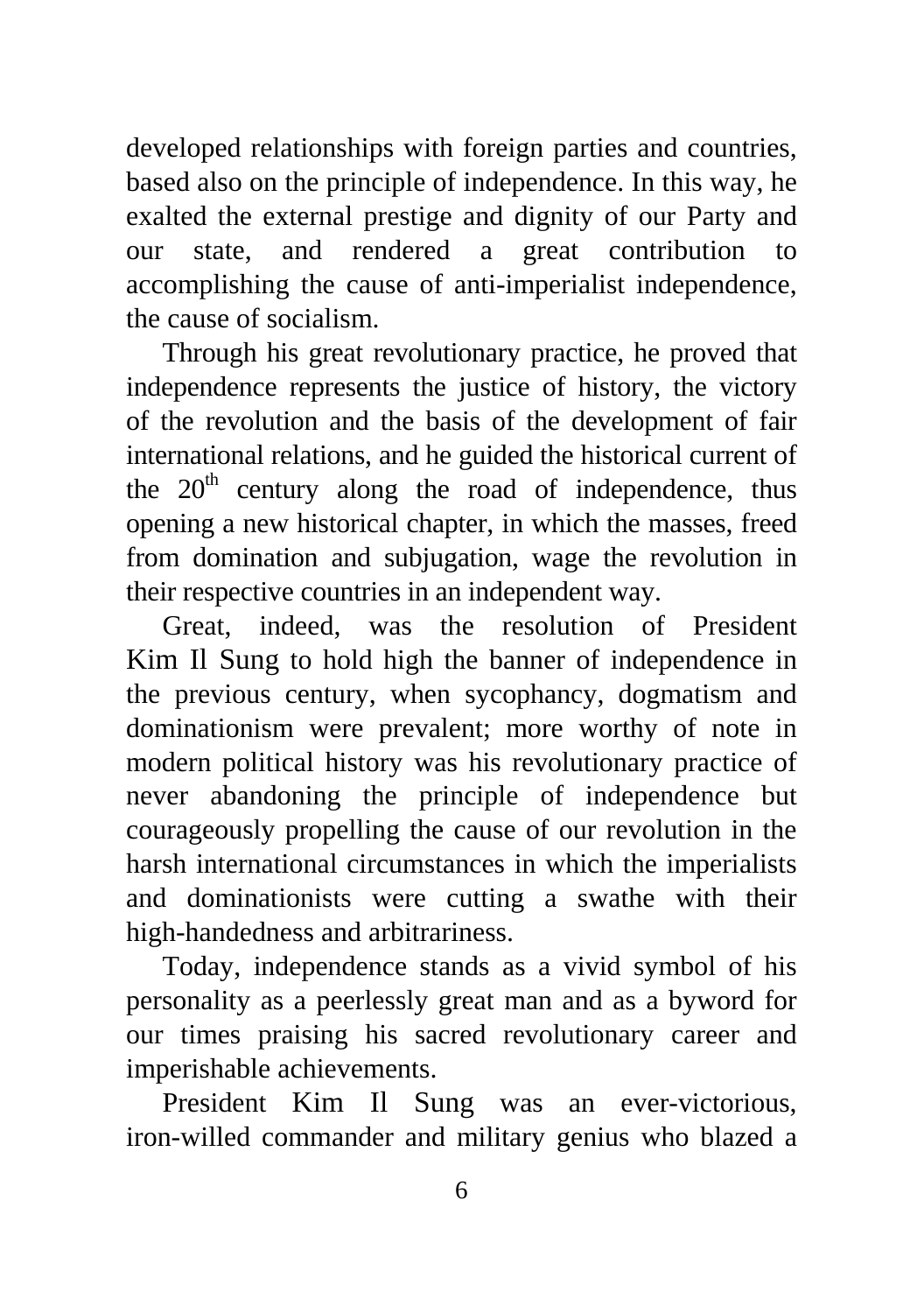trail for our revolution and led it along the road of victory by force of arms.

The whole historical course of our people's revolutionary struggle was beset with acute military confrontations, including two revolutionary wars when they had to wage a life-and-death struggle against the imperialist forces of aggression. At an early stage he put forward Juche-oriented military ideas and theories, and emphasized strengthening the revolutionary armed forces throughout his revolutionary career; as a result he invariably won victories in the bloody fights and grave showdowns with the imperialist forces. In the revolutionary war against the Japanese imperialists and the Fatherland Liberation War he defeated formidable imperialist enemies who boasted of their numerical and technological superiority, by dint of political and ideological, strategic and tactical superiority; the world people came to admire and believe in him as an iron-willed commander, outstanding military strategist and symbol of victory in the anti-imperialist struggle.

In human history there has been recorded no such a military leader as President Kim Il Sung, an unparalleled commander possessed of the power of both pen and sword who always stood on the front line with revolutionary arms in hand and achieved one victory after another in showdowns with the imperialist forces by dint of his brilliant military strategy and art of command.

President Kim Il Sung was a great revolutionary and a great man with an ennobling personality.

He was the greatest of the great, who has no equal in terms of personality both as a revolutionary and as a man.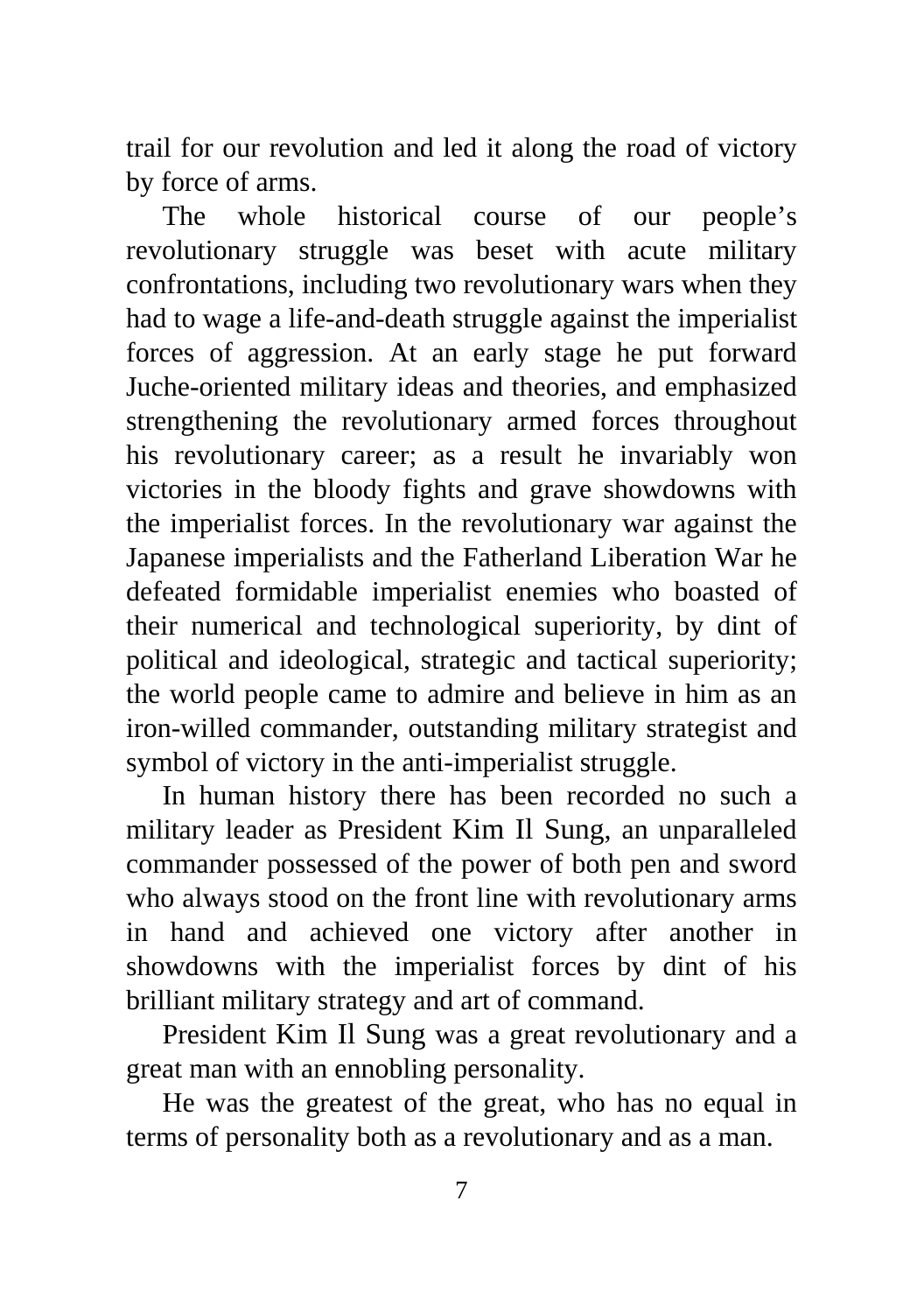He was a great revolutionary who devoted his all to achieving the victory of the revolution by displaying infinite loyalty to the revolutionary cause. In the long period after he embarked on the road of revolution he only thought about the revolution and dedicated himself to it, working with devotion for its victory in spite of all the sorrow and agony he experienced. He hardly even rested, even at the advanced age of over 80, as he gave on-site guidance at factories and rural villages. The world knows no such a great revolutionary as our President who, with devotion to the revolution and his people, finished everything he should do by displaying superhuman energy until the last moment of his life when he passed away in his office.

He was strong in faith and will and had unsurpassed courage. The imperialists persisted in bringing pressure to bear on our Republic and making military threats against it, and our revolution was faced with severe trials on countless occasions. Each time he boldly confronted the trials with the faith and assurance that we will emerge victorious as long as we have the Party, the government, the army and the people and with the matchless courage that there is always a way out even if the heavens crumble; in this way he turned adversity and misfortune to good account, and won victory after victory.

He was the supreme incarnation of revolutionary comradeship. Proceeding from the principle that the revolution means comrades and vice versa, he began his revolutionary struggle by gaining comrades, thus creating the most beautiful history of revolutionary comradeship.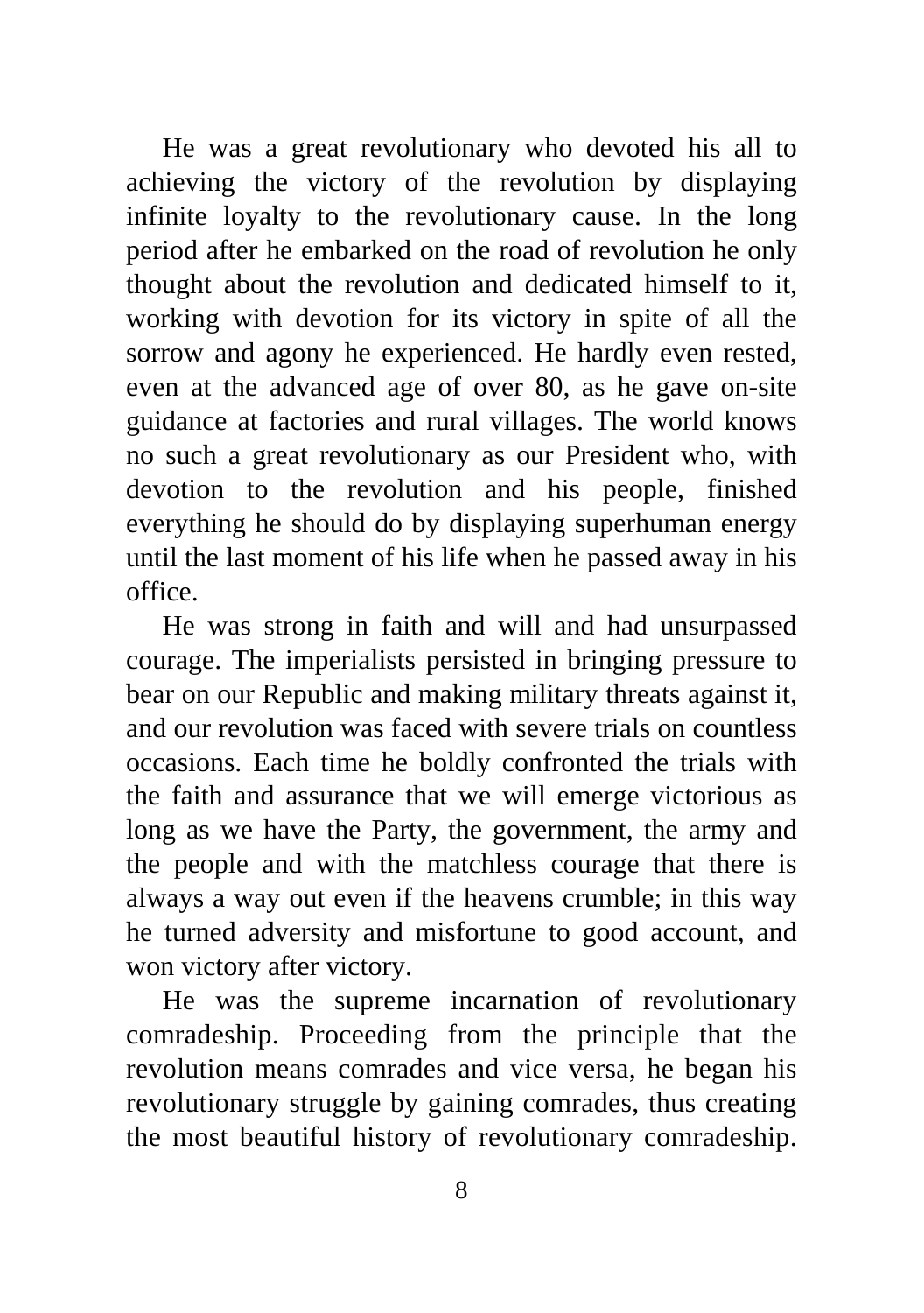In his long revolutionary career he took responsibility for the destiny and future of anyone with whom he had come into comradely relations, and protected them to the last, holding all the revolutionary soldiers in his embrace and bestowing great trust and love on them. Thanks to his ennobling comradeship, in the initial days of the Korean revolution the ranks of new-type revolutionaries rallied on the basis of comradely love and obligation were formed, and at present the whole society, with his comradeship as the foundation, has turned into a world of comrades with their leader at the centre. The sacred history of his revolutionary activities is the history of comradeship which was opened up and has recorded a series of victories by dint of comradeship.

President Kim Il Sung was a great man with ennobling character and virtue.

He looked after his people with a warm heart and approached them in a simple and unceremonious manner. To his enemies, he was the tiger of Mt Paektu, but to his men and people, he was a kindly and dear father. When talking to children, he became a child and to the elderly, their intimate friend; he cared for their innermost thoughts as a meticulous mother would do. When meeting workers, he held their grease-stained hands and in a rural village, had friendly talks with the peasants at the edge of a field; his speeches were often mixed with jokes, humorous and down to earth. Even though he was held in high respect and admiration by our people and progressive people around the world, he rejected any special favour or privilege for himself, and always led a simple and frugal life with his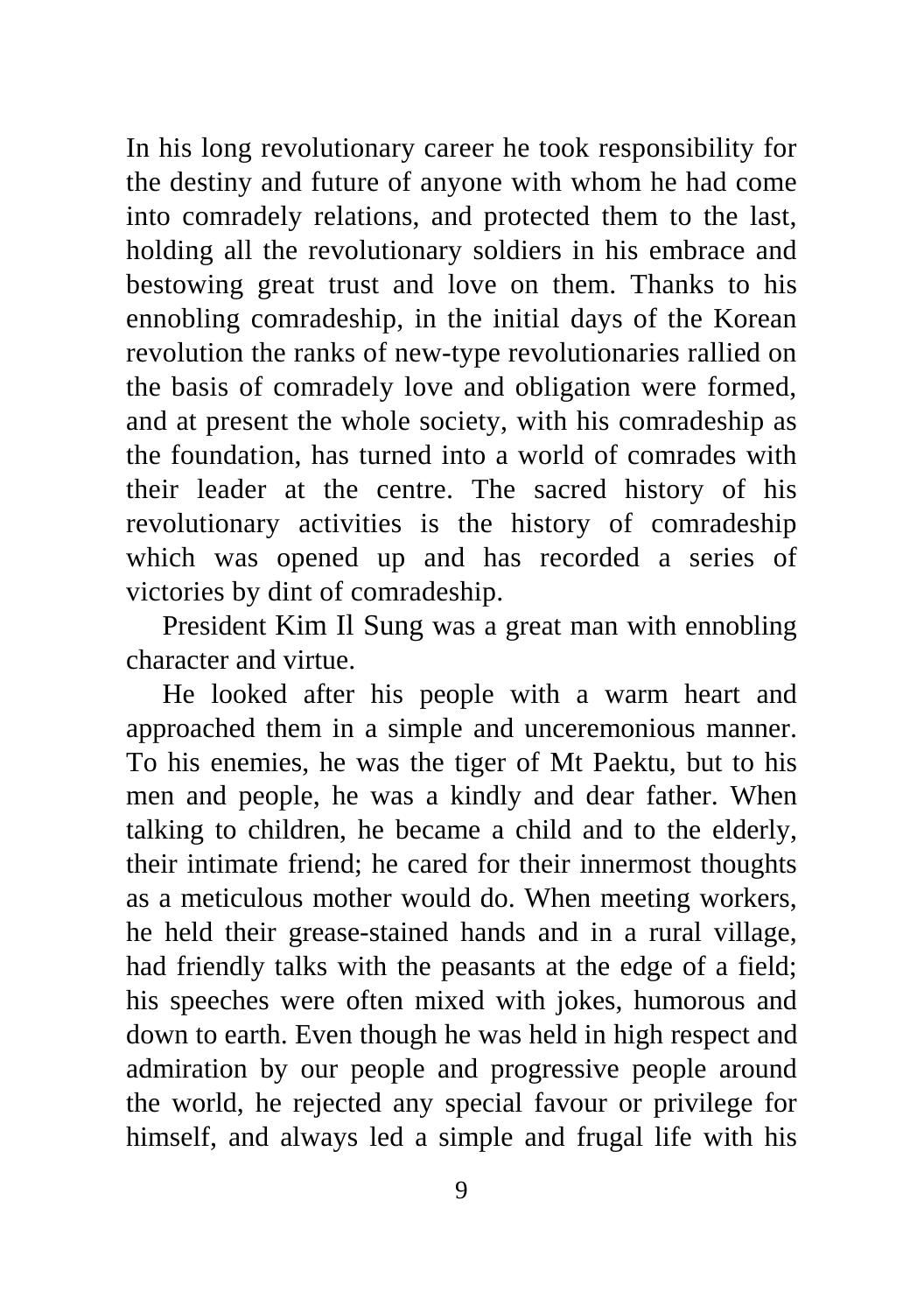people. So there was no gap between him and our people, from children to the elderly, and they admired and supported him with their loyalty.

He was a noble person, magnanimous and broadminded. His was a wide and benevolent embrace, in which all the people who love their country and nation were cared for and protected. He embraced and trusted all those who loved their country and nation, regarding them as his eternal companions on the road for the motherland and fellow countrymen. Because he approached and embraced people with such great magnanimity and benevolence, even those who had committed crimes against the nation in the past could make their life brilliant on the road for their motherland and fellow countrymen, following him as the benefactor of their revival and the father of their nation.

Endowed with boundless humanity, he maintained close ties of friendship with party and state leaders as well as a large number of prominent figures in the political, social and academic circles of various countries in the world who aspired for independence. Anyone who ever met him, although they might have different ideologies and political views, expressed boundless admiration and respect for him, having been attracted by his noble personality. That is why he was the richest in like-minded people and friends around the world.

Indeed, President Kim Il Sung was the great leader of the revolution, the benevolent father of the people and a peerlessly great man admired by everyone, whose equal has never been recorded in history.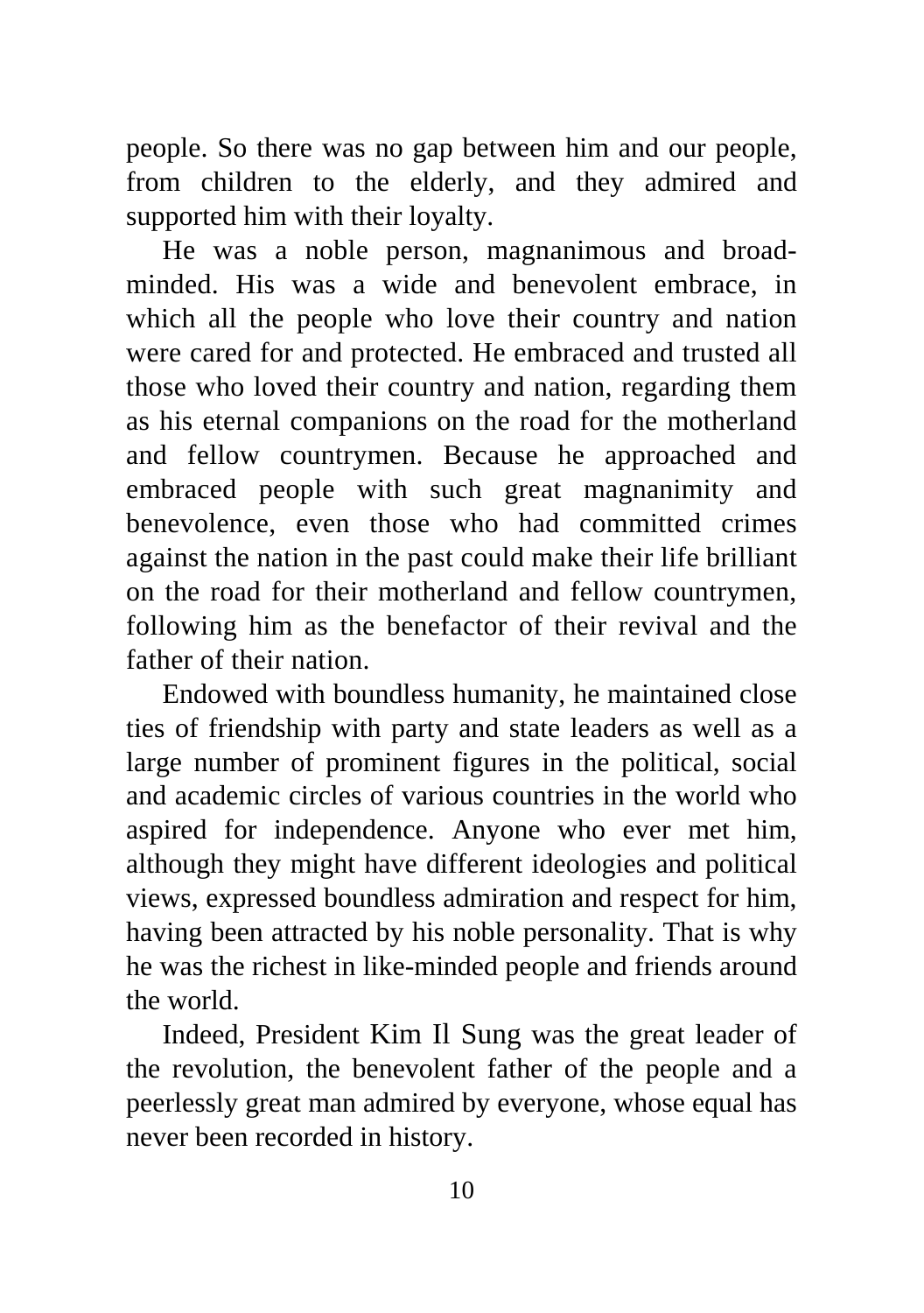President Kim Il Sung is the eternal leader of our Party and people and the Sun of Juche who laid lasting foundations for the victorious advance and accomplishment of the revolutionary cause of Juche.

He ushered in the new era of the Juche revolution by authoring the great Juche idea, led several stages of social revolution towards a brilliant victory and performed imperishable exploits in every field of the revolution and construction by embodying the idea.

The Juche idea he authored and applied to revolutionary practice is the eternal banner of victory for our revolution.

The Juche idea, a revolutionary ideology based on the integrated system of a man-centred philosophical idea, revolutionary theory and leadership method, is a perfect guiding ideology of the revolution which indicates the road for the masses to take in their struggle for independence.

The idea established a man-centred outlook on the world, with the result that it opened the way for man to shape social history and his own destiny in an independent way with the consciousness that he is the master of the world and of his own destiny.

As a man-centred revolutionary theory and leadership method, it clearly indicates the way for the masses to carry out the revolution and construction successfully and brilliantly accomplish the cause of their independence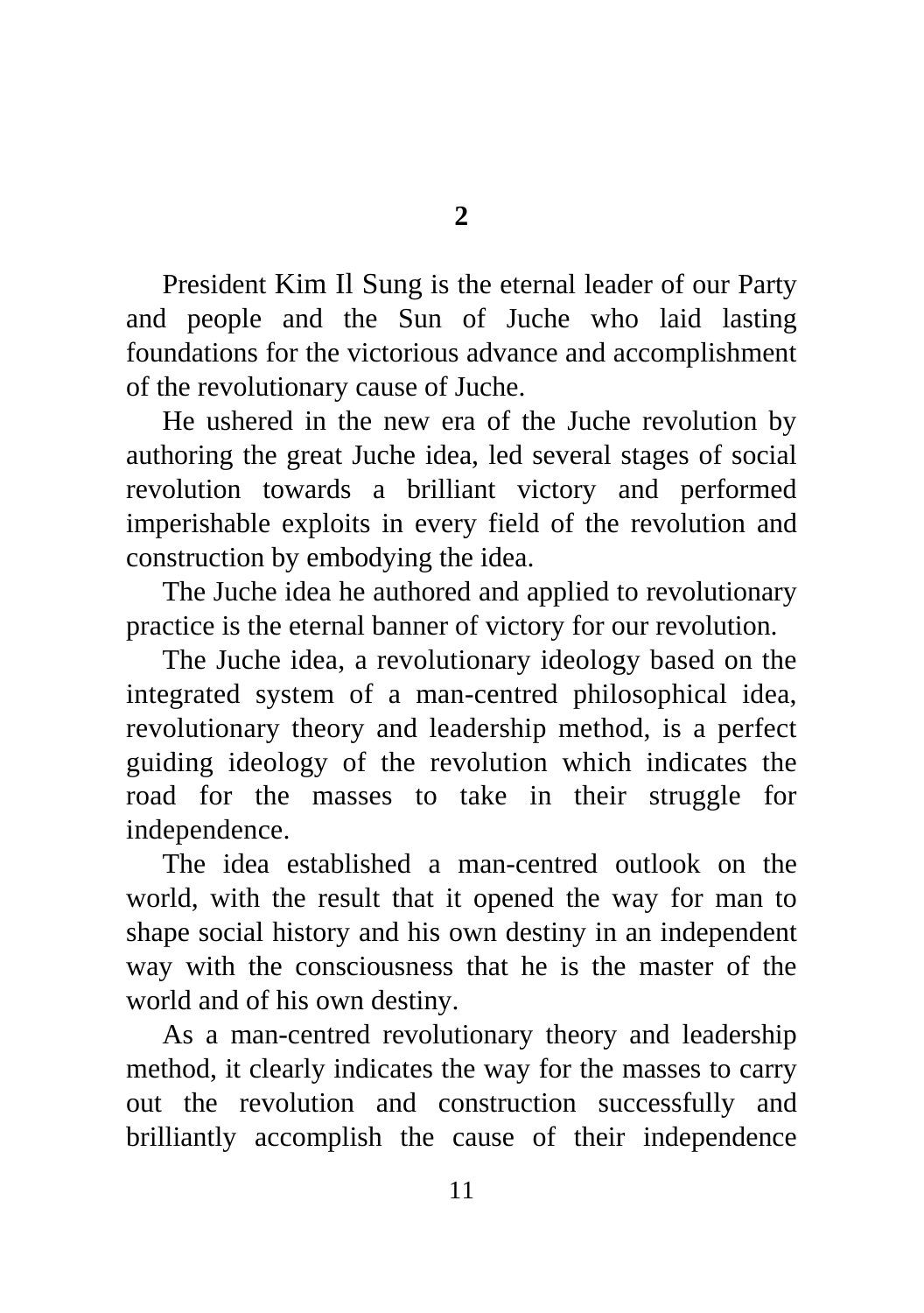however complicated the circumstances and conditions by relying on a revolutionary and scientific theory, strategy, tactics and method.

The great Juche idea, as a man-centred view of the world, revolutionary theory and method, is the most reasonable, universal and valid ideology which all those who aspire after independence can readily empathize with and accept as their own. This is evidenced by the glorious history of our revolution which has travelled a proud road of victory under the banner of the Juche idea and the reality of today when the aspiration for global independence is mounting as the days go by under the rays of the Juche idea.

The Juche idea is an encyclopaedic revolutionary ideology representing the entire history of implementing the cause of independence of the masses, the cause of socialism, and a great ideology guiding mankind to the future.

The immortal revolutionary exploits President Kim Il Sung performed while leading the revolutionary struggle and construction work to victory under the banner of the Juche idea serve as the eternal cornerstone providing a sure guarantee for implementing the socialist cause of Juche.

A revolutionary party, government and army are the most powerful political weapon for guaranteeing a revolutionary cause–its beginning, progress and victory. History shows that the destiny of the revolution, the destiny of socialism, is decided by how the party, government and army are built and how the people are prepared politically and ideologically.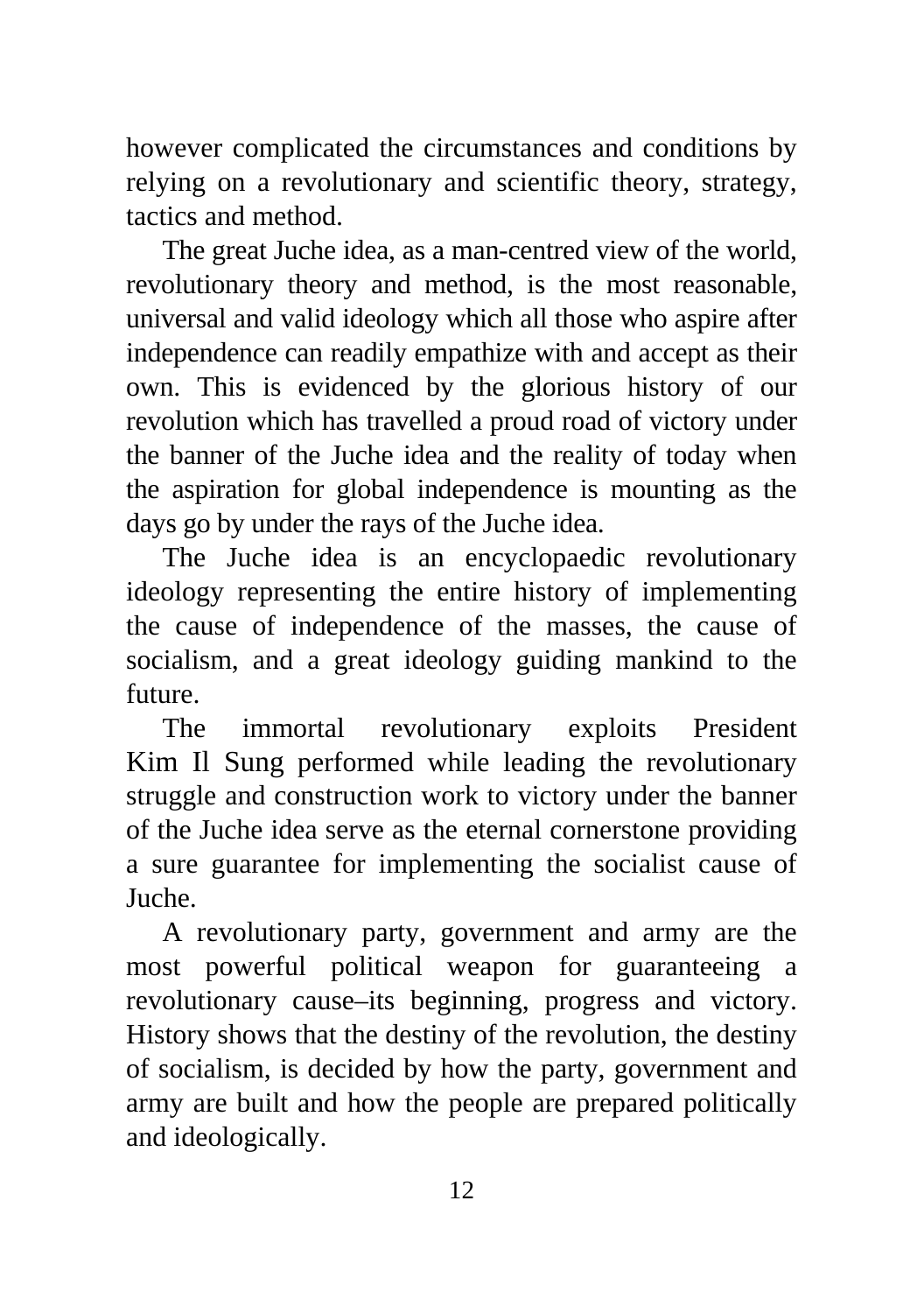Because it has the Workers' Party of Korea, a Juche-type revolutionary party which was founded and developed by President Kim Il Sung, the Government of the Republic which is genuine people's power, the invincible People's Army and our people who were trained to be strong in ideas and faith, our revolution today is making vigorous progress in spite of unimaginable trials and hardships while working historical miracles in all fields of socialist construction, just as it did in the previous century. The Party ensures the leader's guidance over the revolution and construction, and leads the masses to fulfil their responsibilities and role as the masters of the revolution and construction in loyal support of the Party and the leader. Our people's government, shouldering the responsibility for the country's economy and the people's livelihood, is defending and ensuring the masses' right to and interest in independence and guiding and managing in a unified way the efforts to build a thriving nation and improve the people's standard of living. The People's Army, having grown into a powerful revolutionary army of Mt Paektu, is displaying, as the hard-core unit and main force of our revolution, the honour of a performer of miracles and feats at all the most challenging and important posts of defending and building up socialism and of a creator and disseminator of Songun culture.

The sure guarantee for firmly safeguarding our socialism and achieving the prosperity of the country and nation consists in further developing the party, state and army of President Kim Il Sung and giving ceaseless and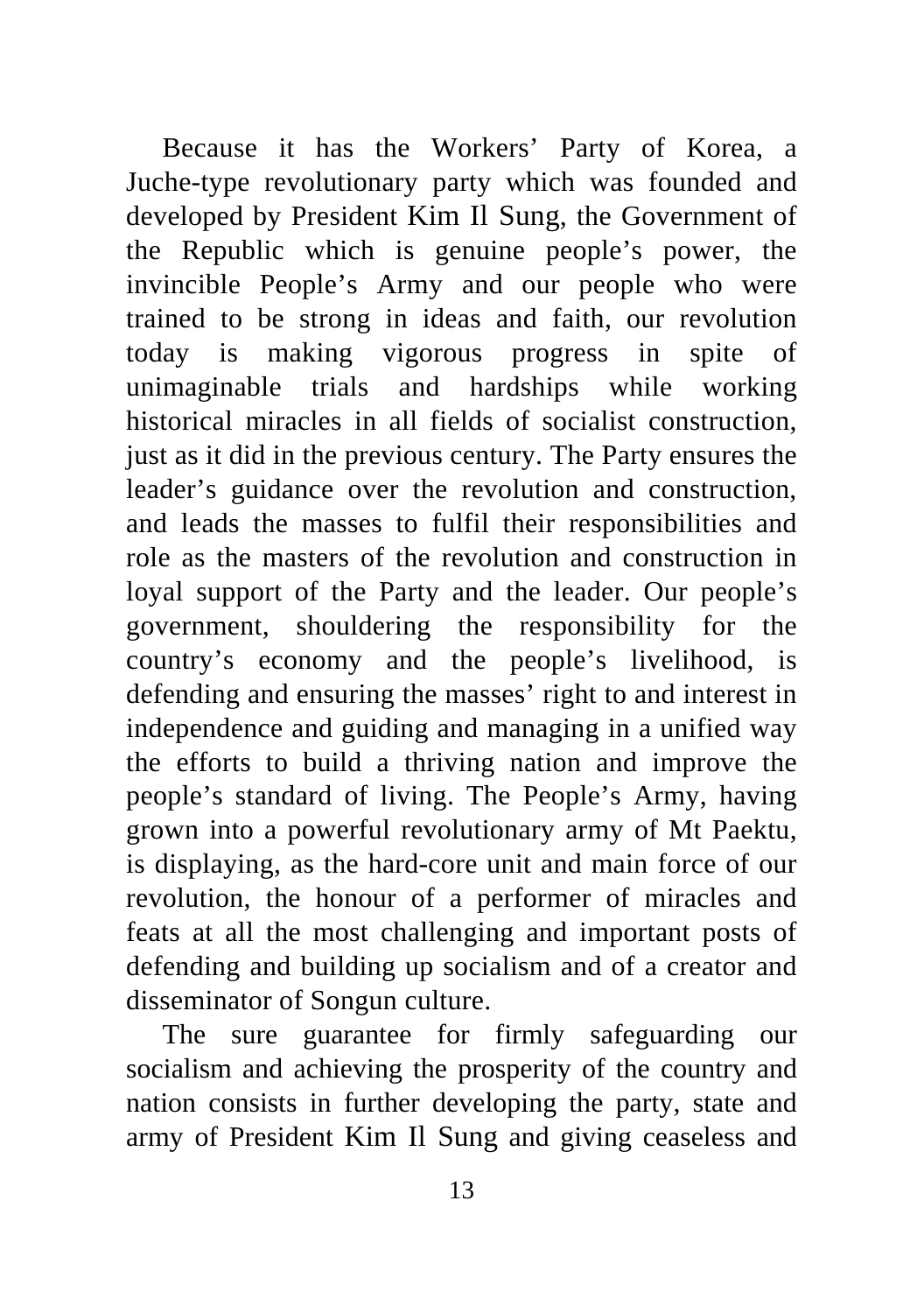full play to the infinite mental and creative strength of our people.

Socialism of our style, the greatest patriotic legacy bequeathed by President Kim Il Sung, constitutes the everlasting foundation on which to push ahead dynamically with building a thriving socialist nation in the new century and accomplishing the socialist cause of Juche.

Socialism of our style centred on the masses is genuine socialism in which they are the masters of the country and society and everything in the country and society serves them; it is invincible socialism that has struck deep root in the life and livelihoods of our people. When socialism collapsed in several countries in the previous century, the imperialist reactionaries made a big fuss about the "end" of socialism, but socialism of our style is here to stay even amid the worldwide political turmoil, and further, it is bringing about epoch-making changes in all the political, military, economic and cultural fields.

Our socialism is invincible socialism in which the leader, the Party and the masses are united with a single heart.

That all the people are firmly rallied around the leader in ideology, purpose and moral obligation and the whole society has turned into a great family in which all its members help and lead one another forward in a comradely manner is the essential feature of socialism of our style and the source of its inexhaustible strength. The single-hearted unity of the whole Party, the entire army and all the people around the leader constitutes today a sure guarantee for the political stability and solidity of our state and society and a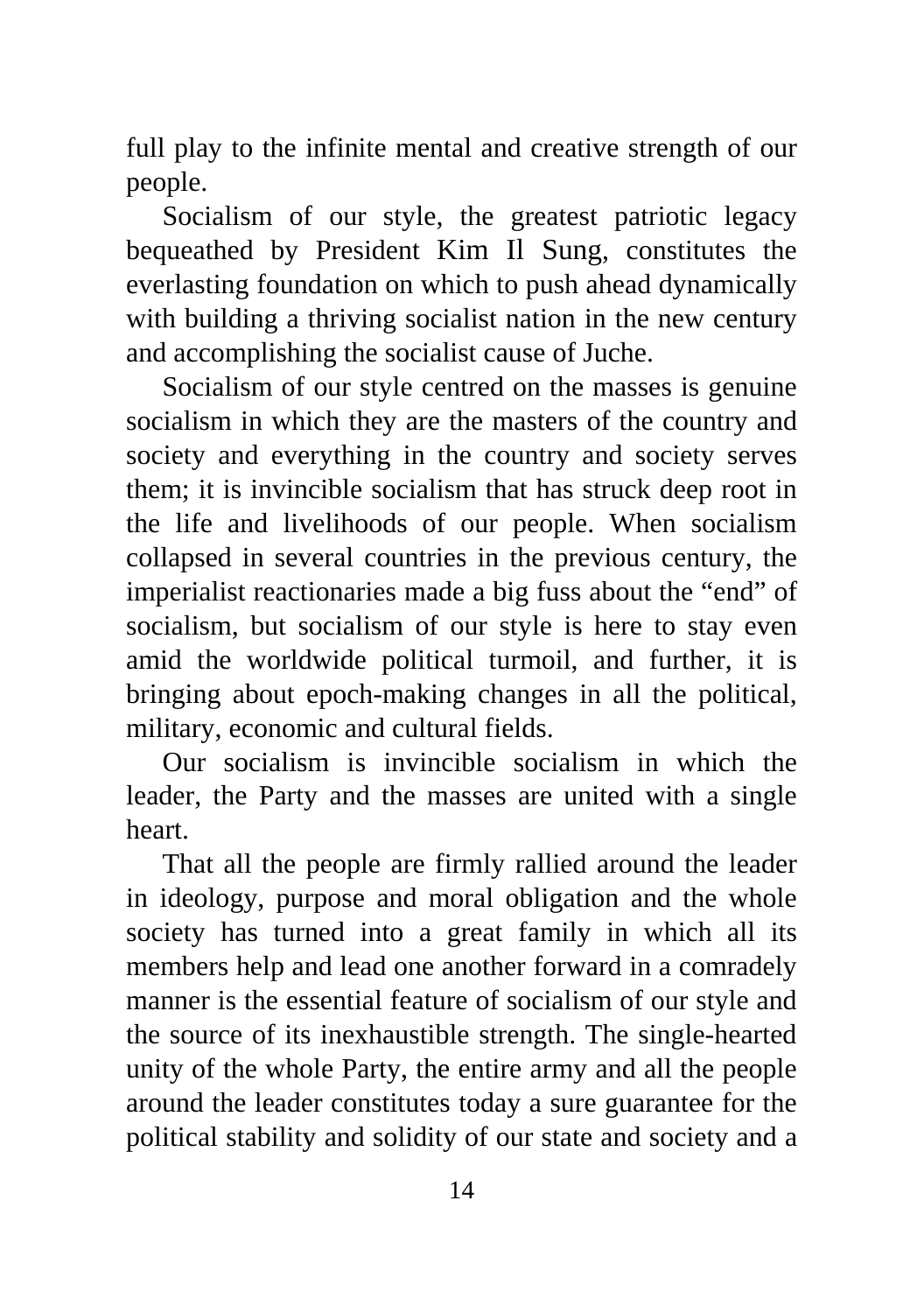powerful force for defending the socialist country and dynamically propelling the revolution and construction.

Our socialism is independent socialism that is strong in the Juche character and national identity.

The Juche character is the nature of socialism, and independence in politics, self-sufficiency in the economy and self-reliance in national defence are the road to achieving the eternal victory and prosperity of socialism of our style. Independent politics makes it possible to formulate lines and policies in keeping with the fundamental principles of the revolution and the people's demand for and interest in independence and consistently implement them, however difficult and complicated the situation may be, so as to lead the revolution and construction to victory; it also makes it possible to exercise complete sovereignty and equal rights in external relations so as to exalt the dignity and might of the country. The self-supporting national economy and Juche-oriented national culture enable us to go past the cutting edge and build a scientific and technological power, a knowledgebased economic power, in the  $21<sup>st</sup>$  century by dint of our strength, technology and resources, and to usher in a new golden age of culture and the arts. The self-reliant defence capabilities with the Korean People's Army as the core defend the socialist motherland from imperialist aggression, provide a strong military guarantee for building a thriving nation and ensure peace and security on the Korean peninsula and in the rest of Asia.

To preserve the national identity, together with the Juche character, of the revolution and construction is a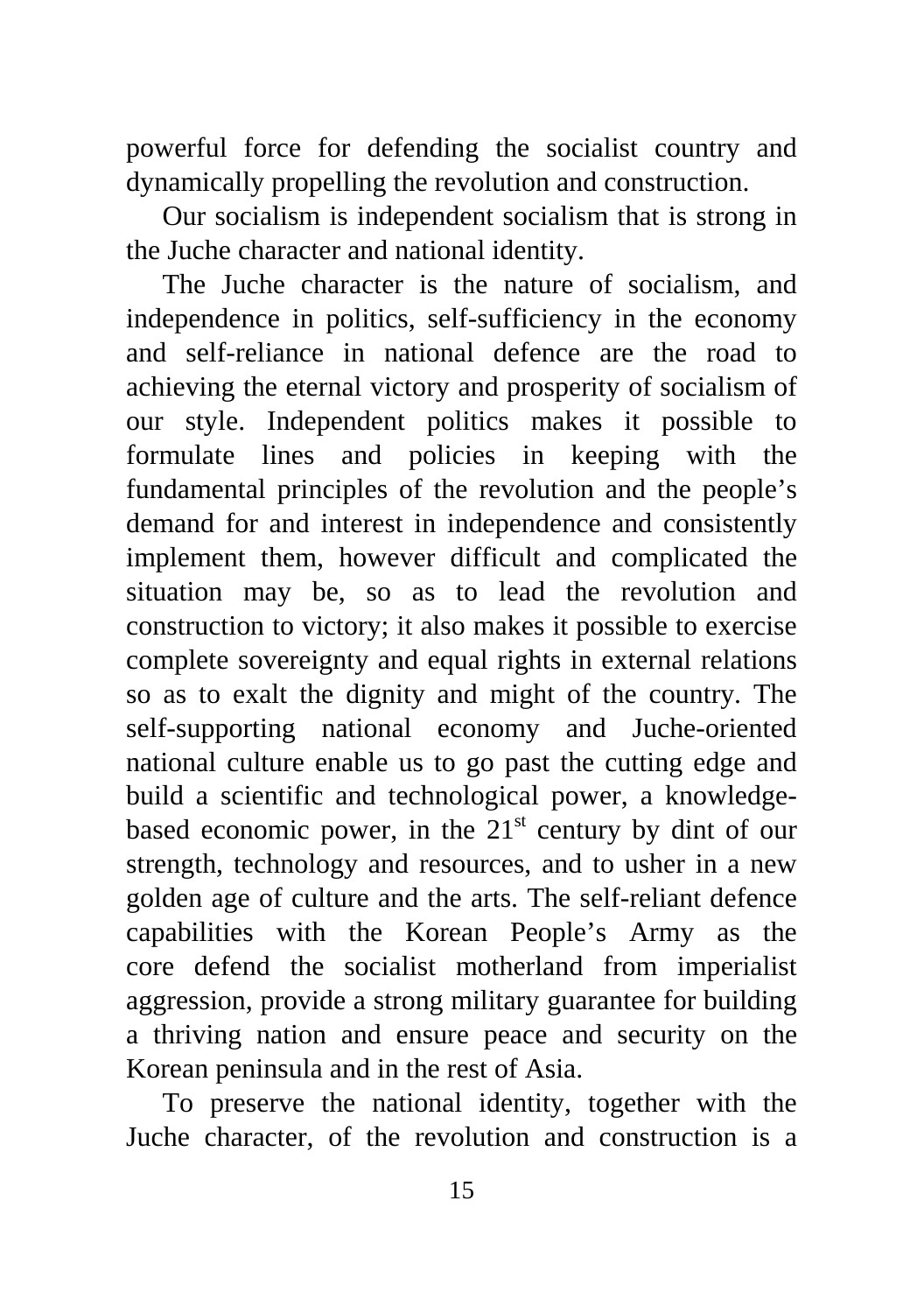fundamental principle in implementing the socialist cause. President Kim Il Sung ensured for the first time that the socialist cause was combined with the cause of national independence and the whole course of socialist construction was turned into the course of bringing the excellent traditions and culture of the nation into bloom. Our socialist motherland is a genuine country of the people, a country of national independence, which fully defends the demands and interests of the working masses, sustains the excellent qualities of the nation and satisfies the requirements and interests of the nation.

By successfully solving the problem of carrying forward the revolutionary cause, President Kim Il Sung provided a sure guarantee for inheriting and completing the revolutionary cause of Juche with credit through the generations and the centuries.

He regarded this issue not simply as that of handing over the leadership when one generation of the revolution is being replaced by another, but as an important matter for preserving and developing the revolutionary ideas and cause of the leader through the generations and deciding the future destiny of the revolution. From this point of view, he paid special attention to solving this issue.

He made clear that what is fundamental in ensuring the continuity of the revolutionary cause is the issue of the successor to the leader, and solved it perfectly. Along with this, he directed great efforts to the work of inheriting and developing the revolutionary traditions in their pure form and preparing the younger generations as stalwart heirs to the revolution, and ensured that the work came to brilliant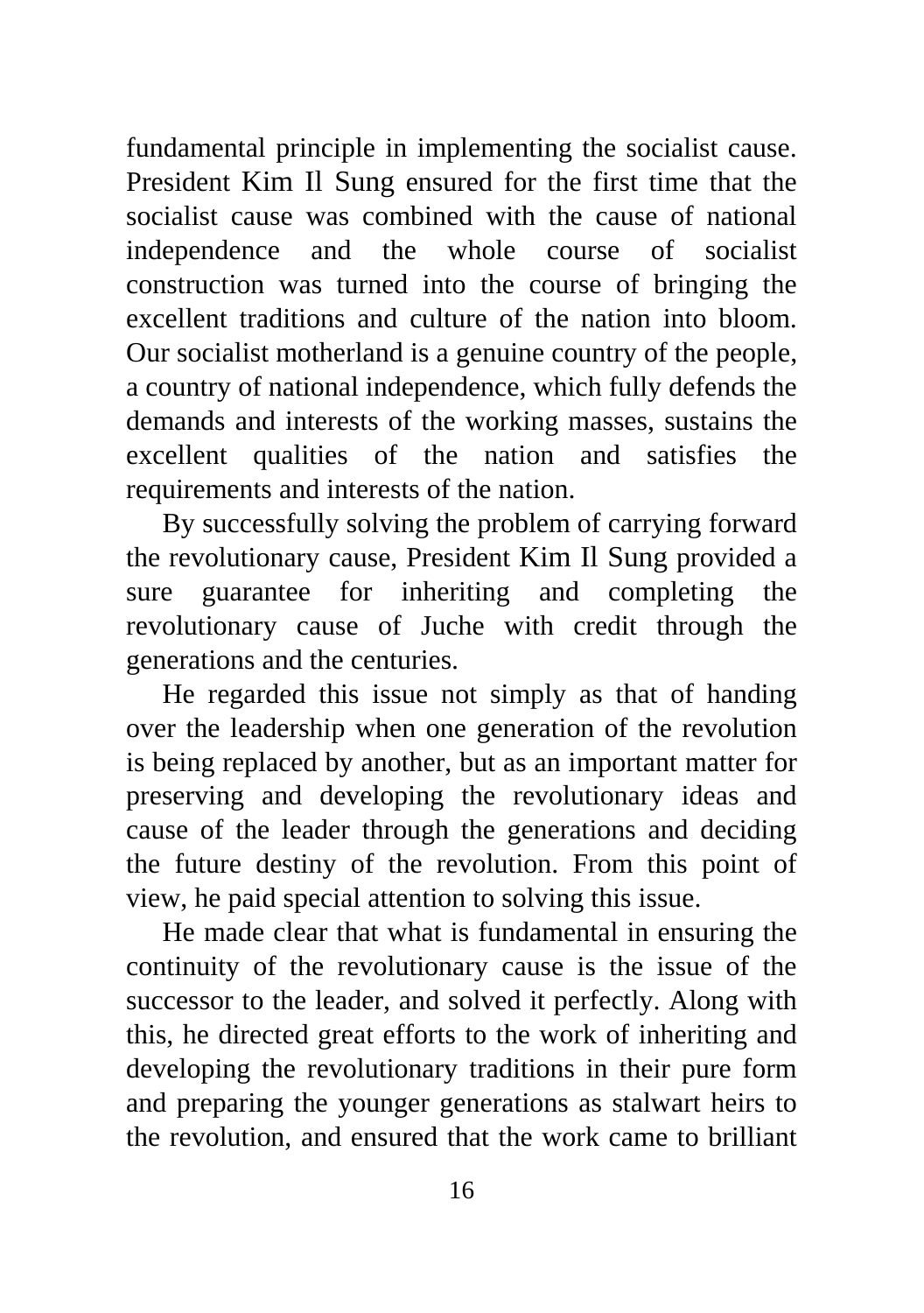fruition. His extraordinary foresight and sagacious leadership created a brilliant example of solving the problem of carrying forward the revolutionary cause.

Today, the officers and men of our People's Army, the youth and other people are waging a worthwhile struggle to build a thriving socialist nation and accomplish the Juche revolutionary cause along the road of Juche that the forerunners of the revolution pioneered at the cost of their blood, and are full of confidence in achieving an even brighter future.

Having set national reunification as the supreme patriotic cause of the nation, President Kim Il Sung devoted his all to strengthening and developing the movement for national reunification, and passed down brilliant exploits for realizing this long-cherished desire of the nation.

By formulating the three charters for national reunification, he laid solid foundations on which all the Korean people in the north, in the south and abroad could form a powerful driving force for national reunification, and put an end to the interference by outside forces and hasten the independent reunification of the country through a concerted effort. Thanks to his priceless bequest, the national reunification movement today is advancing vigorously along the road of independent reunification even in the grave situation created by the extreme anti-reunification manoeuvres by the separatist forces within and without.

Through his energetic external activities, President Kim Il Sung made a great contribution to achieving the cause of global independence. He worked actively under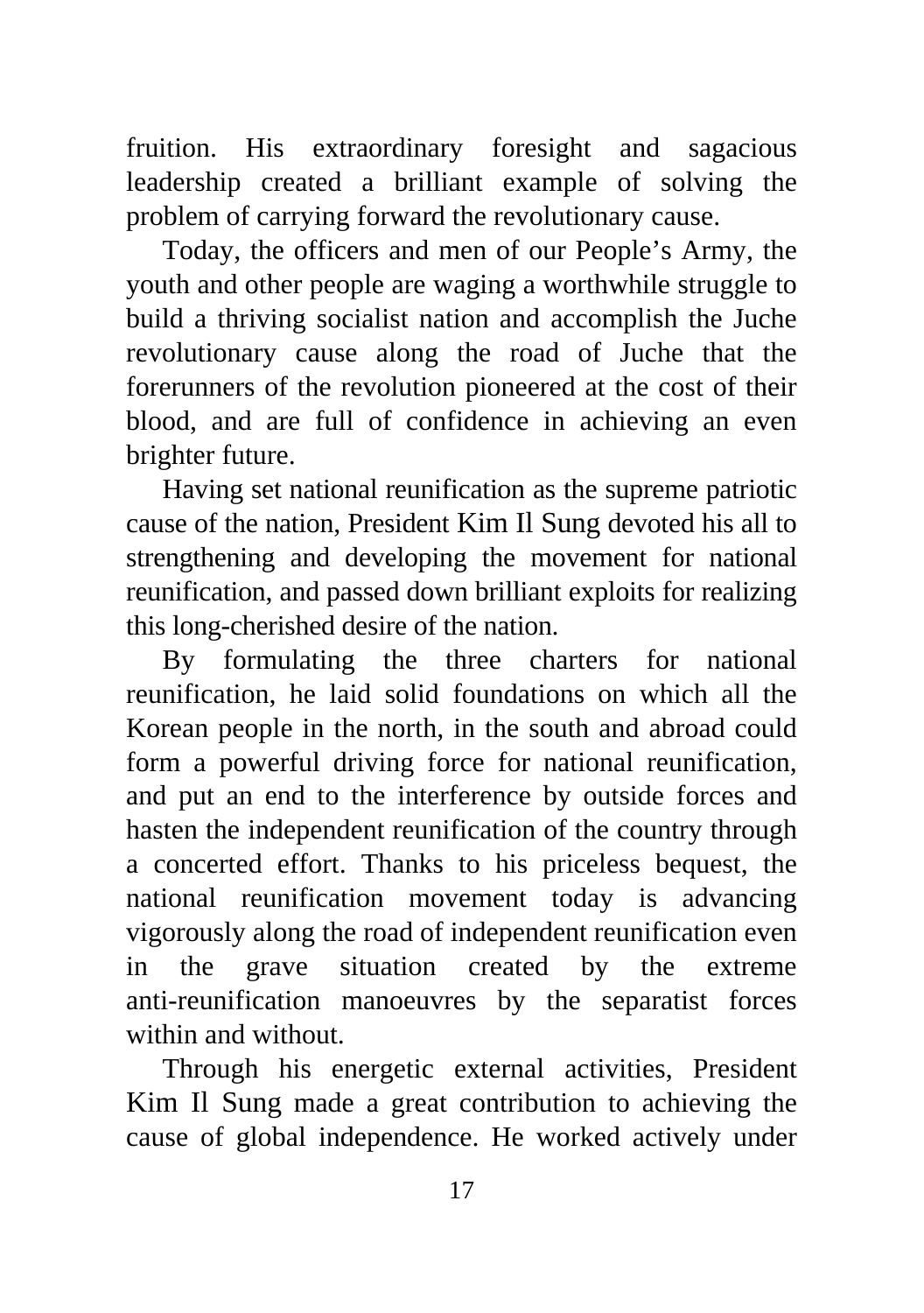the banner of independence, the banner of international justice, to check and frustrate the dominationist moves of the imperialist reactionaries, to strengthen and develop the worldwide socialist movement, to achieve the victory of the cause of anti-imperialist independence, to establish independent and fair international relations and to achieve peace and security in the world.

History proves that only when President Kim Il Sung's ideas and achievements are held fast to, can the cause of the independence of the masses, the socialist cause of Juche, advance victoriously and be implemented with success.

President Kim Il Sung, who authored the guiding ideology of the era of independence and laid a lasting cornerstone for the accomplishment of the cause of the independence of the masses, the socialist cause, will always live as the great leader of the people, as the Sun of Juche.

### **3**

That President Kim Il Sung is the eternal Sun of Juche and the 100-year history of Juche Korea shines together with his august name is the fruition of the efforts made by General Kim Jong Il to defend his ideas and cause and wisely lead the struggle to realize them.

General Kim Jong Il was the closest revolutionary comrade and the most faithful revolutionary comrade-in-arms of President Kim Il Sung, who held the latter in high esteem. He regarded it as his lifelong mission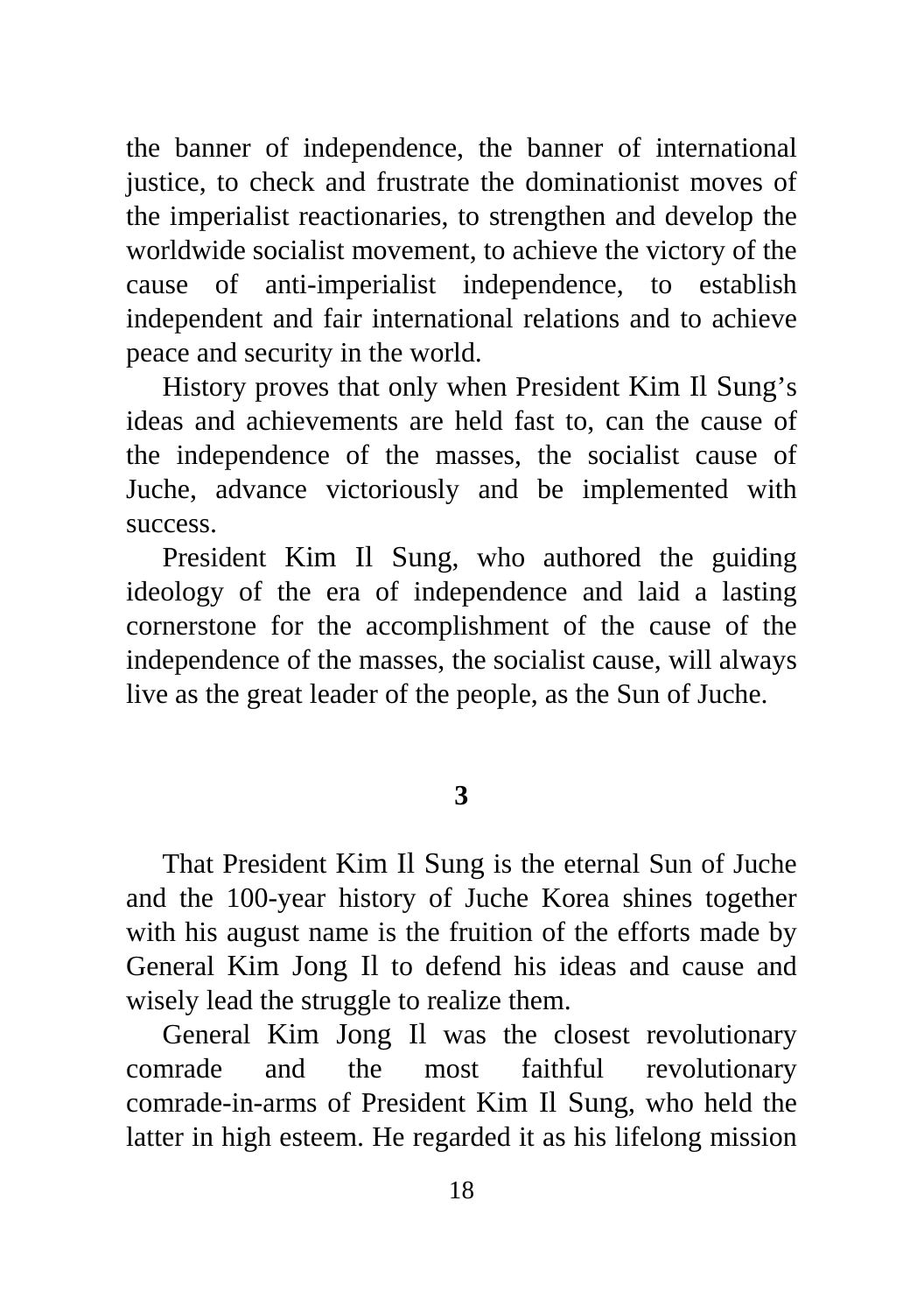to defend his ideas and cause and exalt their brilliance.

He formulated President Kim Il Sung's revolutionary ideas as Kimilsungism and presented modelling the whole society on Kimilsungism as the highest programme of our Party and revolution. In this way he brought about a revolutionary change in accomplishing the Juche revolutionary cause.

He ensured that Kimilsungism shone more brilliantly as an immortal revolutionary ideology with great vitality and eternal life by continuously developing President Kim Il Sung's revolutionary ideas as required by the times and the developing revolution through energetic ideological and theoretical activities. He sagaciously led the efforts to model the whole society on Kimilsungism so as to develop our Party and army into the ever-victorious party and army of President Kim Il Sung, and significantly strengthened the motive force of our revolution by rallying the masses closely behind the Party. The efforts made under his leadership ushered in the golden age of the Workers' Party in the political, military, economic, cultural and all other fields.

He brilliantly carried out the cause of immortalizing a leader for the first time in history, with the result that our Party and people could add lustre to the sacred revolutionary career and undying revolutionary exploits of President Kim Il Sung through the generations, holding him in high esteem as their eternal leader. Proceeding from the fundamental requirements of our revolution and with the noblest moral obligation, he ensured that our Party and people held President Kim Il Sung up as their eternal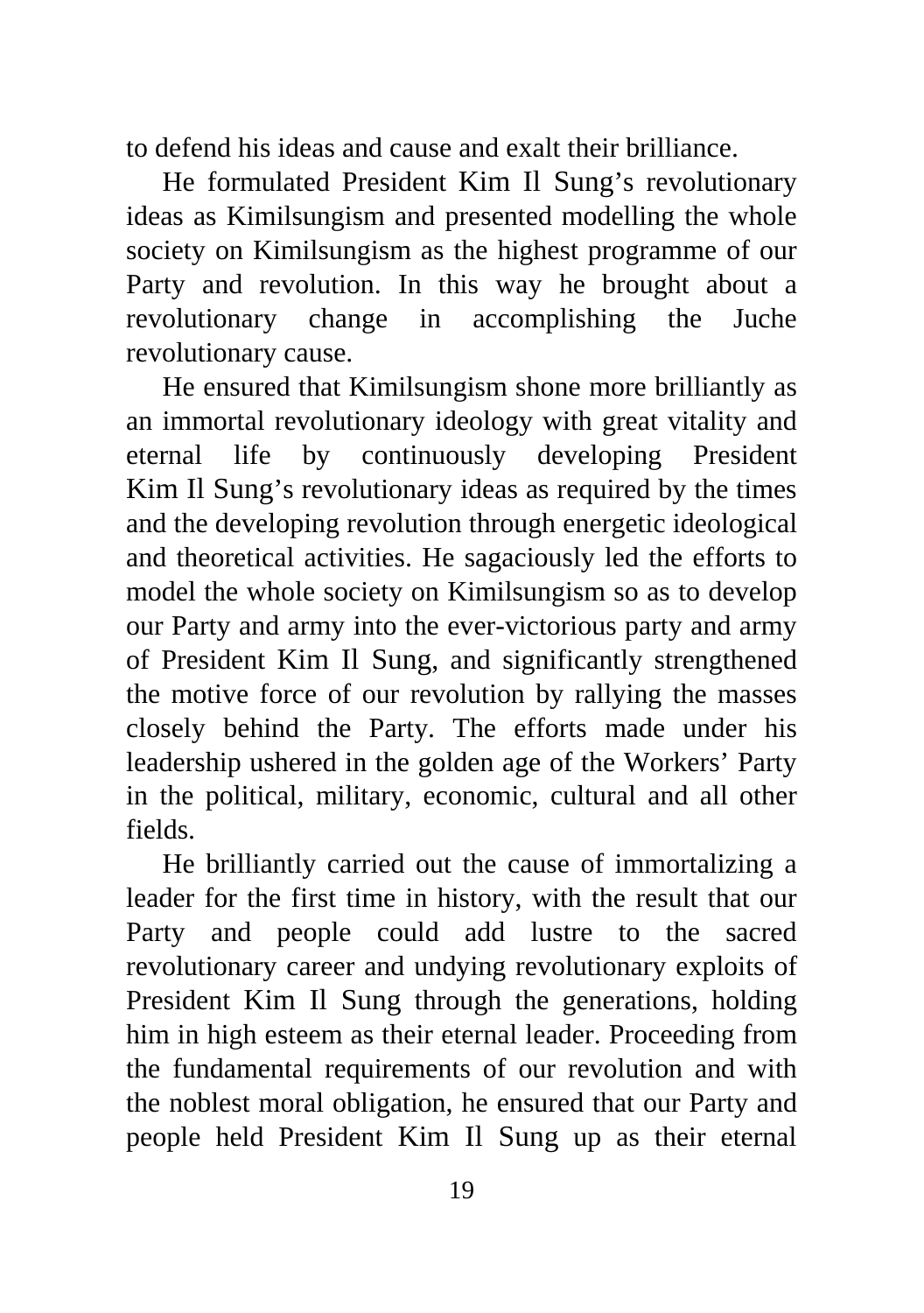leader, as the eternal President of the DPRK, and, regarding his instructions as the Party's programme, roused the whole Party, the entire army and all the people to implement them. Thanks to his ennobling loyalty, moral obligation and great devotion, President Kim Il Sung is always with our people and his revolutionary career continues without letup on this land.

General Kim Jong Il defended the dignity and supreme interests of our country and nation, and developed our country of Juche, our socialist motherland, into an invincible socialist country by relying on powerful weaponry under the banner of Songun.

In the 1990s, when our country was faced with severe ordeals, he formulated Songun politics as the basic mode of socialist politics and, by dint of Songun, not only safeguarded our country and socialism but raised our country to the position of a politico-ideological power and a military power and opened up a new era of building a thriving socialist nation. Songun politics is ever-victorious politics which fully guarantees the triumphant advance of the socialist cause of Juche by realizing President Kim Il Sung's political ideals of socialism–independence, democracy, unity and benevolence–even during the most serious showdown with the imperialist reactionaries, and a mighty sword that makes it possible to speed up the revolution and construction, true to his instructions.

Regarding military affairs as the most important of all state affairs, the General developed our army into formidable revolutionary armed forces and our motherland into a self-defensive military power that no aggressive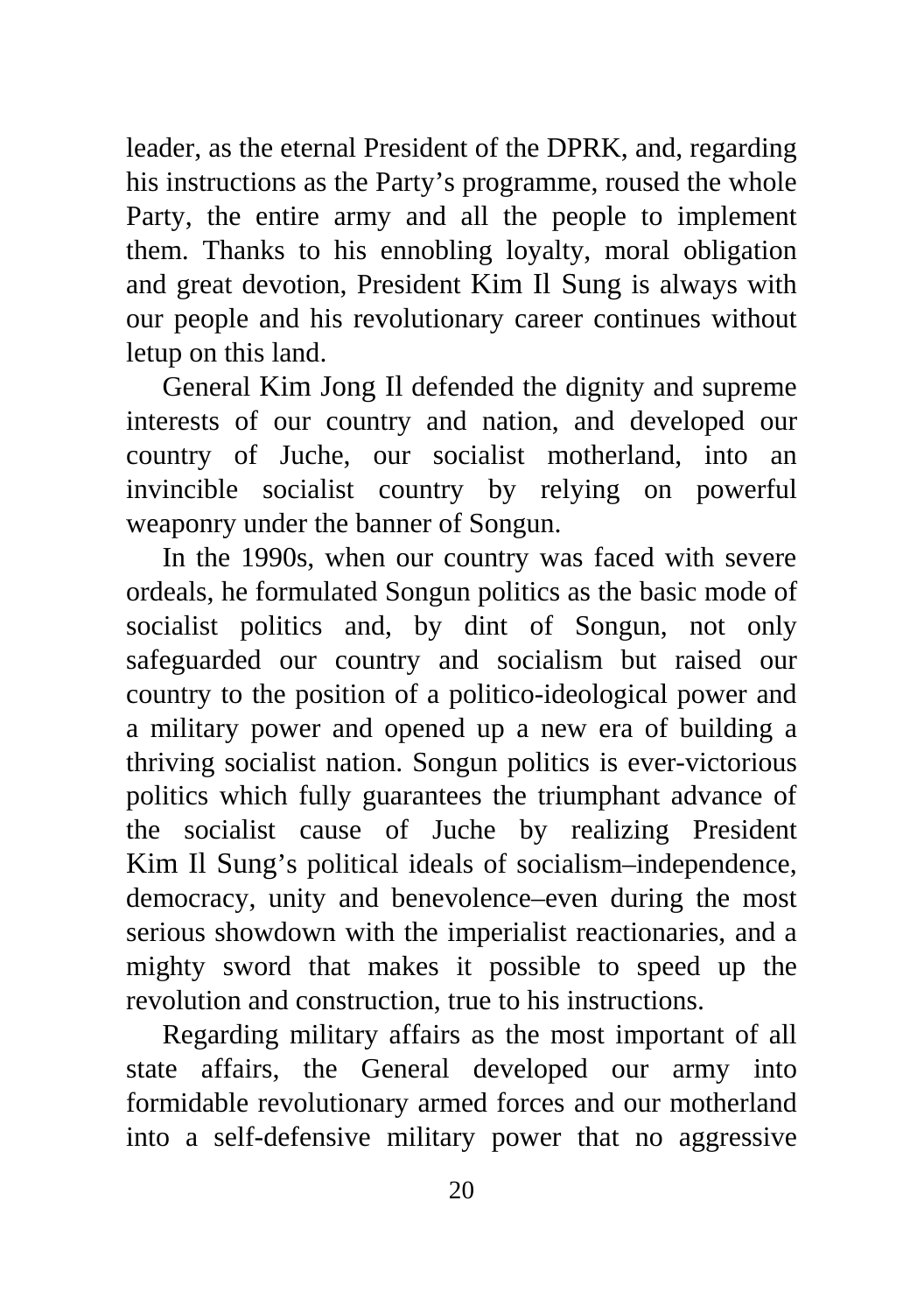forces dare attack. And by turning our army into the main force of the revolution that takes the lead in supporting the Party's leadership, he achieved a harmonious whole comprising the Party and the army and great unity between service personnel and people, thus consolidating the foundations of our society and making them rock-solid.

He continued his forced march of field guidance without resting for a moment for the sake of the prosperity of the country and the well-being of the people, in the course of which he kindled the flames of a new great revolutionary upsurge across the country. Thanks to his tireless and energetic leadership, the national economy was put on a Juche-oriented, modern and scientific footing at a higher level, foundations were laid for bringing about an improvement in the people's living standards, and a socialist culture was built to greet a new golden age.

It is a miracle wrought by General Kim Jong Il's Songun politics that our small country could firmly defend socialism and is exalting its dignity and might as a political and military power and charging forward towards becoming an economic giant in the grim situation, in which the imperialists and other reactionaries are intensifying their manoeuvres as never before to isolate and stifle it.

True to President Kim Il Sung's instructions, General Kim Jong Il through his strenuous leadership opened the June 15 reunification era and a new phase in the development of foreign relations.

Thanks to his remarkable wisdom, unexcelled leadership ability, iron will and superhuman devotion, our socialist country, Songun Korea, is emitting its brilliance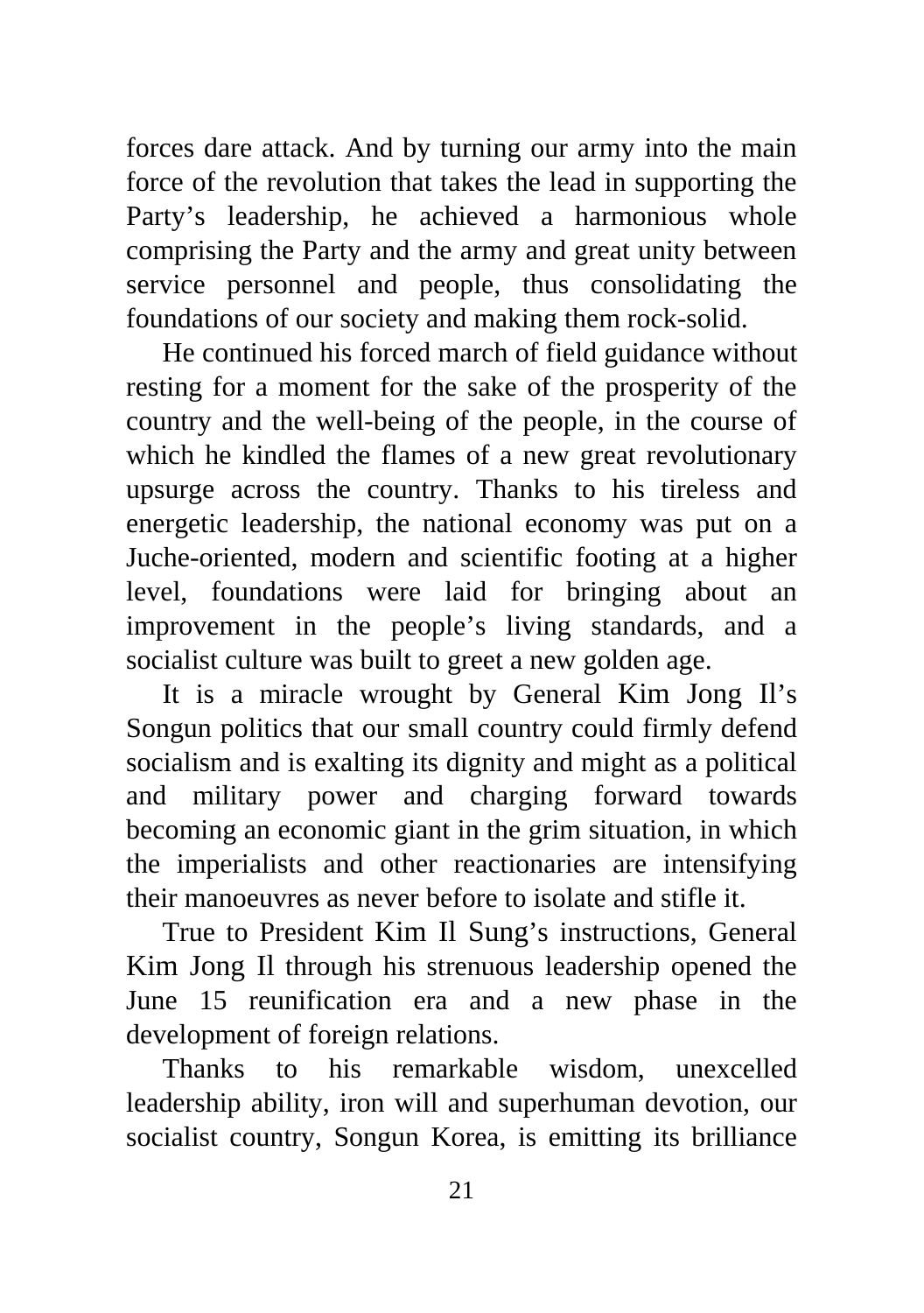all over the world along with the august name of President Kim Il Sung, and our people have become a dignified people who are shaping their destiny on their own terms, filled with infinite national pride and self-confidence.

Because of General Kim Jong Il, President Kim Il Sung can live forever in the hearts of our people and the progressive people of the world as the Sun of Juche, and the 100-year history of Juche Korea shines more brilliantly.

The 100-year history of Juche Korea is the most sacred and glorious history resplendent with the august names and immortal revolutionary exploits of President Kim Il Sung and General Kim Jong Il, the great leaders of our Party and people.

The historical course Kim Il Sung's nation, Kim Jong Il's Korea, has travelled is a glorious course during which our revolution has won continuous victories ever since its start on Mt Paektu, and it is the road to eternal victory and national prosperity, the road which we must continue to follow to achieve final victory.

To hold President Kim Il Sung and General Kim Jong Il in high esteem for all ages and creditably carry forward and accomplish the revolutionary cause of Juche bequeathed to us by them is the revolutionary duty and noble moral obligation of our Party and people.

Times may change and we may encounter ordeals, but we must unswervingly advance along the road of independence, the road of Songun and the road of socialism, which President Kim Il Sung and General Kim Jong Il followed throughout their lives, and thus fulfil the mission and duty as befits the descendants of President Kim Il Sung and soldiers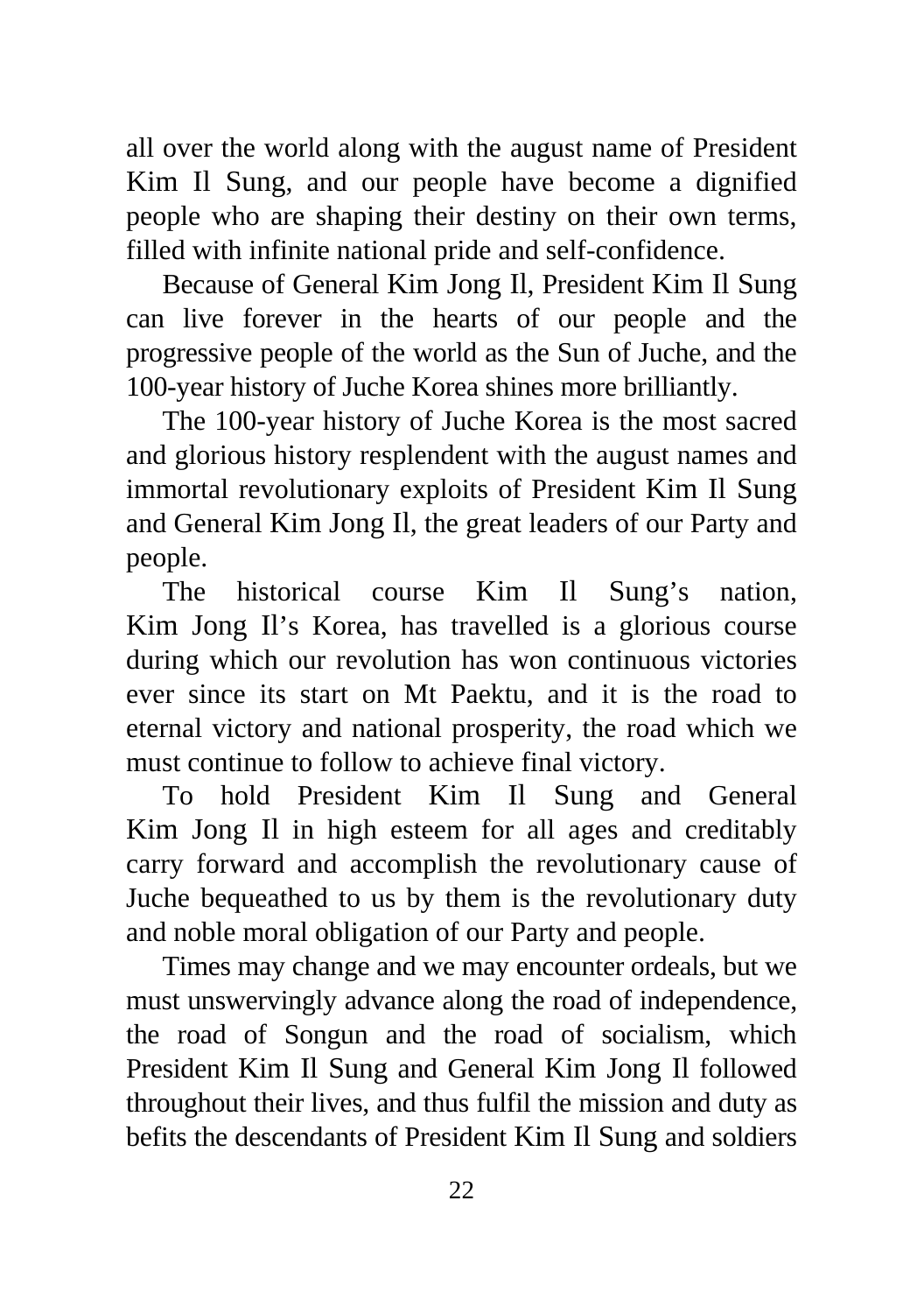and devoted followers of General Kim Jong Il.

Cherishing the absolute and immutable faith that Comrades Kim Il Sung and Kim Jong Il will always be with us, we must staunchly safeguard their ideas and achievements and add eternal brilliance to them.

We must raise Kimilsungism-Kimjongilism as the one and only guiding ideology and permanent guidelines of the revolution, and advance the revolution and construction as demanded by it.

We must continuously develop our Party, state and army into the party, state and army of President Kim Il Sung and General Kim Jong Il. In building up the Party, state and revolutionary armed forces, we must carry forward their ideas and achievements in their entirety, and build them up, from beginning to end, in the way they did.

All sectors and units must add brilliance to the leadership exploits of Comrades Kim Il Sung and Kim Jong Il associated with their respective sectors and units and carry out their instructions so as to translate their lifetime intentions and wishes into reality.

We must achieve a fresh victory in building a thriving socialist nation by waging a general offensive under the leadership of the Party.

We need to firmly defend and consolidate rock-solid the single-hearted unity of the Party and the revolutionary ranks, so as to demonstrate the might of our political and ideological power, strengthen the People's Army further and build up the country's defences so that they are impregnable.

All sectors and units of the national economy must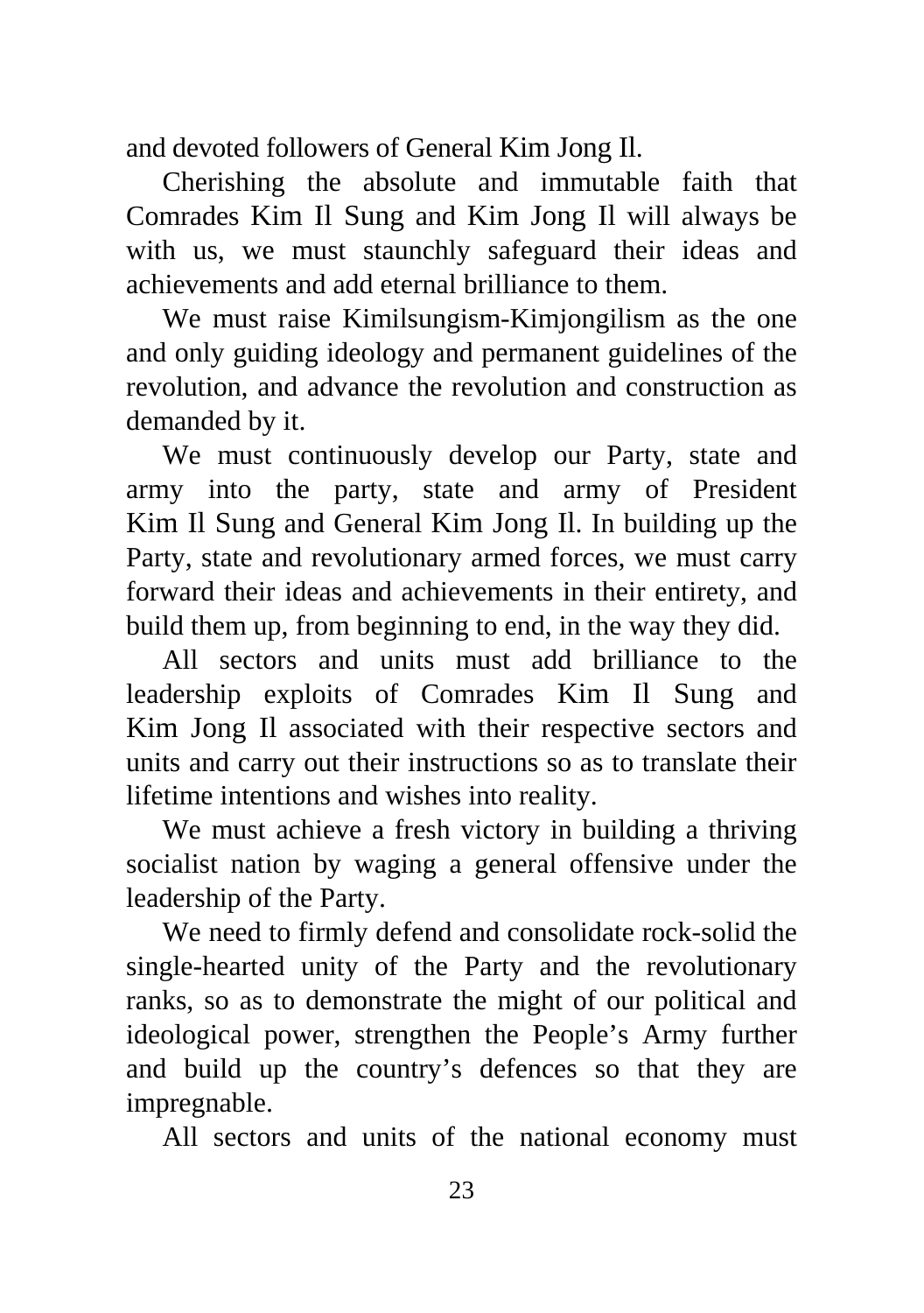bring about a fresh upsurge in production and construction by making the flames of Hamnam and the flames of the industrial revolution in the new century kindled by General Kim Jong Il blaze more fiercely and, in particular, bring about a decisive turn in the efforts to improve the people's standard of living.

We must carry forward the ideas of Comrades Kim Il Sung and Kim Jong Il on building Juche-oriented culture and the exploits they achieved in this regard, so as to display to the full the superiority and validity of the socialist culture of our own style.

In the general offensive for building a thriving socialist nation, the Party, working people's organizations and power organs must decisively enhance their role, and all officials must fulfil their responsibilities and duties as the commanding personnel of the revolution.

We must carry out the ennobling patriotic intentions and behests of Comrades Kim Il Sung and Kim Jong Il so as to realize the historic cause of national reunification without fail. We must expand and develop the country's external relations under the principles of independence, peace and friendship and render active contributions to the cause of global independence.

Our Party, army and people will faithfully carry forward the ideas and cause of President Kim Il Sung and General Kim Jong Il and accomplish their revolutionary cause of Juche by holding high the banner of Kimilsungism-Kimjongilism.

The great leaders Kim Il Sung and Kim Jong Il will always be with us.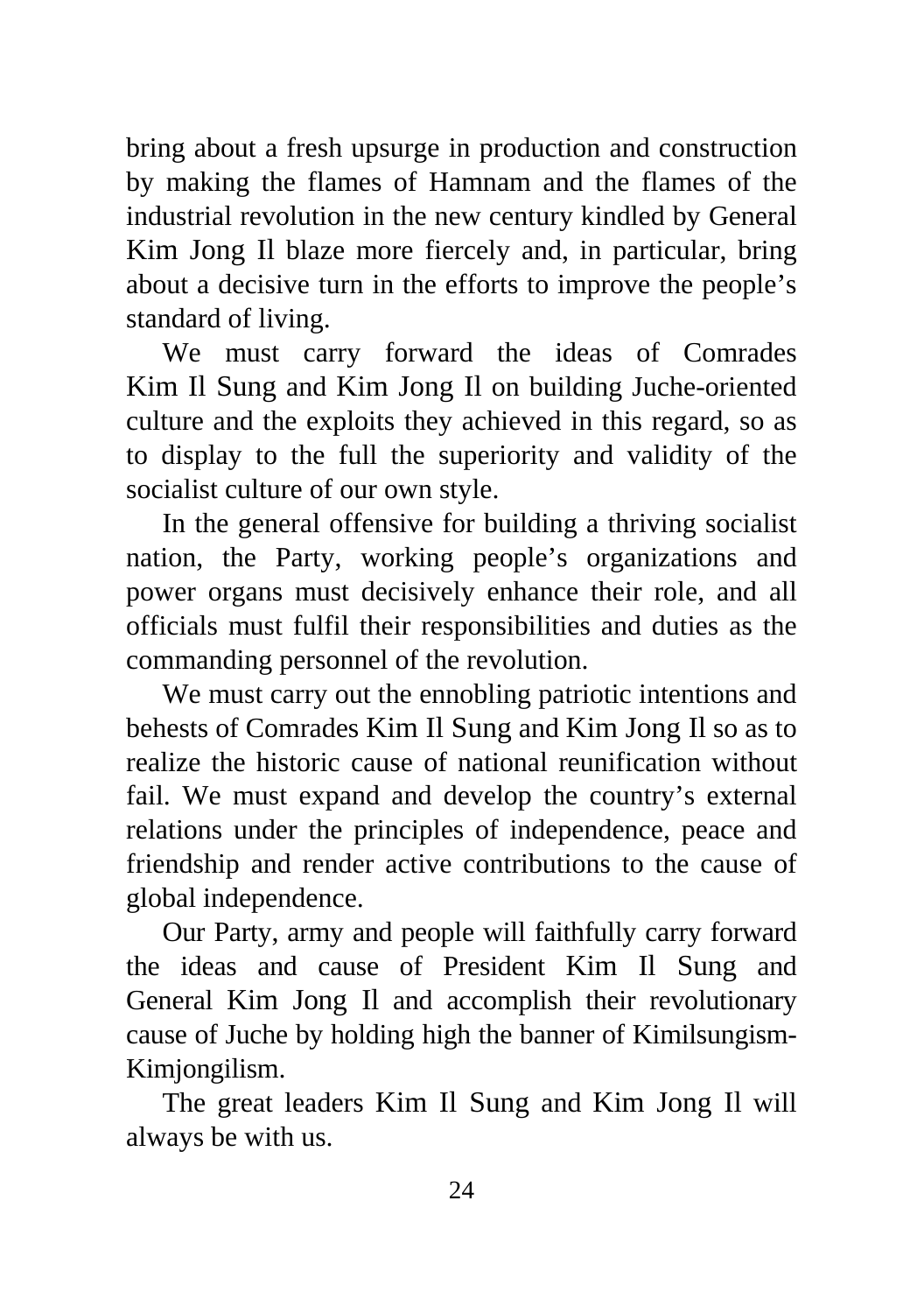# <span id="page-27-0"></span>**ON BRINGING ABOUT A [REVOLUTIONARY TURN IN LAND](#page-2-0)  ADMINISTRATION IN LINE WITH THE DEMANDS FOR BUILDING A THRIVING SOCIALIST COUNTRY**

# **Talk to Senior Officials of Party and State Economic Organs and Working People's Organizations**

*April 27, Juche 101 (2012)* 

It is highly significant that the Conference of Activists in the General Mobilization Movement for Land Administration is to be held during the period of a revolutionary upsurge, when the entire Party, the whole army and all the people are stepping up the general march for building a thriving country and improving the people's standard of living with great dignity and pride in having celebrated the centenary of the birth of President Kim Il Sung as their greatest revolutionary holiday and true to the spirit of the Fourth Conference of the Workers' Party of Korea.

The Conference of Activists in the General Mobilization Movement for Land Administration should serve as an important occasion for defending and exalting the brilliance of the ideas of General Kim Jong Il on land administration and his imperishable exploits, and for bringing about a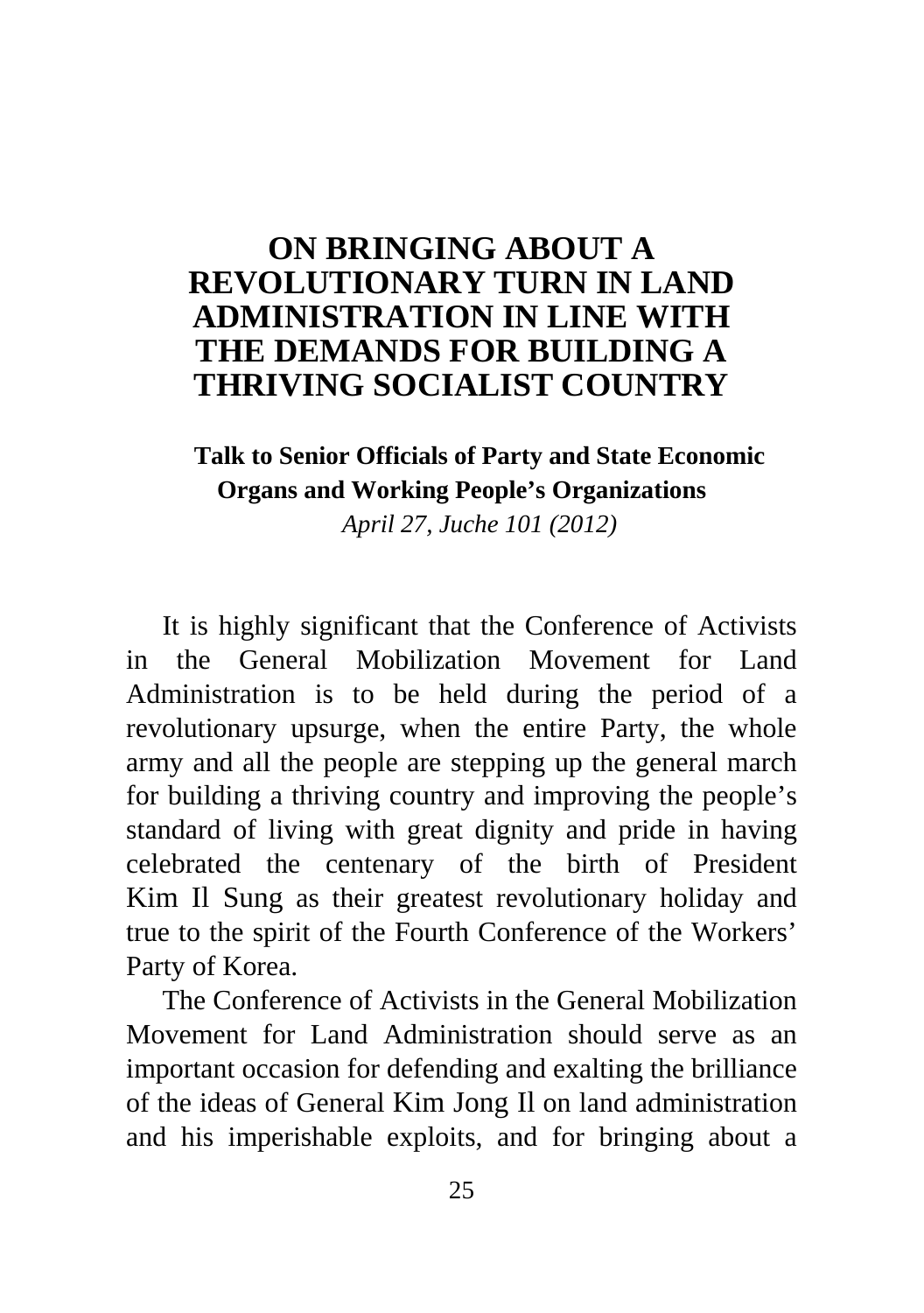revolutionary turn in land administration in line with the demands of building a thriving socialist country.

Land administration is a patriotic undertaking of lasting significance for achieving the prosperity of the country and a noble undertaking for creating an excellent living base for the people. When we perform this undertaking in a far-sighted way, we will be able to build our country, our motherland, into a thriving socialist country, into a people's paradise, and hand down to the coming generations rich and beautiful rivers and mountains.

President Kim Il Sung and General Kim Jong Il, the peerless patriots and benevolent fathers of the people, always paid close attention to land administration and devoted painstaking efforts to developing the rivers and mountains of the country excellently.

Immediately after the liberation of the country, President Kim Il Sung took a shovel in his hand to break ground for the Pothong River improvement project and planted a tree on Munsu Hill, unfolding a long-term plan for land development. He then personally led the efforts to carry it out.

True to the noble intention of the President, General Kim Jong Il said that land administration was a patriotic undertaking for the prosperity of the country and the happiness of all the generations to come, and he clarified the orientation and ways for land development; to encourage the entire Party, the whole country and all the people actively to participate in land administration, he initiated the general mobilization movement for land administration and energetically led it.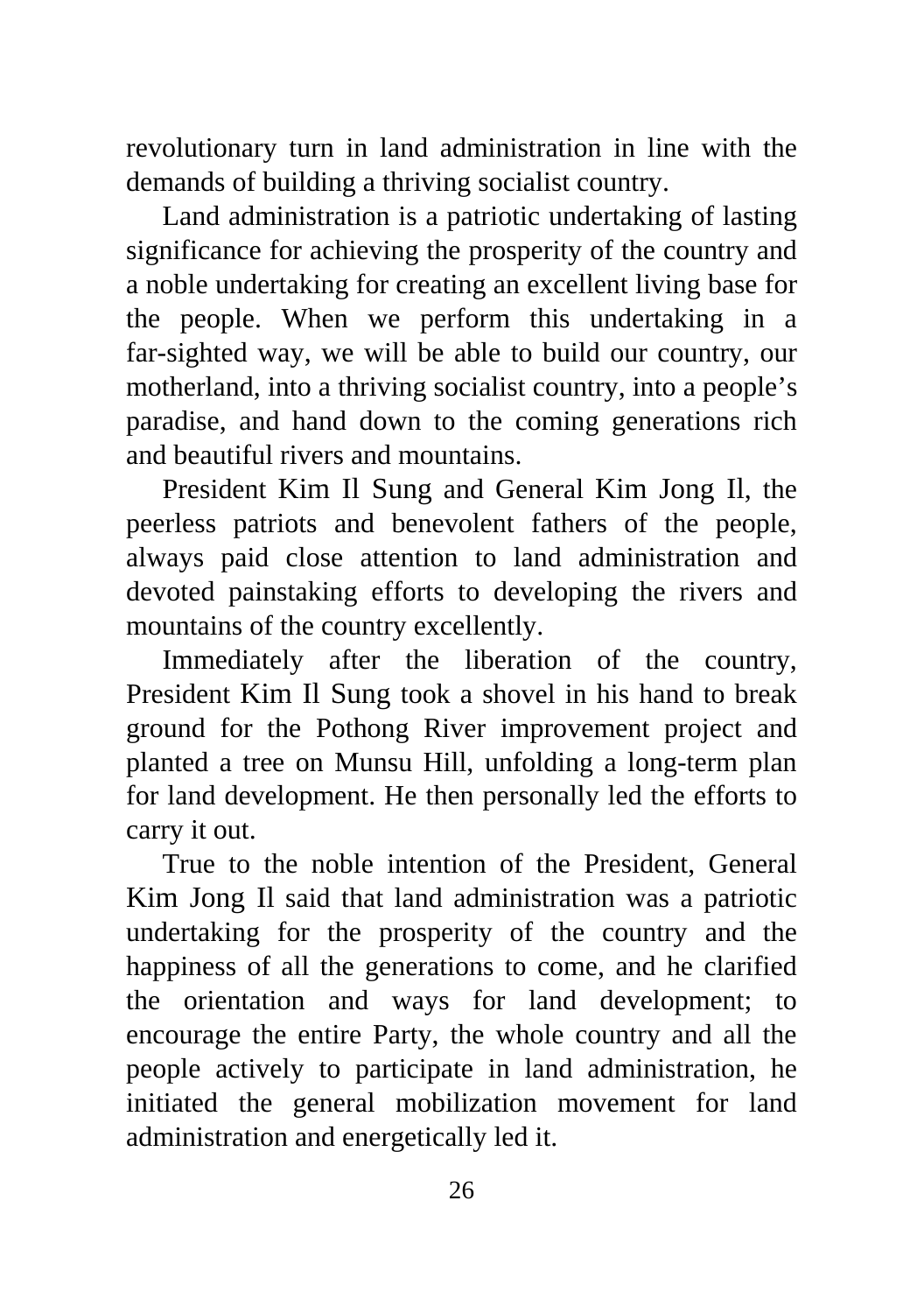Under his wise leadership and concern, monumental structures of lasting worth have sprung up across the country, and streets and villages have been turned into socialist paradises. The land under cultivation in the country has been realigned into large-sized, standardized fields as befits the land of socialist Korea, vast tidal flats have been reclaimed as arable land and solid material and technological foundations have been laid for covering the whole country with trees and flowers. Many scenic places and spots, like Mt Kuwol, Mt Chilbo, Ryongmun Cave and Songam Cavern, have been developed into pleasure grounds for the people, rivers have been tidied up and improved, the Youth Hero Motorway, Pukchong-Hyesan Road and other new roads have been built; thus, the land of our country has assumed a new appearance.

These epochal changes that have taken place in land administration are entirely the brilliant fruition of the sagacious leadership of the great General, who advanced far-reaching plans and original policies for all areas of land administration and energetically led the efforts to implement them. The immortal exploits recorded by the General in land administration to lay the basic foundations for building our country, our motherland, into a thriving one and turn it into a place that is beautiful and good to live in will shine forever in the history of our prospering socialist country.

The proud successes achieved in land administration in the past are associated with the feats of the officials and working people in the field of land administration, the service personnel and people, all of whom have worked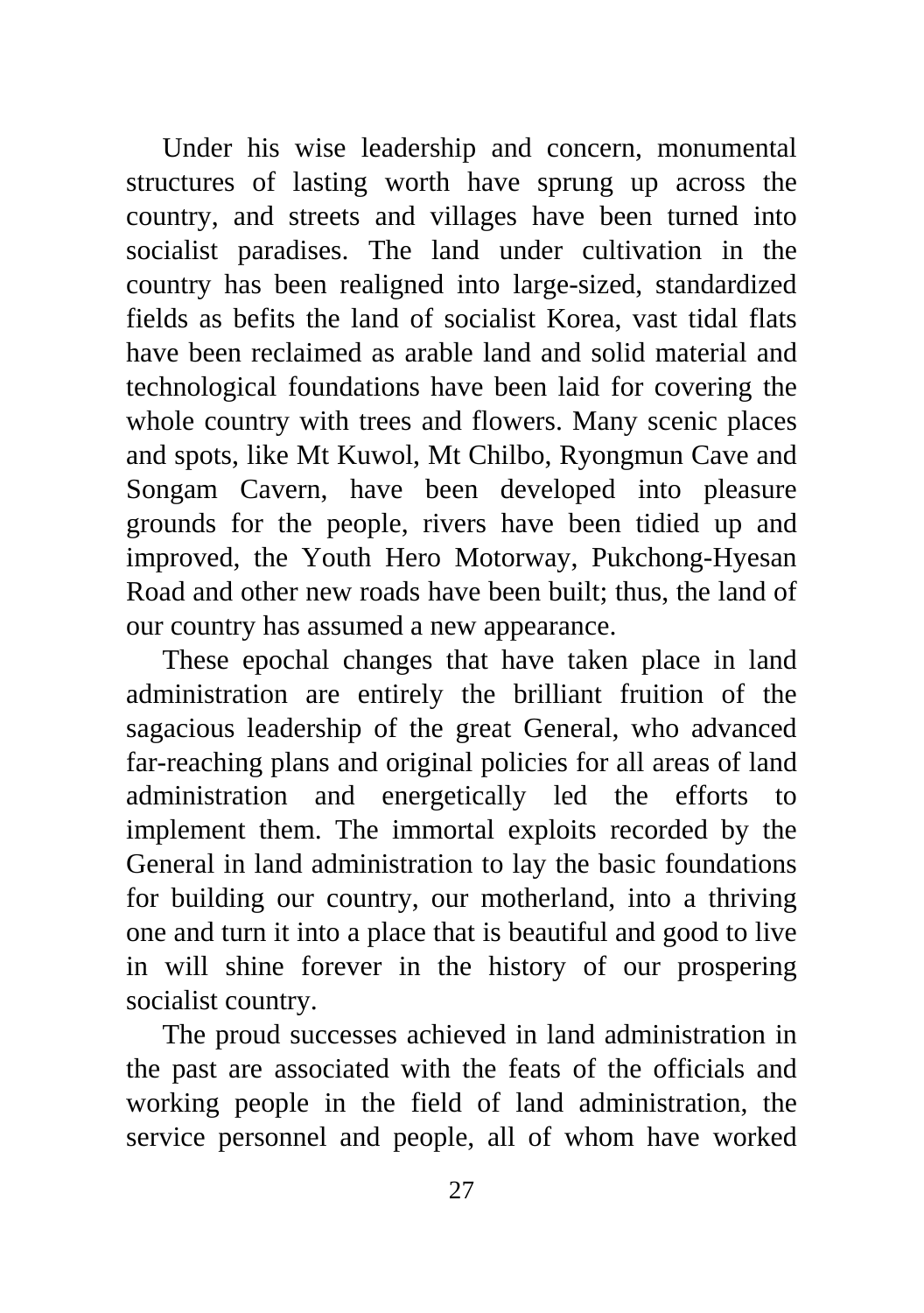with devotion to defend and implement the Party's policy on land administration.

Availing myself of this opportunity, I applaud the feats officials, service personnel and people have performed in land administration and extend warm thanks to the participants in the Conference of Activists in the General Mobilization Movement for Land Administration and to other officials and working people in the sector of land administration, and all service personnel and people.

Today the sector of land administration is faced with the heavy yet honourable task of bringing about a revolutionary turn in its work in line with the demands of building a thriving socialist country.

Officials and working people in the sector of land administration should staunchly defend the General's ideas on land administration and his leadership exploits, exalt their brilliance, and carry out his instructions without any vacillation and without any concession, and thus beautify the land as befits a thriving socialist country. This is the general orientation and general task facing the sector of land administration.

We should, first of all, develop Pyongyang into a sacred revolutionary city equipped with a revolutionary outlook on the leader, into a majestic and picturesque world-class city.

General Kim Jong Il stressed on several occasions that Pyongyang should be developed into a city permeated with the revolutionary outlook on the leader with the statue of President Kim Il Sung on Mansu Hill as the focal point. Developing Pyongyang, which is associated with the careers of the President and the General and where they are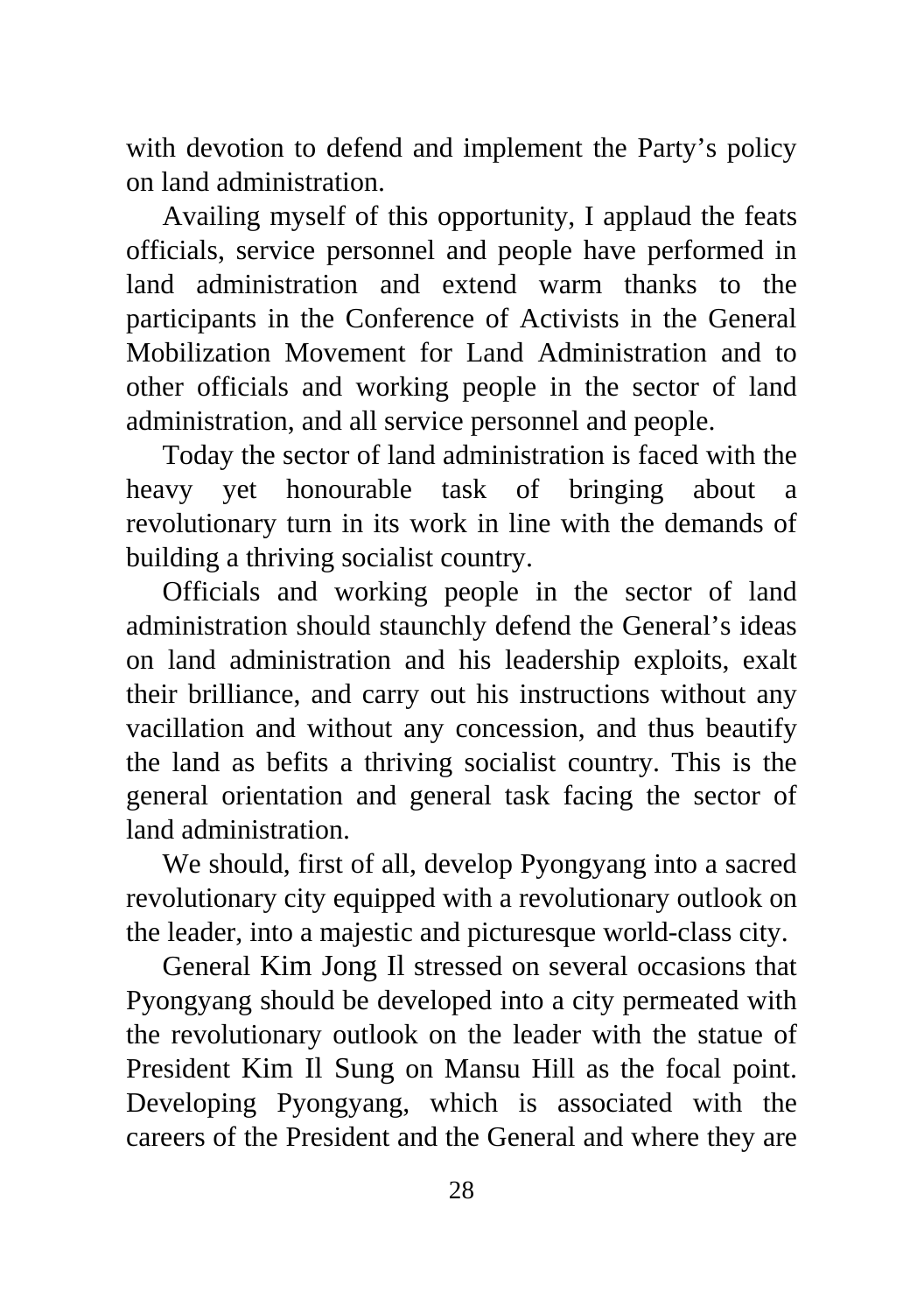preserved in their lifetime appearances, into the capital city of the revolution that is permeated with the revolutionary outlook on the leader is the revolutionary duty and noble moral obligation of our Party and our people.

To mark the centenary of the birth of the President, we set up on Mansu Hill statues of the President and the General with due respect as a reflection of the ardent desire and infinite loyalty of the people across the country. This is a source of the greatest glory and happiness for our people. Since the statues were erected on Mansu Hill and its surroundings have been developed in a magnificent and modern way, the architectural formation of Pyongyang has become wonderful, with the statues as the focal point. We should do effective afforestation and greening work so as to better lay out the area of the statues and the Mansudae area.

The area around the Kumsusan Palace of the Sun should be developed so that it is laid out as a solemn, supreme sanctuary of Juche. In the palace, President Kim Il Sung and General Kim Jong Il are preserved in their lifetime appearances, living forever with us, and our people and the progressive people of the world who are yearning for them, go there in a continuous stream. We should plant at the Kumsusan Palace of the Sun and the Arboretum a greater number of various trees and beautiful flowering plants of the finest species in the world and tend them with utmost care so that they cover the area like a thick forest; we should also lay out the park and green area well and thus enhance the scenery of the palace.

The Mangyongdae Revolutionary Site should be laid out in an excellent way. Mangyongdae is the place where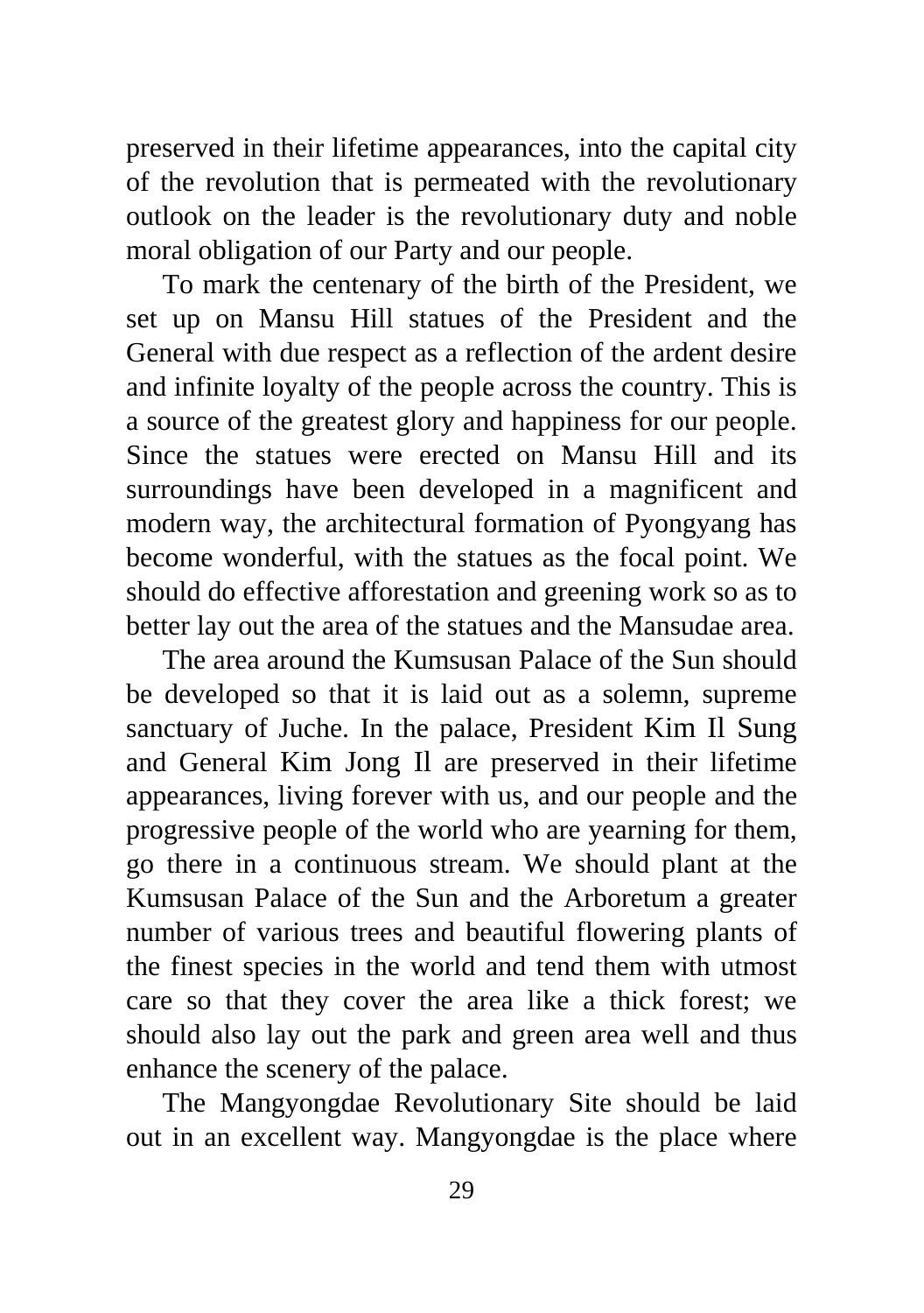President Kim Il Sung, the great leader whom our people greeted for the first time in their 5 000-year-long history, was born and spent his childhood. It is the spiritual home of our people and the sanctuary of the Sun and sacred place of the revolution that is dear to the hearts of the revolutionary people of the world. By better laying out Mangyongdae as befits the sanctuary of the Sun, we can ensure that his great personality and immortal exploits are handed down generation after generation and that the history of his revolutionary activities continues for all eternity on this land. We should take good care of the buildings and remains at the revolutionary site, such as his native home and the revolutionary museum, and afforest the place to the highest standard as befits the sanctuary of the Sun.

We should build up Pyongyang not only as a city imbued with the revolutionary outlook on the leader but also as a centre and paradigm of Songun culture, thereby ensuring that the culture created in Pyongyang spreads to the provinces. If we beautify the country by building up Pyongyang as an example and modelling the local cities on it, we can turn the whole country into a socialist paradise.

Pyongyang should create streets and lay out roads excellently, build houses, public buildings, welfare facilities and other architectural structures in a unique way and take good care of them. We should turn the capital city of Pyongyang into a thickly wooded city, into a city in a park, by building fine parks and pleasure grounds, creating more green areas and planting trees of good species and beautiful flowers. We should construct buildings, create green areas and plant flowers in our own refined and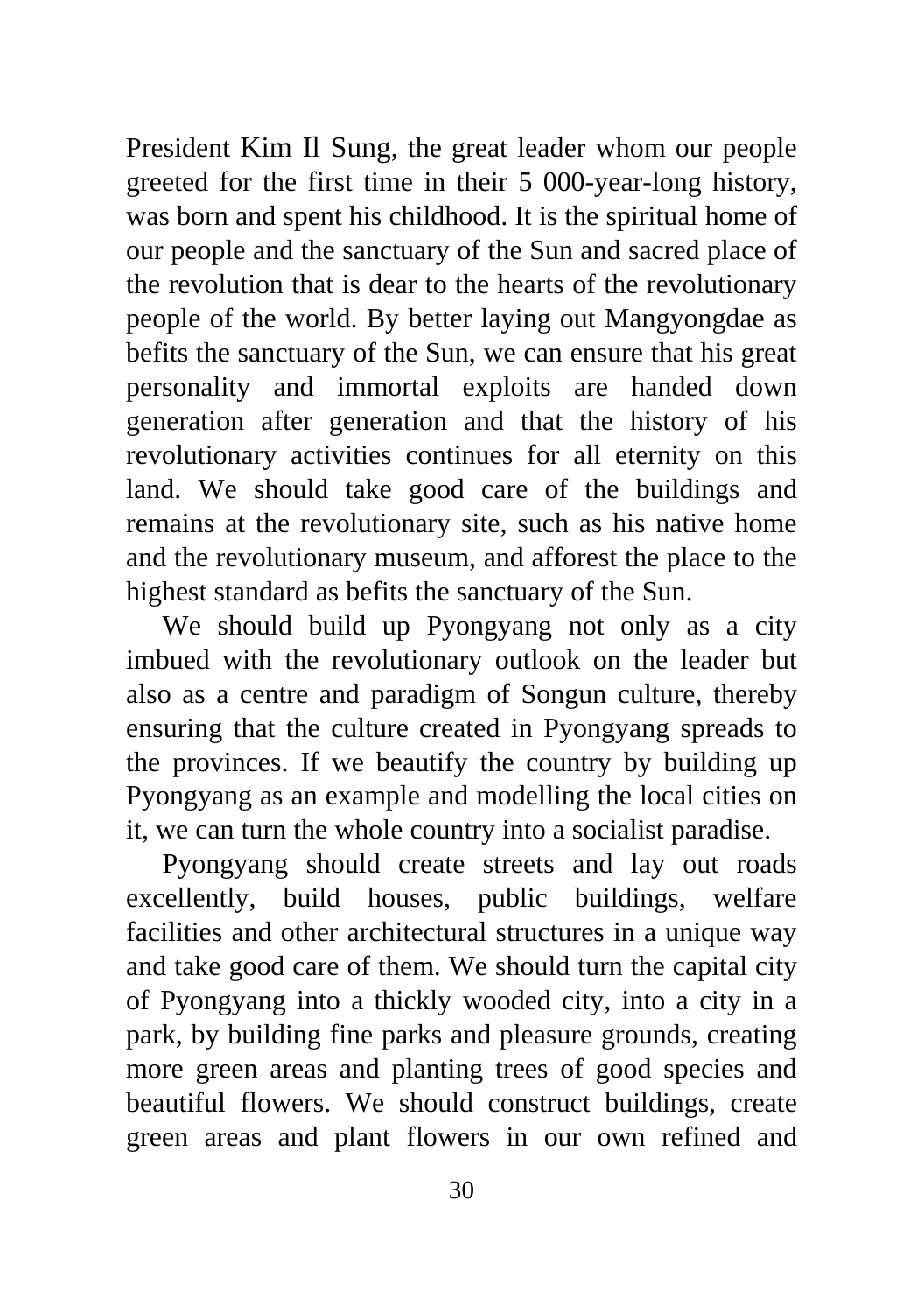unique way as required by our national sentiments and modern aesthetic feelings.

We should perfect the decorative illumination of Pyongyang. As it has many monumental edifices like the Tower of the Juche Idea and the Arch of Triumph and large buildings like the Grand People's Study House, the May Day Stadium and the high-rises in the Mansudae area, the city can be pleasantly decorated with illuminations. We should decorate the buildings and their surroundings in our own refined and graceful way so as to make the night view of Pyongyang more elegant and wonderful, as befits the capital of a prosperous country.

Provincial capitals and other local cities and rural villages should be laid out in conformity with their unique features.

The provinces are not laid out well; their capitals do not sustain their characteristics. The houses and public buildings in Haeju in South Hwanghae Province, Sariwon in North Hwanghae Province and other provincial capitals look much the same. It is apparently because, if the central authorities praised a structure, a nationwide demonstration lecture was organized about it and a standardized design was sent down to the provinces for them to use in their construction. Houses in rural communities should be distinctive from locality to locality. However, they all look the same, be they in the east or west coastal areas or in mountainous areas.

Local cities and rural villages should be laid out in such a way that they set off the unique features and individualities of the localities concerned.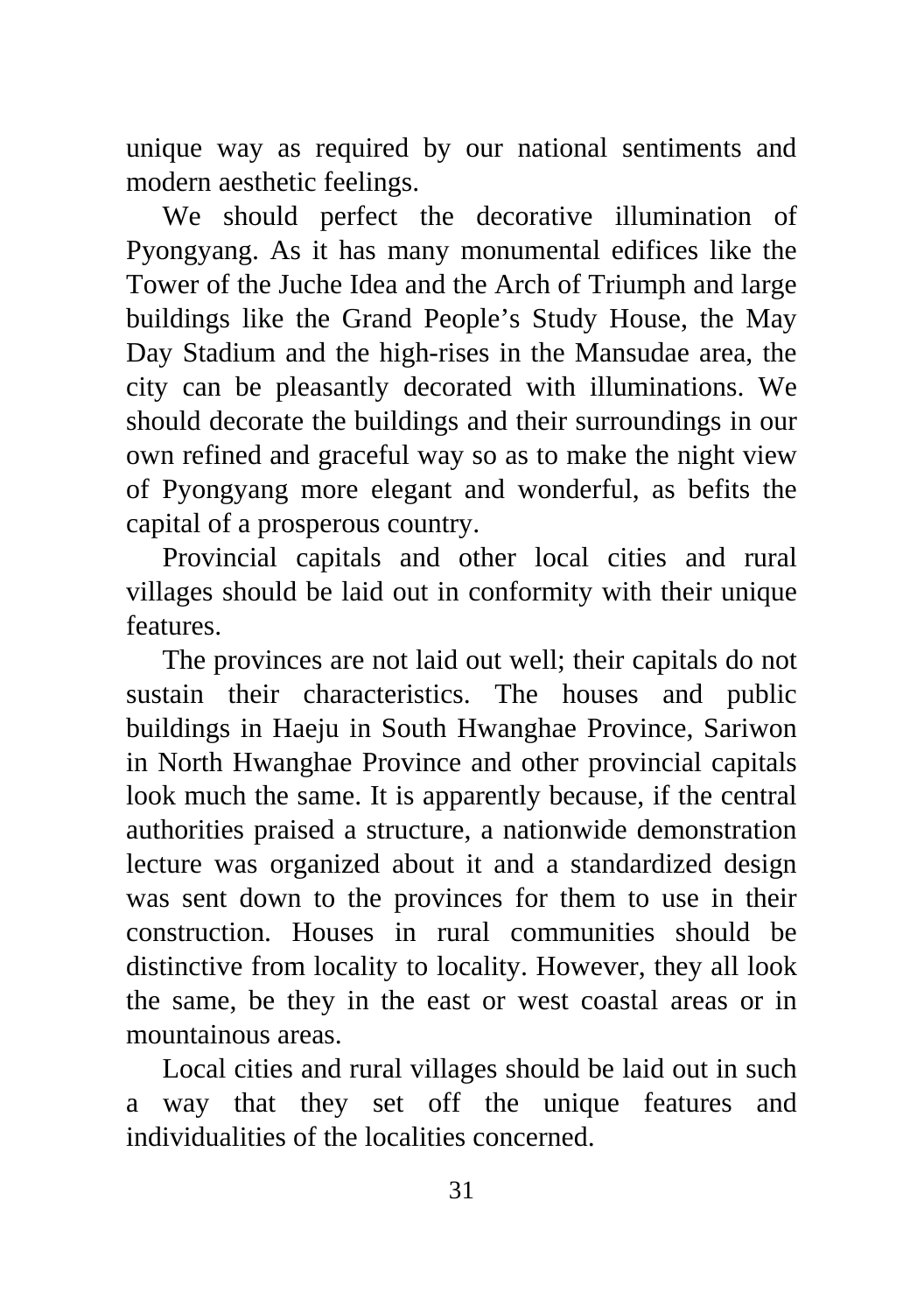Provinces should build up their construction forces and dynamically push ahead with urban and rural construction. They should preserve their own specific features in urban formation and give variety to the forms of structures. The central authorities should not control local construction too strictly, but allow provinces to construct buildings in conformity with their own specific features.

When inspecting local areas, I have often seen bare land; the wind may raise dust there and it is not good on the eye, either. To plant trees, flowers and cover plants or create pastures everywhere, except the land under cultivation, so as to ensure that there is not an inch of land that is bare or covered with weeds–this is the intention of the Party. We should plant lawns and cover plants in urban and rural residential areas, along railways and in parks so that no land is left bare.

We should direct great efforts to managing and protecting the land.

The land is the basic means of agricultural production, the foundation of people's lives and a valuable asset for the country to hand down to the coming generations. As our country has a limited area of land under cultivation, we should always be attentive to managing and protecting it.

We should work effectively to protect the land, so as to prevent even an inch of it from being lost. Because of flooding for several years due to heavy rains in the rainy season, a considerable area of land under cultivation has subsided or been washed away. We should take comprehensive steps to cope with the rainy season, dredge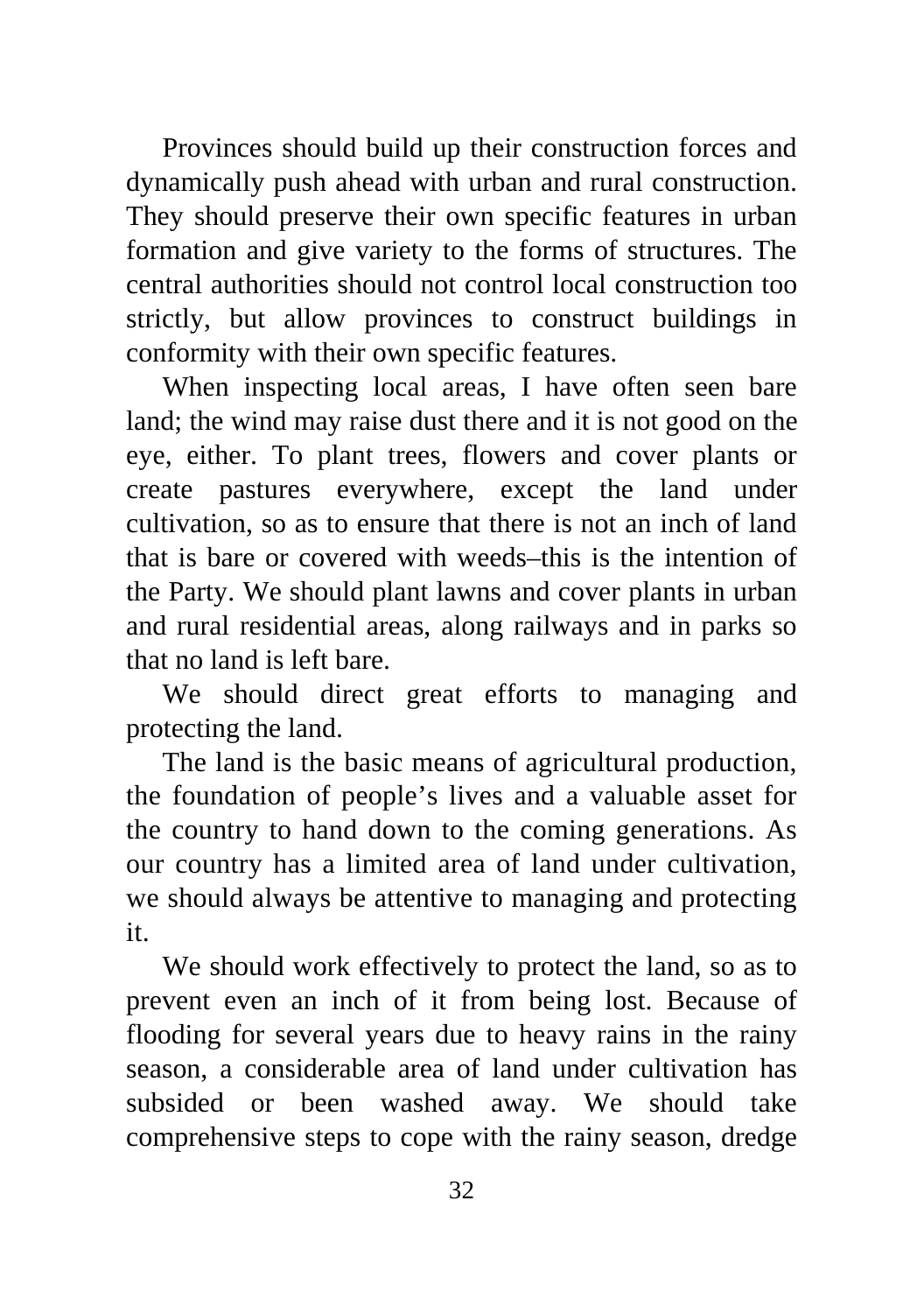river-beds and build up embankments to prevent land under cultivation from subsiding or being washed away.

In order to build a thriving socialist country true to the earnest instructions of General Kim Jong Il, we should solve, before anything else, the problem of food for the people; to this end, we should obtain all the arable land possible and, while positively expanding its area, increase the unit-area yield of crops. Land that can be brought under cultivation can be found everywhere. A man, who strives to find reclaimable land and increases the area of land under cultivation by even an inch, is a genuine patriot.

We should continue to put great efforts into reclaiming tidal flats as a way of expanding the area of land under cultivation. The tidal flats we are planning to reclaim amount to 300 000 hectares. We should give precedence to reclaiming those with good conditions for building embankments and good prospects for being turned into arable land soon, and should build networks of facilities there immediately afterwards so as to bring them under cultivation. As the reclaiming of tidal flats is a huge and difficult undertaking to transform nature, we should pay national concern to it and take comprehensive steps to ensure the supply of enough equipment and materials, including lorries, fuel and cement.

We should complete the remaining land realignment projects. These projects have been undertaken across the country under the leadership of General Kim Jong Il, but there are still small patches of fields in the far corners of the countryside. Provinces should realign by themselves these neglected patches and hand them down to posterity.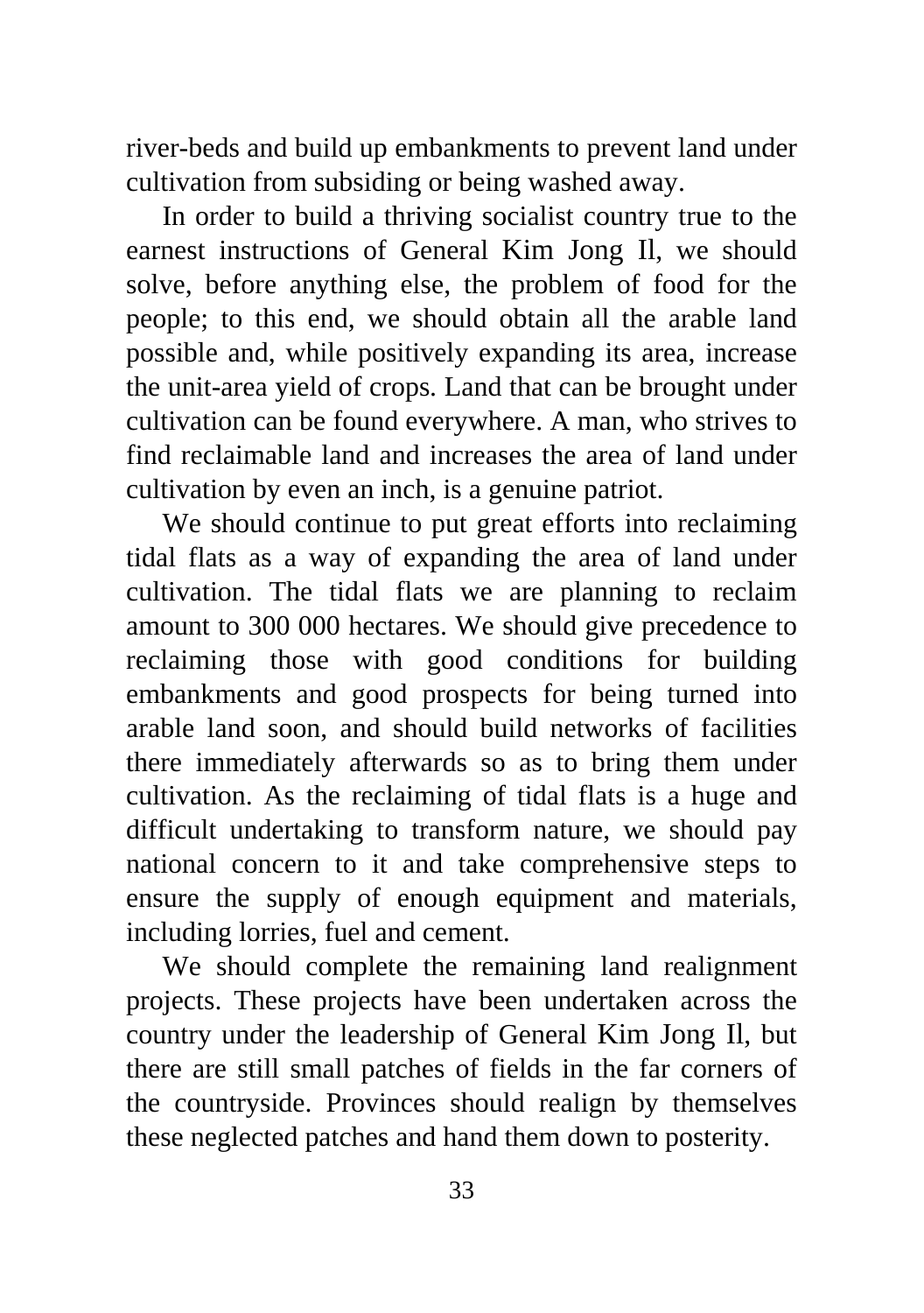The General said that, after completing these land realignment projects, the electricity pylons scattered over the paddy and nonpaddy fields should be relocated, but his instructions are yet to be fully carried out. True to his instructions, we should relocate the electricity pylons that have been erected haphazardly.

We should make persevering efforts to ameliorate the soil conditions. Both the paddy and the nonpaddy fields in our country were brought under cultivation long ago, and as a large proportion of them is located on slopes, the rain has impoverished and acidified the soil by stripping it of nutrients. We should raise the soil fertility by improving its condition. We should analyze the soil composition field by field and, on this basis, carpet them with fresh soil, apply slaked lime or organic fertilizers to the fields and plant legumes there.

We should establish strict controls over the use of land to protect and make the most of it. It is necessary to register all the fields under cultivation with the state and prevent them from being left idle or encroached upon. When we are planning to build towns, villages, factories or roads, we should build them not on fields that are under cultivation, but at the foot of mountains or on fields that are not fit for cultivation. We should see to it that houses and public buildings standing on arable land are moved to the foot of mountains or barren land. If we have to build a factory on arable land, we should build it on the sterile part; we should save as much land as possible by locating shops, restaurants and other amenities on the ground floors of buildings during urban construction. Strict discipline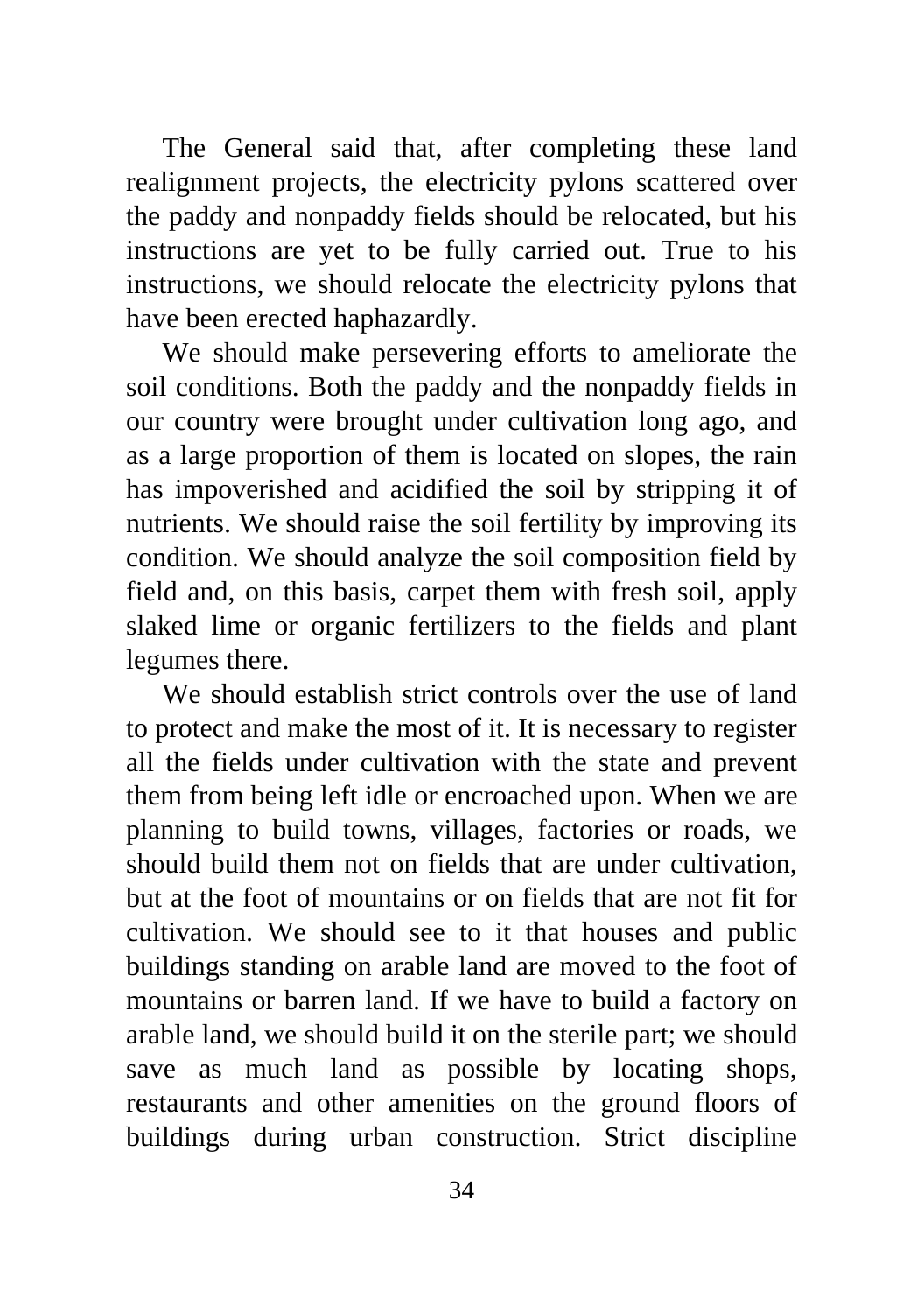should be established, whereby a building or factory is allowed to be constructed on arable land only in return for substitute land.

We should make good arrangements for planting trees and conserving forests so that the country is covered with trees and flowers.

Mountains account for nearly 80% of the country's land area, and the forests there are a precious resource, wealth to be handed down to posterity, and a major means of protecting the land.

But afforestation and forest conservation are not yet on the proper track. Many trees are planted every spring and autumn, but there has been no marked improvement in the afforestation of the country. Many mountains remain denuded of trees. In the provinces there are several bare mountains even among those with signboards reading, "Forest Conservation," "Youth Forest" and "Children's Union Forest." Measures should be taken by the Party and the state to promote afforestation and forest conservation.

We should make sure that all the bare mountains are thickly wooded within ten years by bringing about a radical improvement in afforestation and forest conservation. This is the unshakeable determination and will of our Party.

Afforestation is a long-term project, so it should be undertaken under a far-reaching plan. We should draw up annual plans and a long-term plan for afforestation on the basis of a scientific analysis of the state of the mountains, their geographical features and the local conditions, and carry them out without fail. Only then can we make sure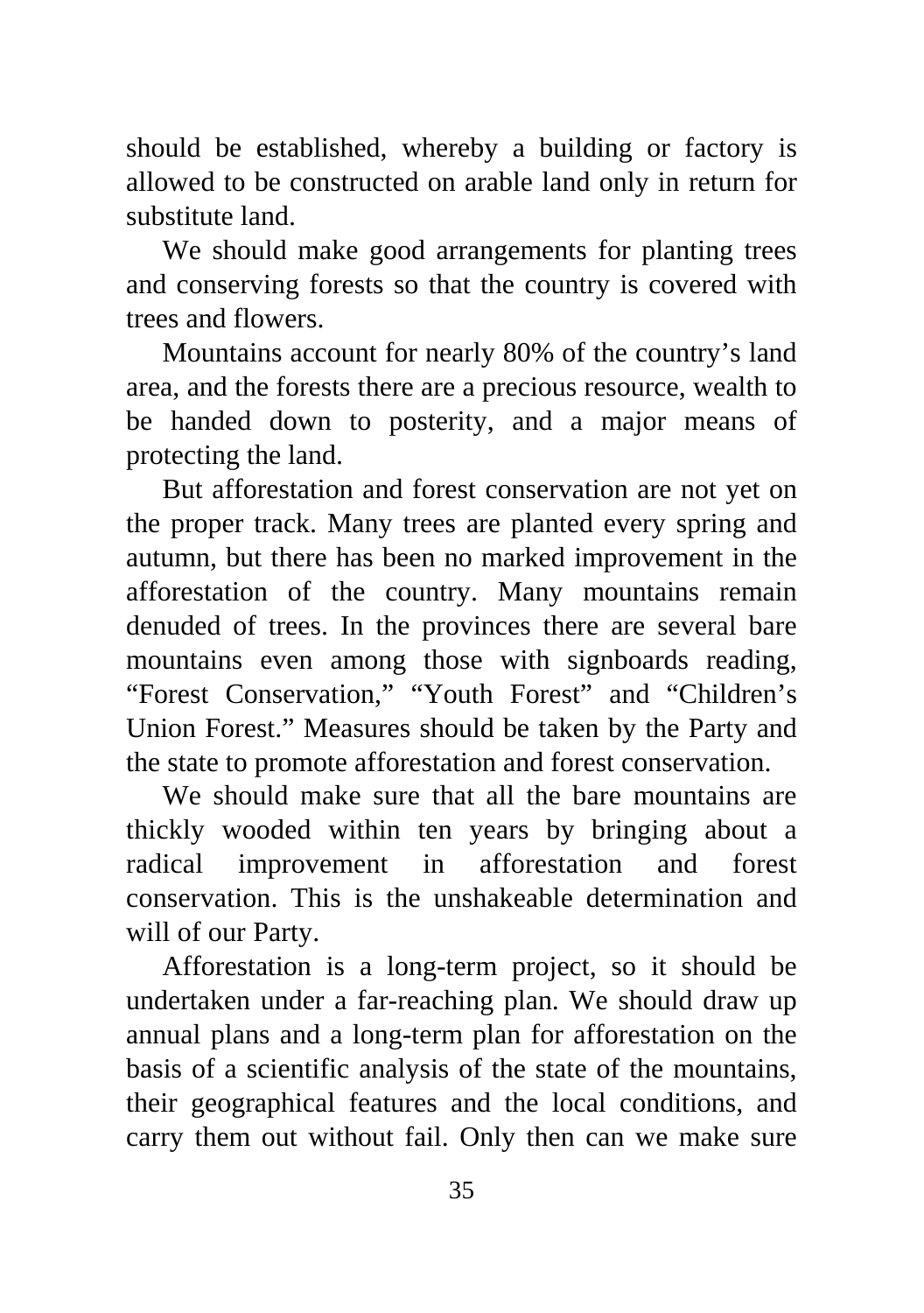that the bare mountains are thickly wooded in ten years as determined by the Party, and further improve the administration of forests in a far-sighted way.

It is the behest of the President and the General to turn all the mountains into those where we can pick "treasures," "gold." As they instructed, we should undertake afforestation by planting species of trees that will be useful for the economy and for improving the people's living standards–trees for timber production, oil-yielding trees, wild-fruit trees, chestnut trees and trees for pulp and paper production.

We should give priority to growing saplings in carrying out afforestation under a far-reaching plan. We cannot cover the country with trees by transplanting those in the mountains. We should build nurseries in the capital and provinces and encourage them to introduce scientific, industrial and intensive methods of producing saplings. This will make it possible to ensure the regular supply of many saplings that grow fast and are of great economic value, like *Pinus strobus* and *Larix leptolepis* that were highly appreciated by the General.

Tree-planting should be done on the principle of planting the right trees in the right soil. We cannot increase the survival rate of saplings, however superior the species, nor can we grow them properly, if they are not provided with appropriate climatic and soil conditions that suit their biological characteristics. Therefore, we should plant trees on the principle of planting the right trees in the right soil after conducting a detailed analysis of the climatic and soil conditions in the relevant regions and areas, and plant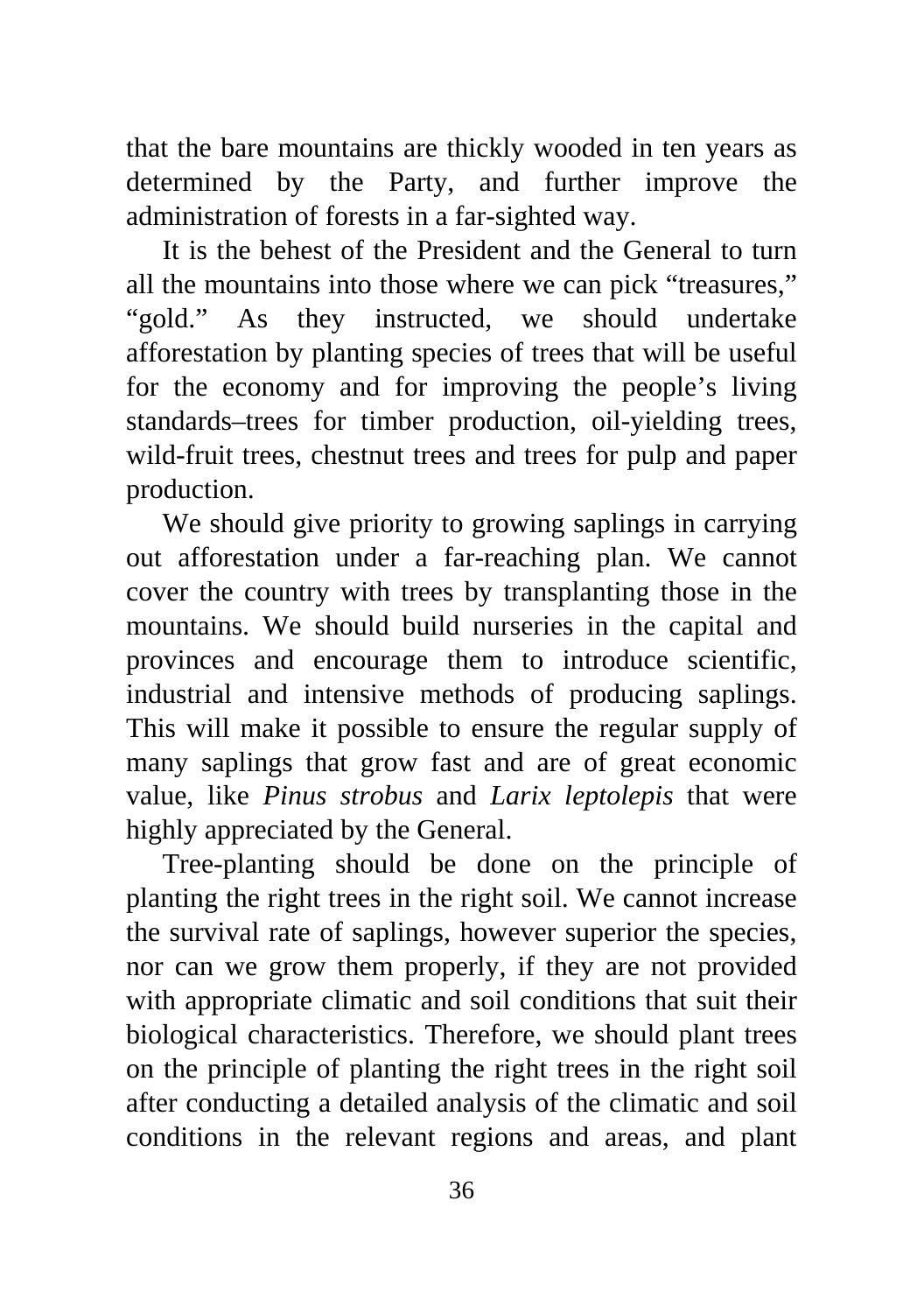needle- and broad-leaved trees in good harmony so as to create favourable conditions for their growth.

Tree-planting should be undertaken as an all-people drive. The work of covering the mountains across the country with trees can be successful only if it involves all the people in the country. Every institution, enterprise, cooperative organization and school should be assigned an area and quota for tree-planting, and each and every one should be encouraged to turn out in the tree-planting seasons of spring and autumn. Youth league organizations and schools in particular should make vigorous efforts to create Youth Forests and Children's Union Forests. Officials should stand in the vanguard of tree-planting. They should not confine themselves to planting a few trees each on Arbor Day, but set an example by leading the people to plant trees carefully, in line with the technical requirements, working in the vanguard during the tree-planting seasons of spring and autumn.

We should plant trees and tend them with utmost care so as to increase their survival rate. After planting trees with meticulous care according to the technical regulations, it is necessary to take good care of them, watering them and removing the grass and shrubs around them so that they all survive and grow well.

We should also direct great efforts to preserving and managing the forests.

Preventing forest fires is a prerequisite for preserving and managing the forests. A forest fire reduces the valuable forest resources to ashes in an instant. We should educate people to observe the regulations and make strict demands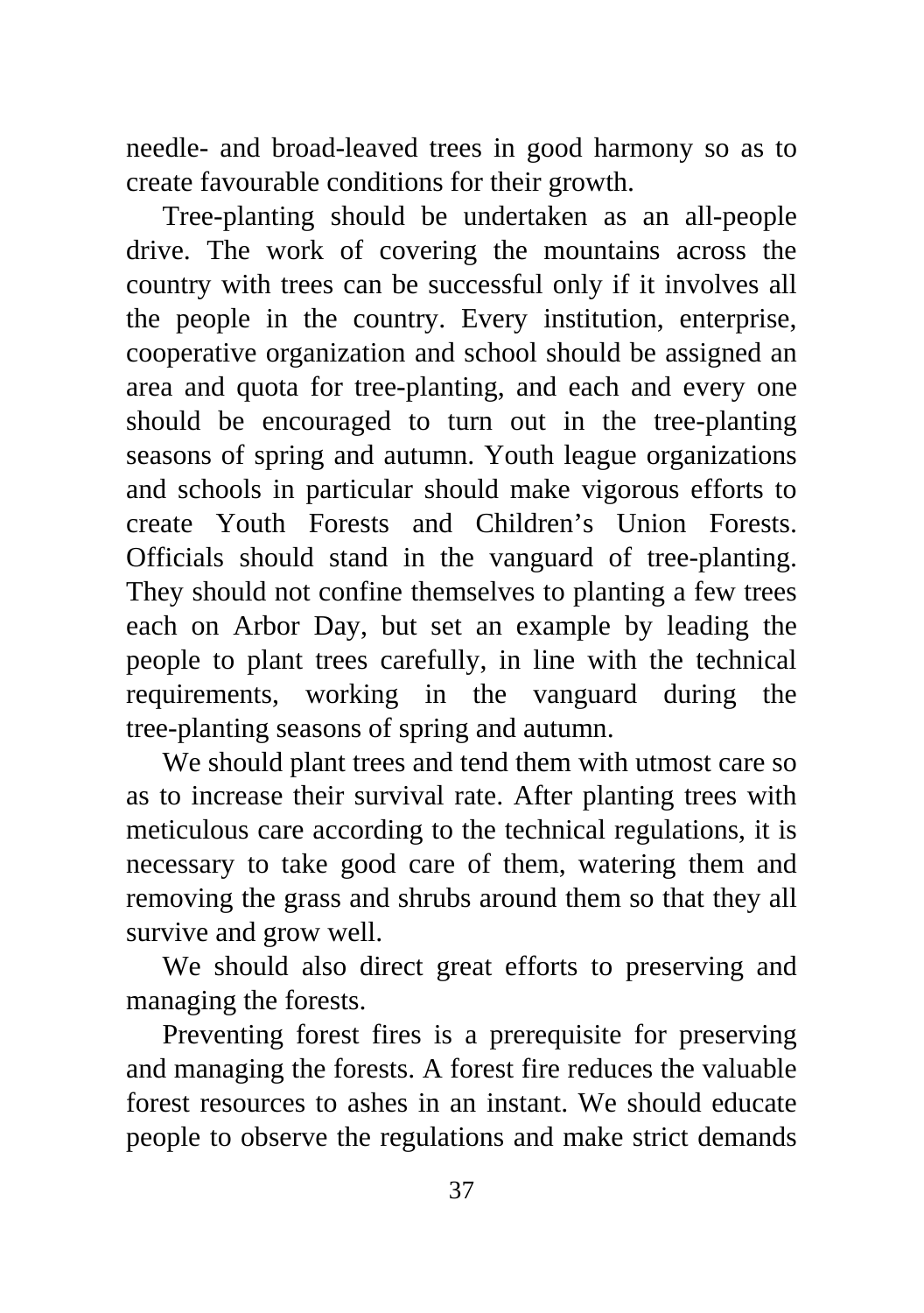on them even before they climb a mountain, so as to avoid the slightest risk of a forest fire. Provinces, cities and counties should establish a well-knit system of keeping watch for forest fires, raising the alarm and mobilizing the masses should one occur; we should also build fire belts according to the regulations so that a forest fire can be put out promptly and prevented from spreading.

In order to protect the forests, we should decisively solve the people's problem of firewood. If we fail to solve this problem, we cannot protect the forests, however many trees we may plant and grow, because they may be cut down at random for firewood. Provinces, cities and counties should find a decisive solution to the firewood problem by creating forests for firewood, taking good care of them, ensuring that factories, enterprises and cooperative farms operate their coal mines more efficiently, and widely introducing biogas. With the recent development of an active additive for ultraanthracite, good prospects have been opened for using ultraanthracite and bony coal in place of wood. This additive must be widely introduced.

Damage to the forests from pests should be prevented. We should take measures for preventing such damage, control pests promptly and exhaustively once they manifest themselves, and wage an all-people pest control drive every March and May. It is also necessary to take measures to study and develop, produce and supply effective pesticides.

We should intensify the work of water management, including river improvement.

As our country abounds in water resources including big and small rivers, lakes and reservoirs, we can satisfy the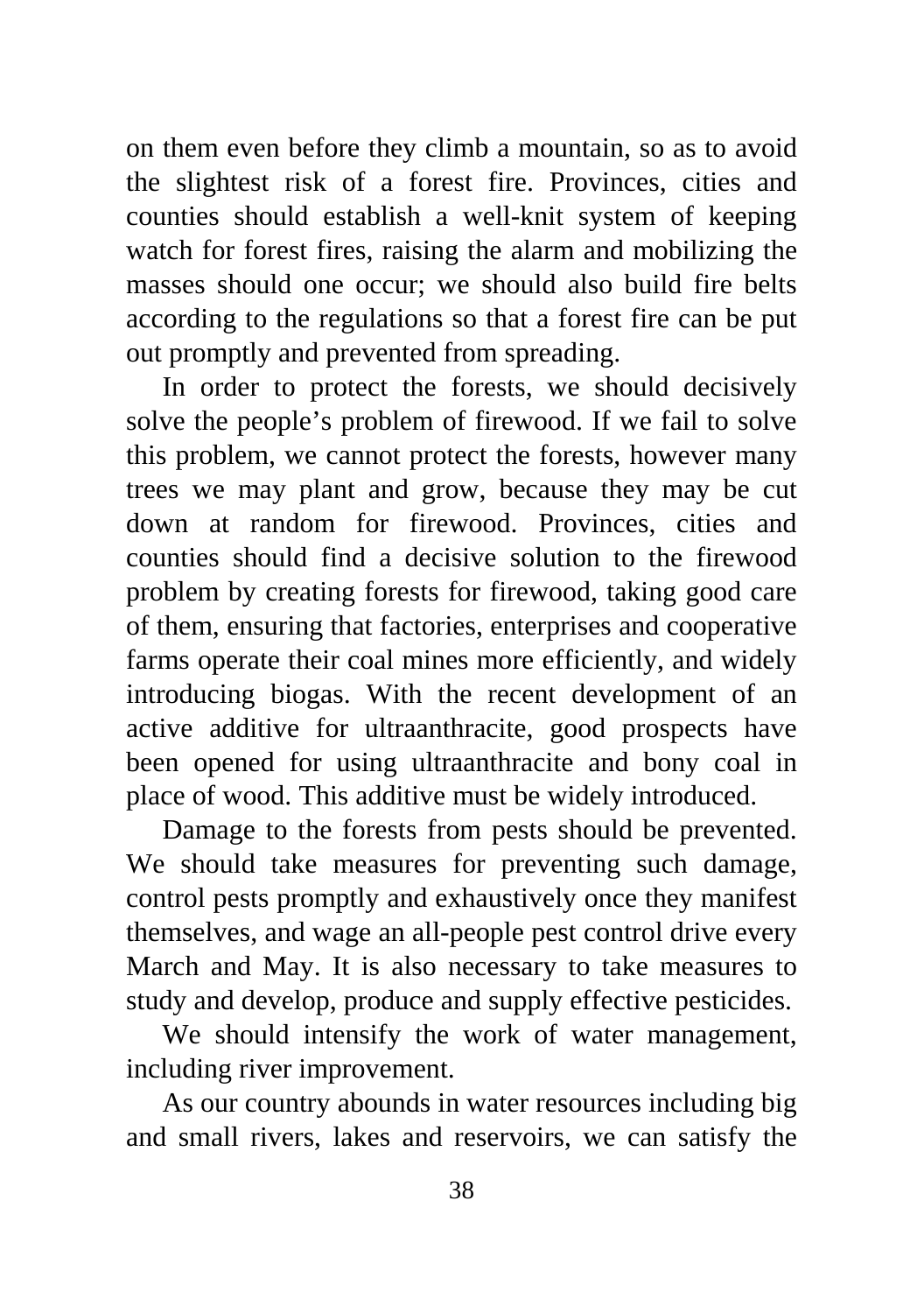demands of the country and people for water, prevent damage from flooding and drought and develop the country's landscape more pleasantly if we manage them properly.

We should put efforts into river improvement projects so as to prevent flooding and create a good appearance in riverside areas. The damage from flooding in the rainy season is attributable mainly to rivers overflowing. Therefore, if we are to prevent any damage, we should regularly dredge the river-beds so that water can flow away freely however heavy the rain may be, straighten winding water courses, build up embankments and form woodlands along the rivers. We should build embankments and pavements along the rivers in urban areas in keeping with modern trends, and turn the surroundings into parks, pleasure grounds and forests.

We should build a large number of structures such as dams and barrages on rivers and take good care of them. If we build them on rivers and properly maintain the irrigation waterways, including gravitational ones, we can prevent damage from flooding and drought, make effective use of water, generate electricity, raise fish and add beauty to the landscape.

We should take careful steps to prevent earth and sand from flowing into rivers and landslides from occurring. To this end, we should plant many trees along rivers and build stone terraces or buttresses where necessary.

We should build more roads and manage them well.

The roads are the face of a country and one of the major criteria for judging the level of its economic development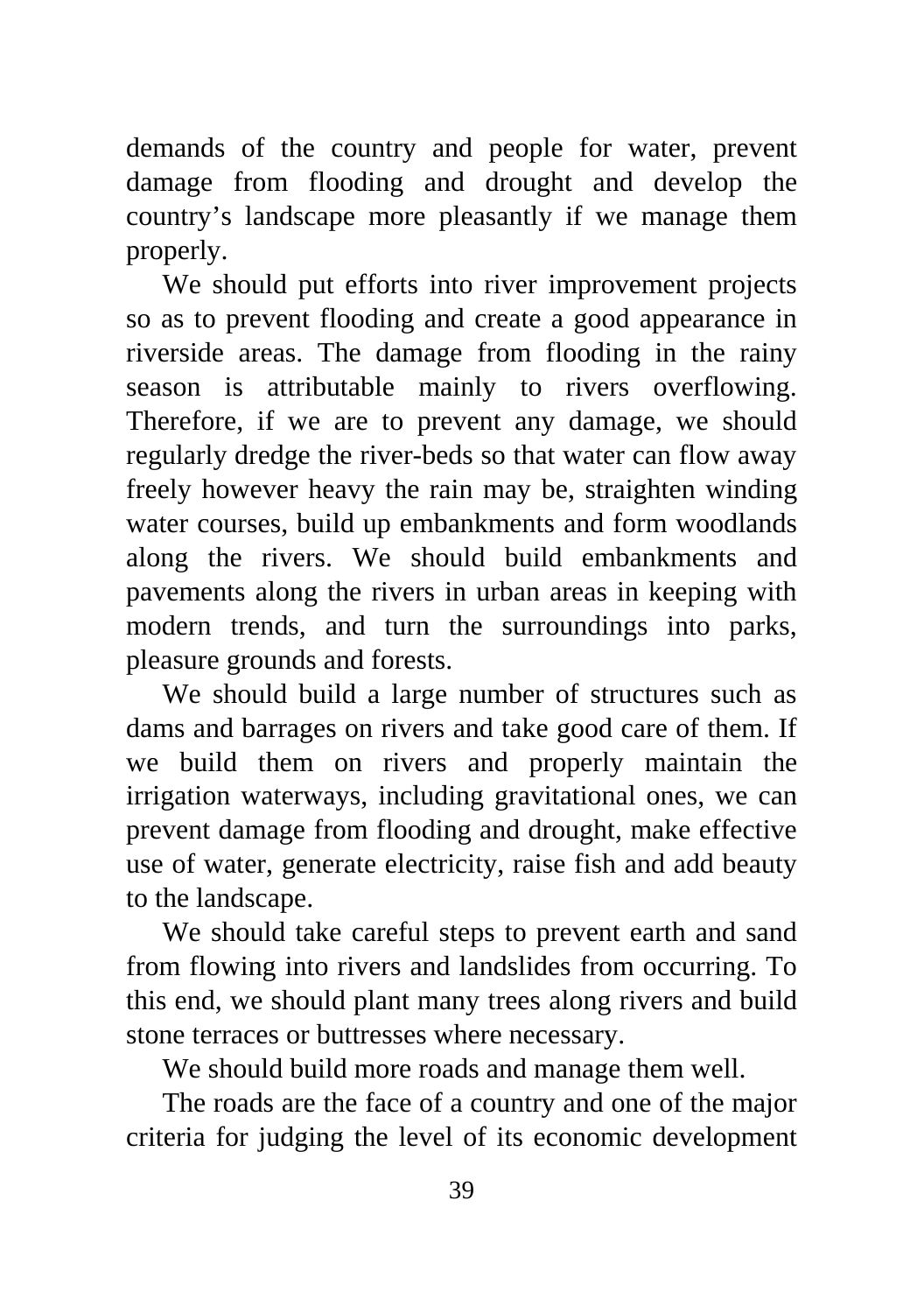and civilization. Proper road construction and management will make it possible for us to develop the country's economy, make life more convenient for people and transform the country's appearance.

We should channel efforts into road construction so as to perfect the overall road network of the country in a rational way and build up the roads to meet modern, heavy-duty and high-speed purposes. A ring road should be built in Pyongyang, and a larger number of motorways and major roads constructed.

We should act decisively to achieve qualitative improvement in road construction. Methods of road construction should be further perfected, and the demands of the technical regulations and building methods met to the full in the whole course, from roadbed construction to paving.

Road construction should be specialized so as to improve its quality. We should build up specialist road construction organs and their technical forces that can take full responsibility for constructing and maintaining the roads in conformity with the designs, technical regulations and construction methods. A radical increase should be brought about in the rate of mechanization in road construction. Those organs specializing in road construction should be provided with ample machinery and equipment which they can make maximum use of in constructing and maintaining roads.

Roads should be technically upgraded. Motorways, tourist roads and trunk roads should be renovated in conformity with their grades and technical regulations, and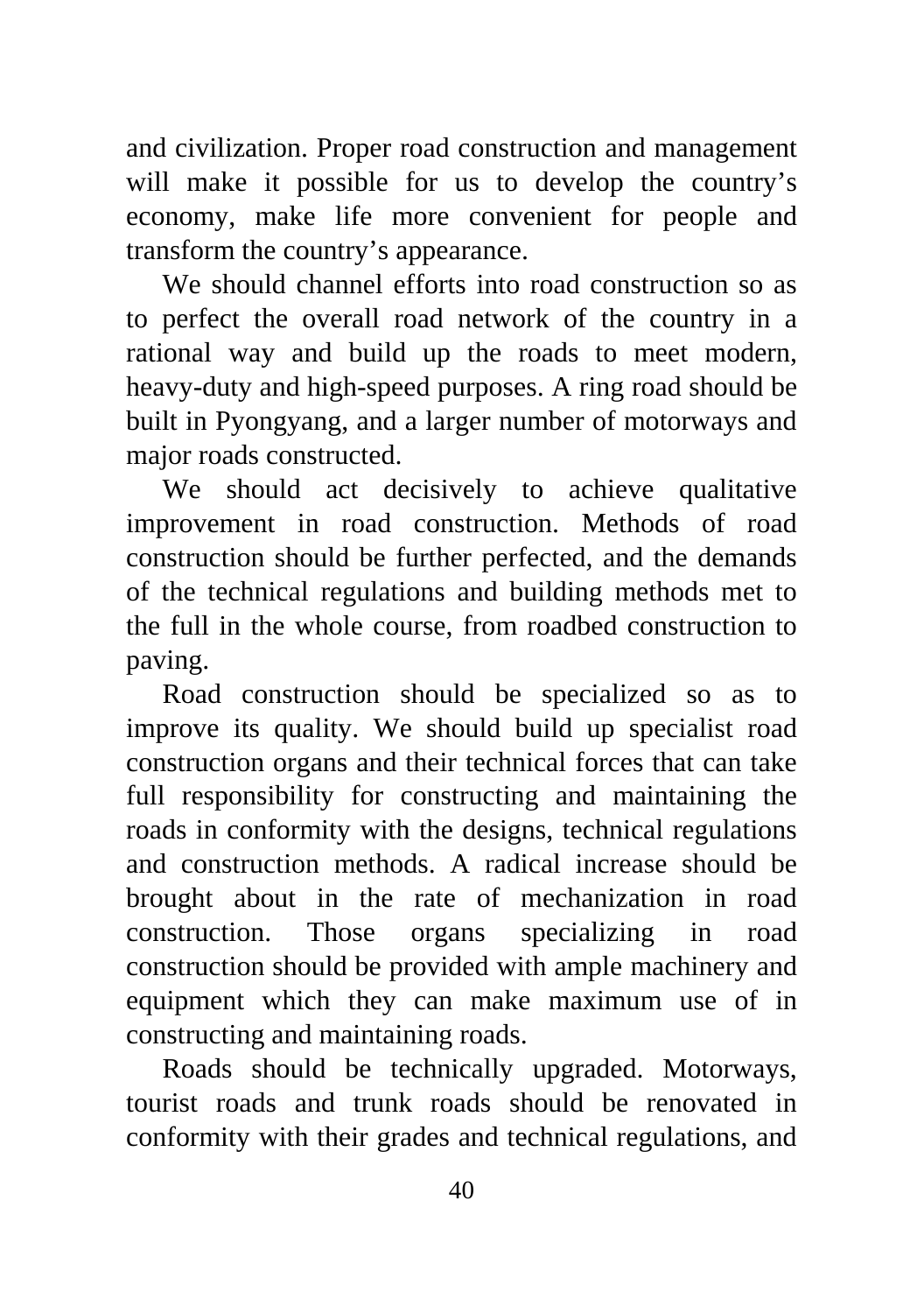paved properly. At the same time, major roads should be expanded in width and wooden bridges replaced with concrete ones. In keeping with the topographical conditions of our country, which is mountainous, tunnels should be dug through mountain passes and ridges, and bridges built across valleys, thereby adjusting the alignment of the roads and protecting the natural environment. Safety rails should be set up on both sides of motorways to prevent accidents. Traffic islands and central reservations should be well designed to improve road safety and urban landscaping. It is advisable to decorate the traffic islands, central reservations and flower stands along roads with flowering plants and trees from our country, instead of those that are neither congenial to the taste of our people nor found here. Road signs, including direction signs, should be set up according to established international standards.

We should keep roads under regular repair and maintenance. If we fail to do so, they cannot remain durable and attractive. For the proper maintenance of roads, it is necessary to establish a scientific and well-regulated system of repairing and maintaining them at periodical intervals. Close attention should be paid to road repair particularly during thaws and at the end of the rainy season; roads should be paved again and road structures and facilities repaired, where necessary. Earth roads should be repaired by levelling them, and roadsides, slopes and ditches kept in a good state of maintenance for the sake of their appearance. We should plant trees on the sides of all roads, including motorways and tourist roads, and make the areas surrounding them thick with trees and flowers. Snow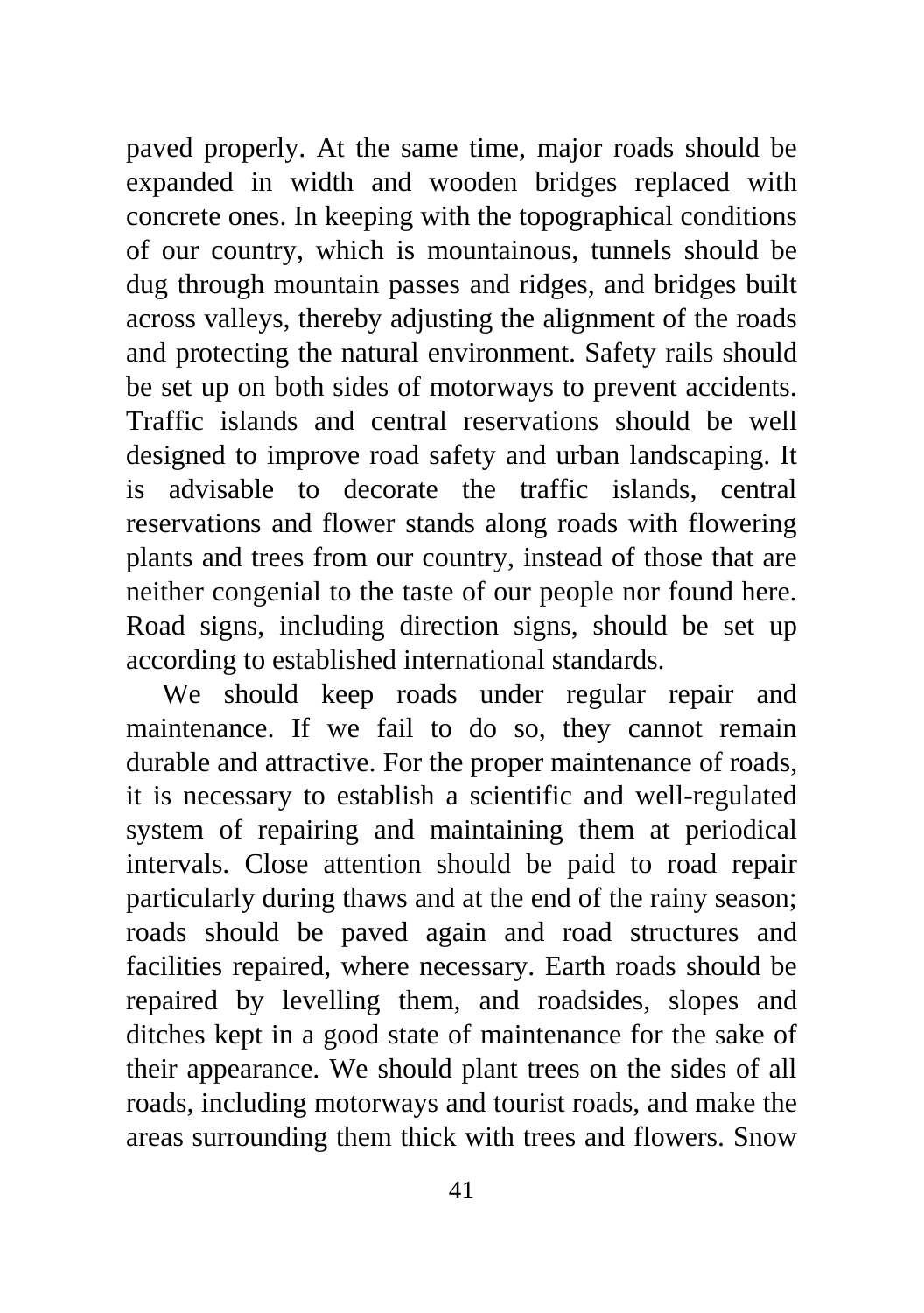ploughs should also be provided for the major roads so that snow can be removed promptly.

Road repair and maintenance should be undertaken as a mass drive. We should assign factories, enterprises and all other units to sections of roads so as to establish a well-regulated, mass-based system of maintaining them. We should designate April and October as periods for intensive road repair, and ensure that all the people take an active part in the repair and maintenance of roads out of a sense of patriotism and with the awareness of being masters.

The country's railways should be improved. We should constantly push forward the work of raising the intensity of rails. Pyongyang and North Phyongan Province are standing in the vanguard of this work. Provinces, cities and counties should put steady emphasis on increasing the intensity of rails, and keep the railway stations and railway environment in pristine condition. For the present, as the General instructed in his lifetime, the youth league and the youth shock brigade should complete the reconstruction of the northern railways as quickly as possible and in a qualitative way.

We should manage our seas and coasts effectively.

Efficient sea and coastal management is important in our country, which is bounded on three sides by the sea and has many rivers, lakes and reservoirs. Only when we conduct sea and coastal management effectively can damage from natural calamities be prevented, the appearance of the country be improved, and our aquatic resources be conserved and increased.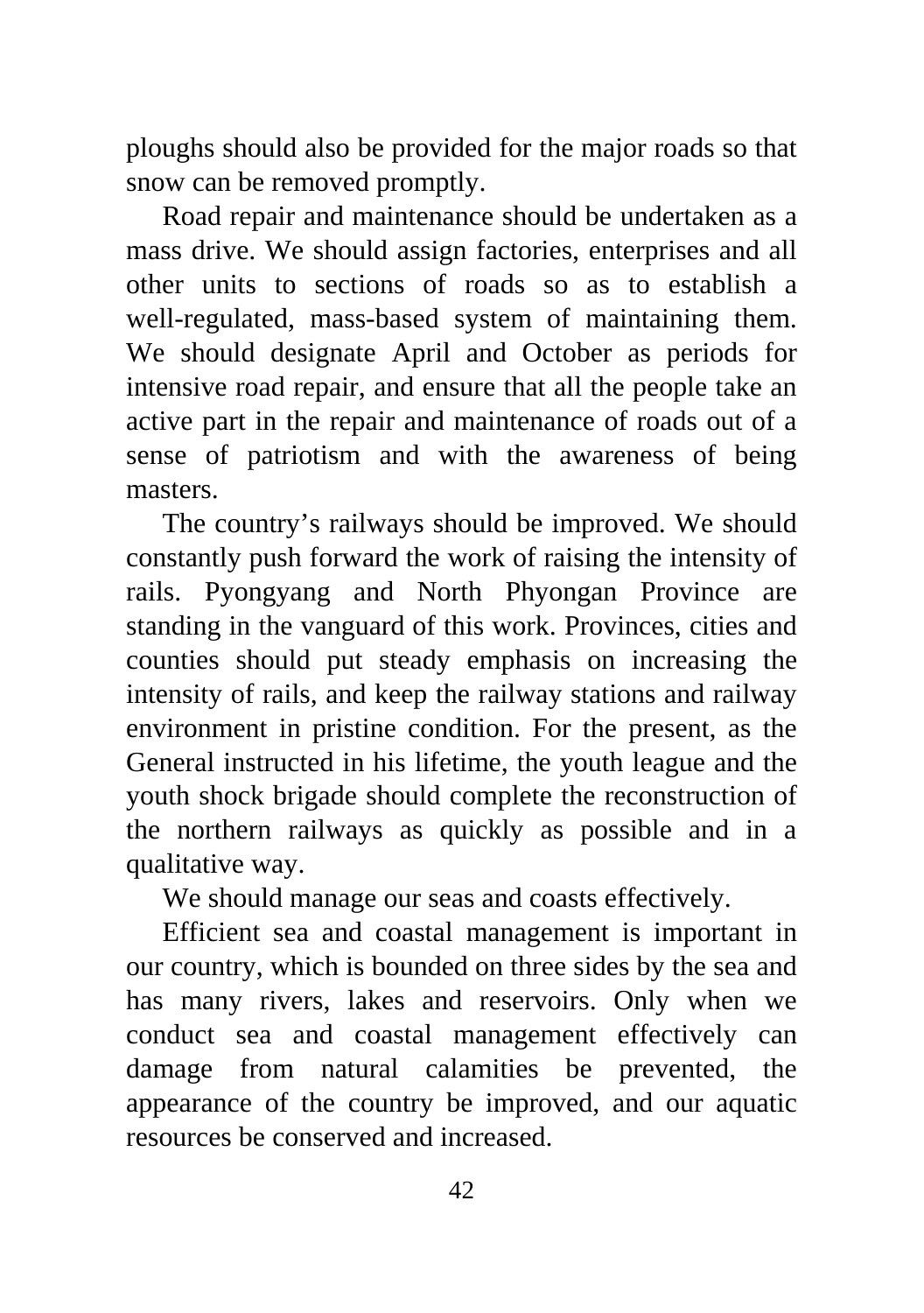Efforts should be directed to building up the coasts. We should build solid protection facilities along the coasts, such as embankments, so as to prevent damage from the recurrent tidal waves and typhoons, regularly repair and maintain them, and create windbreaks according to a far-sighted plan.

Along with this, the work of conserving aquatic resources should be done well. We should set the volume of aquatic production based on a scientific survey of their resources in all the water areas, and ensure that the quota is not exceeded on any account. We should exercise strict supervision and control to ensure that no organs are allowed to catch fish in the season when fishing is prohibited according to their species, catch fry or destroy their habitat by catching them by means of prohibited fishing equipment and methods that may inflict damage on the aquatic resources. Organs should actively perform the work of increasing aquatic resources, such as by building facilities for aquaculture, spreading stones on the bottom of bodies of water and releasing fry into the water areas under their charge.

We should do a good job of environmental and nature conservation.

Environmental and nature conservation is an important and responsible undertaking to make the mountains and rivers of the country more beautiful, conserve and increase natural resources, protect people's health and provide them with a better living environment. The more society develops, the higher the people's demand for environmental and nature conservation grows.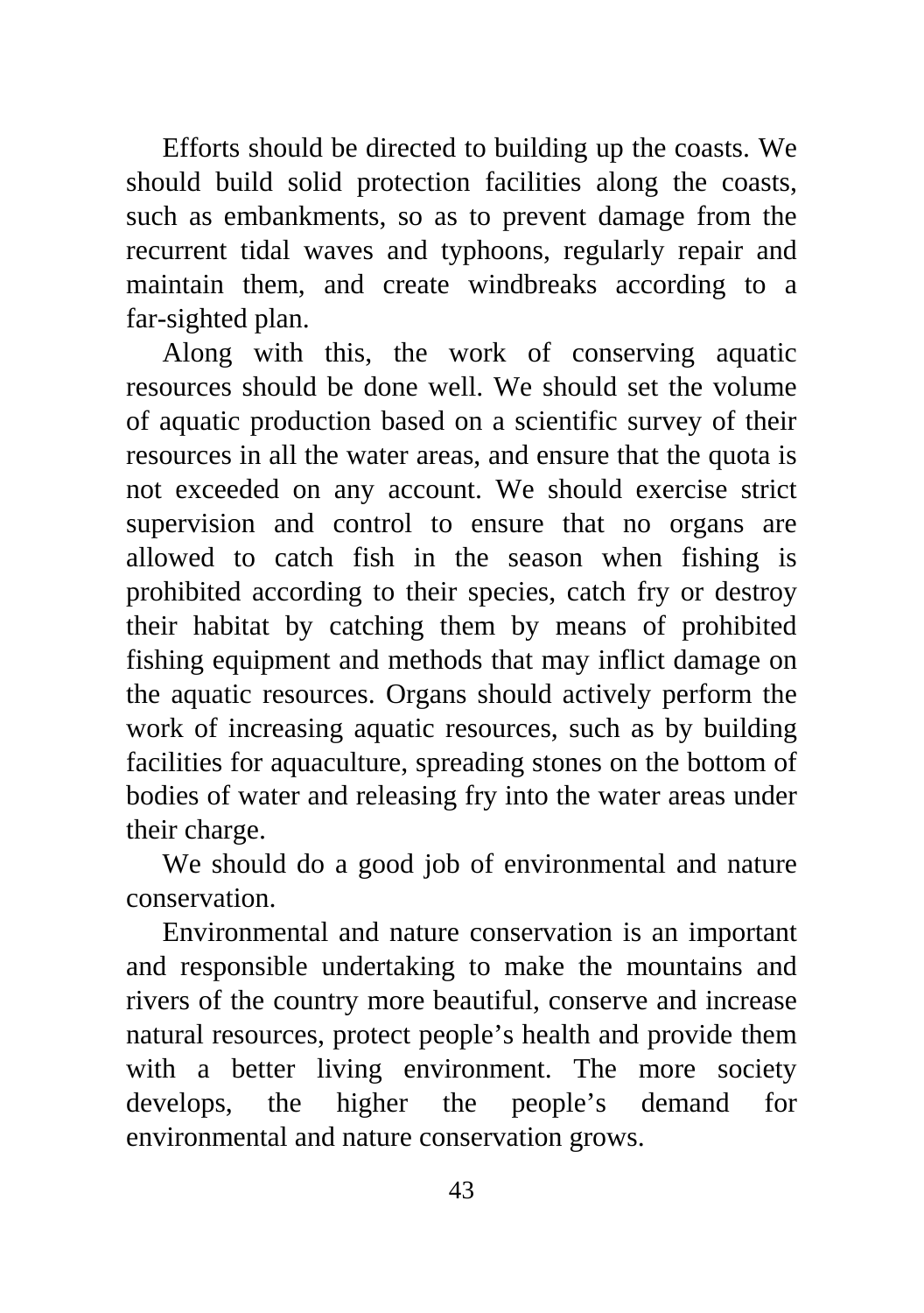What is important in environmental conservation is to adopt comprehensive measures for preventing pollution. Pollution is a source of natural environment contamination and various diseases.

In order to prevent pollution, air pollution should be prevented before anything else. Some economic officials are not proactive in this undertaking, claiming that there are many technical problems to be solved and enormous funds are required if they were to remove the harmful gases and dust released from factories and enterprises, including iron and steel works, smelteries, thermal power plants and chemical factories; this is a manifestation of their lack of the serve-the-people spirit. Factories and enterprises should fit equipment and production lines that release dust with dust-arresting, airtight and ventilation devices, repair and maintain them at regular intervals, and upgrade them continuously. Factories that release harmful gases and dust in large quantities should be renovated or moved to areas outside cities and residential areas. Fallen tree leaves and garbage should be removed from institutions, enterprises, streets, villages, parks, pleasure grounds, roads and the vicinity of railways to certain areas or used for producing manure; people should refrain from collecting them randomly and burning them, polluting the air.

The pollution of rivers, lakes and seas should be prevented as well. The industrial and urban sewage from factories, enterprises and residential areas should be purified before being discharged. Factories, enterprises, cities and counties should build sewage treatment plants by taking into account the amount of industrial and urban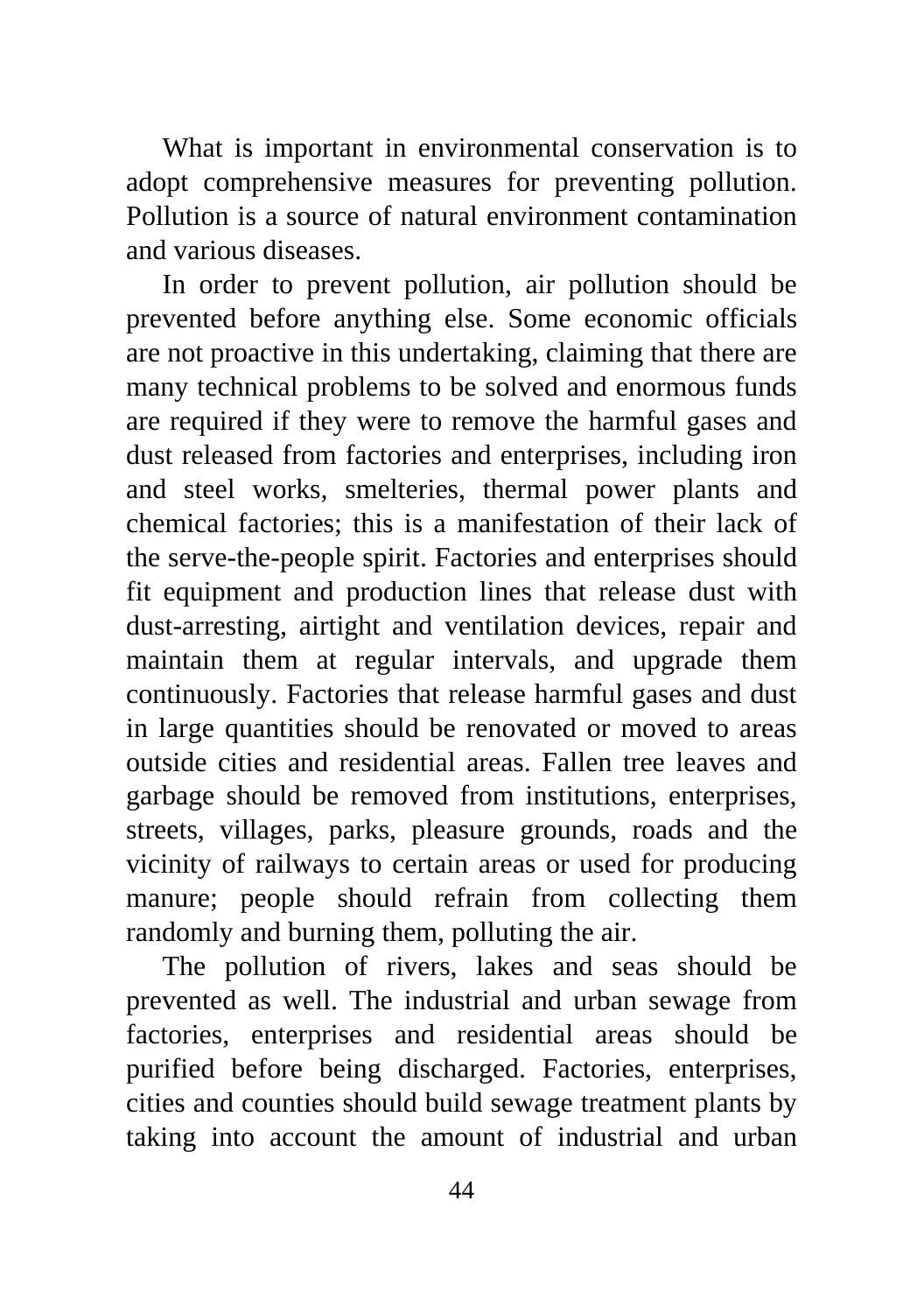sewage and upgrade their equipment. In particular, mines should properly build sediment basins so as to prevent ore dust or waste water from flowing into rivers, lakes and seas. Water works, sewage systems and sewage treatment facilities should be built on a priority basis in urban construction in accordance with the principle of giving priority to infrastructure over superstructure in construction in order to prevent environmental pollution. Units that make use of seas and rivers should have their ports, wharves, harbours and vessels fully equipped with facilities for treating sewage and garbage. An organic composite fertilizer factory has recently been built in Pyongyang; it produces quality organic fertilizer by comprehensively treating sludge from the Pothong River, sediment from the sewage treatment plants and slag. If more such factories conducive to economic development and environmental conservation are built, waste from factories and cities can be treated effectively, thus preventing the environment from being polluted.

Various factors, including the decrease of forest areas, are now contributing to destroying the ecological environment across the world; this is leading to the gradual decrease of the number of species of animals and plants, and causing widespread concern. We should conduct a regular survey of the species and habitat conditions of the animals and plants that are found in mountains and river basins, and take proactive steps to protect the endangered, rare and other biological species and to preserve biodiversity. Meanwhile, we should properly identify nature reserves, increase their area step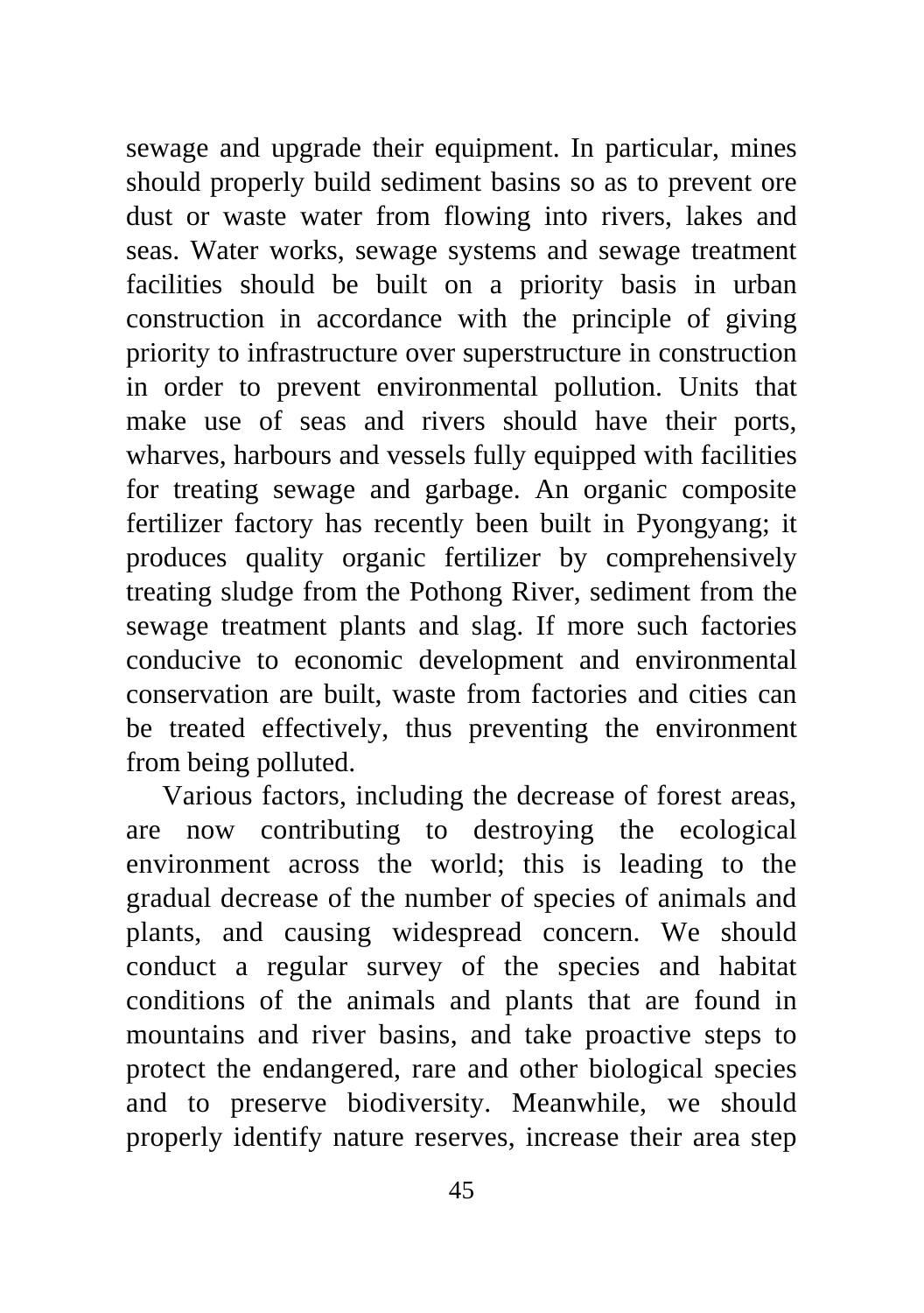by step, and eliminate such practices as setting up industrial buildings and facilities at random, exploiting underground and forest resources or killing wild animals in these areas.

We should value the country's underground resources and actively conserve them. Some people are now attempting to develop the valuable underground resources of the country at random on this or that excuse and exporting them for a minimal amount of foreign currency. This is an attitude lacking in far-sightedness and an expression of a lack of patriotism. A rigid system should be established of screening and approving the development of underground resources by the Ministry of State Natural Resources Development and the non-permanent Underground Resources Development Committee to ensure that the unauthorized or disruptive exploitation of underground resources does not happen.

Since land administration is a wide-ranging, gigantic and protracted undertaking, we must work out a scientific and reasonable masterplan for land development if we are to bring about a revolutionary turn in this undertaking, and according to this, develop the land in a far-sighted and planned way.

Relevant sectors should establish contact among themselves to draw up masterplans for the whole country, main regions, provinces, cities and counties, taking into detailed and scientific account the climatic and soil conditions and natural resources in each region and the prospects for the economic and cultural development of the country.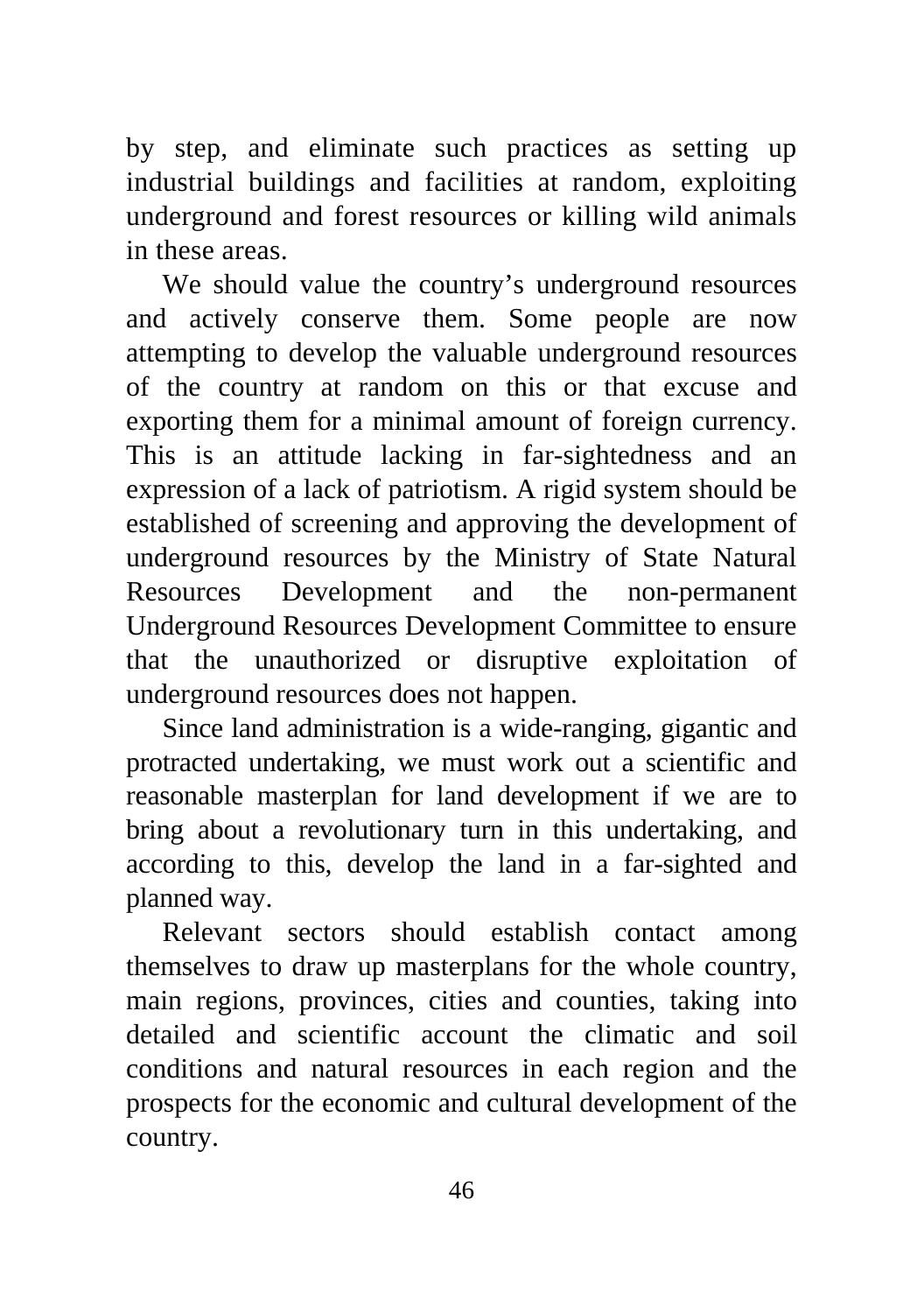The masterplans for land development are a state law which nobody may violate. The land administration sector should establish strict discipline in undertaking land development and management according to the masterplans. Provinces, cities and counties should undertake their individual construction, development and resource management in a responsible manner as required by the approved masterplans, and should not carry out construction, develop resources or destroy the ecological environment in violation of the masterplans.

Land administration should be conducted dynamically as a campaign involving the entire Party, the whole country and all the people.

In order to bring about a change in land administration, all institutions, enterprises and cooperative farms and all officials and people should be enlisted in this work. Party and working people's organizations and people's government organs should bring home to Party members and other working people the fact that land administration is a noble patriotic undertaking for the prosperity of their country, their motherland, and their own happiness, and thus ensure that they turn out actively in the work of laying out the places where they live with an attitude befitting masters.

We should assign clear-cut annual tasks for land development projects, like tree-planting and river and road improvement, to institutions, enterprises, cooperative farms and all other units, and make strong demands on them to ensure that they carry out their tasks. Youth league organizations and educational institutes, such as secondary schools, colleges and universities, should intensify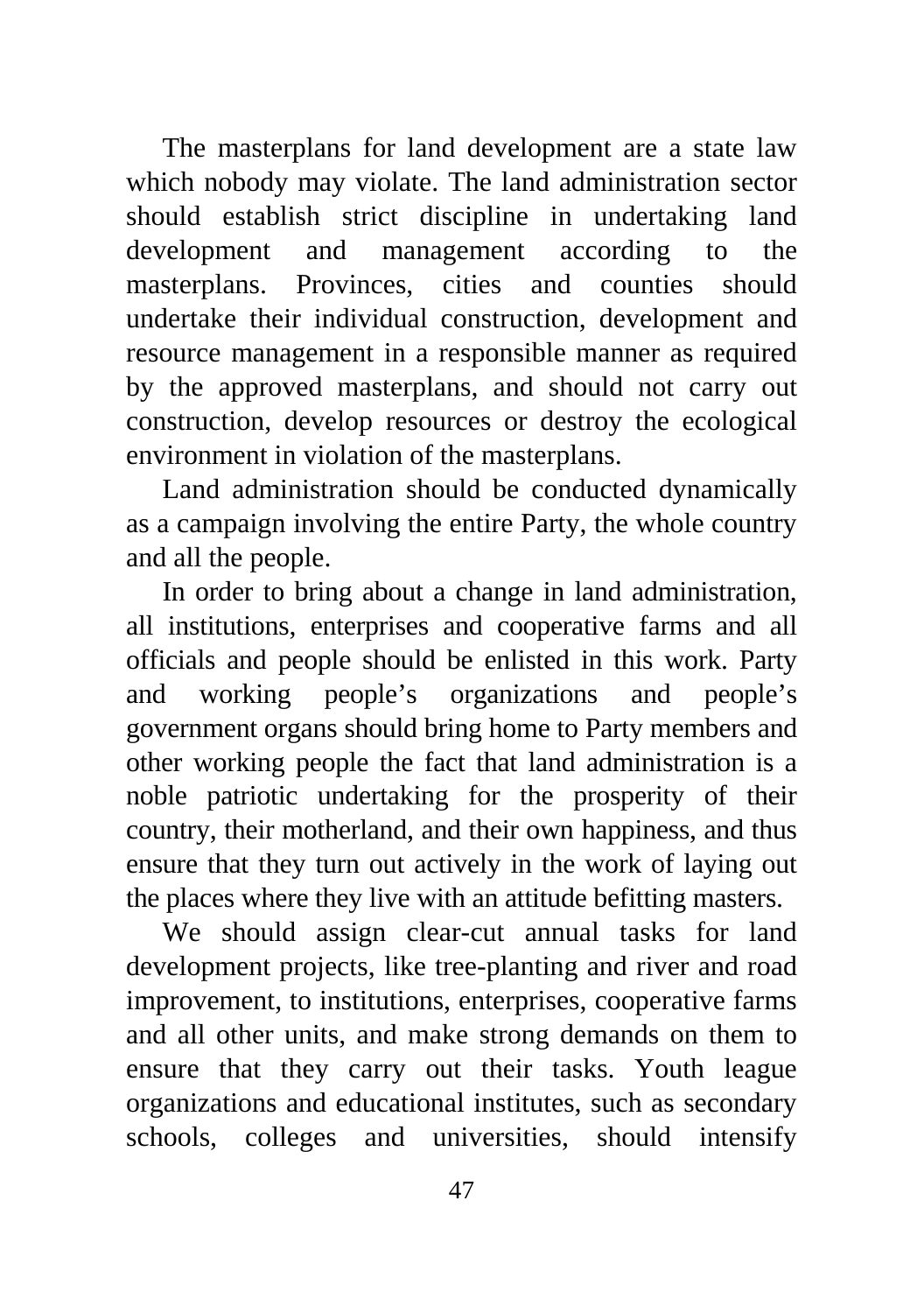ideological education among young people and students so that they will turn out actively in land administration, and include land administration in their curricula and implement them compulsorily.

While inspecting units of the Korean People's Army, General Kim Jong Il was most delighted when he saw that they kept their surroundings neat and tidy and thickly wooded. The units of the KPA should improve the roads and rivers and plant trees in large numbers in the areas where they are stationed.

All institutions, enterprises and cooperative farms and all the people should be enlisted in land administration during the general mobilization period for land administration. We should designate the period from November to March as the period for protecting forests and underground resources, and from March to July as the period for protecting useful animals, and ensure that during these periods the entire Party, the whole country and all the people are involved in nature conservation.

A brisk campaign should be conducted to win the title of model county in land and environmental conservation. Cities and counties should wage this campaign vigorously under the slogan "Let us further improve the appearance of our mountains, our rivers and our homes!" so as to effect a turn in land administration. Land administration and environmental conservation should be carried out in close combination with the Three-Revolution Red Flag Movement and various other mass movements.

It is important in land administration and environmental conservation to enhance the sense of responsibility and role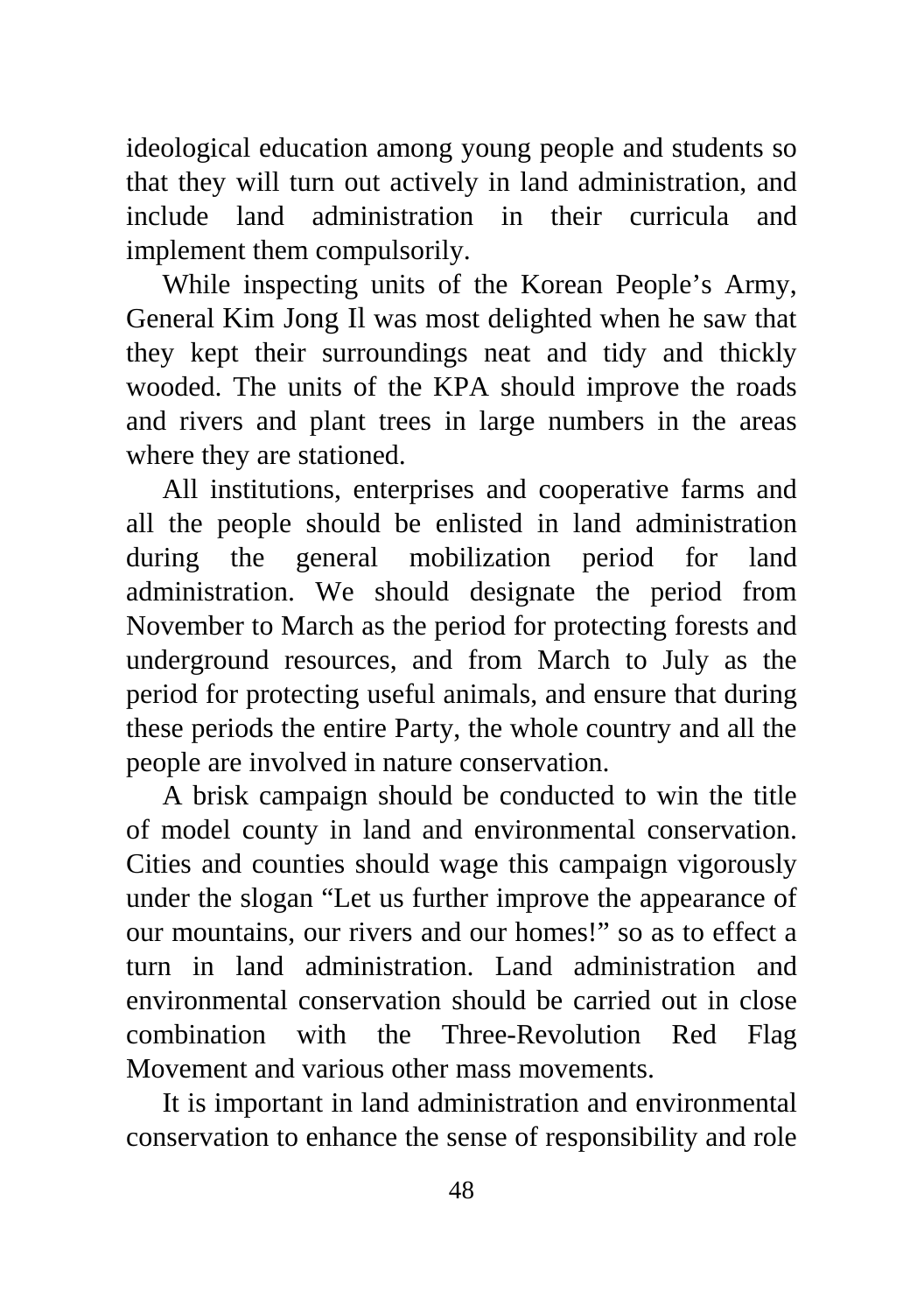of the Ministry of Land and Environment Protection and other related organs, and government organs. As the central organ which has assumed before the Party and the state the responsibility for the overall land administration of the country, the Ministry of Land and Environment Protection should exercise unified control over all the work of land administration and responsibly organize and conduct it in keeping with the requirements of the Party's policies and of the state. Government organs should take in hand all the work of land administration within the regions under their charge and undertake it in a bold manner by mobilizing all institutions, enterprises, cooperative organs and people.

In order to push ahead vigorously with land administration as a Party-wide, nation-wide and all-people drive, it is imperative that the state provides supplies for it. Land administration is a nature-harnessing project that requires large amounts of equipment, materials and funds. The Cabinet, the State Planning Commission and other relevant organs should draw up plans for the equipment, materials and funds needed for land administration and environmental conservation across the country, and ensure their smooth and timely supply.

The mass media should widely explain and disseminate the Party's policies, scientific and technological information and common knowledge related with land administration and environmental conservation through newspapers, periodicals, and radio and TV, so as to heighten social interest in it.

Science and technology related to land administration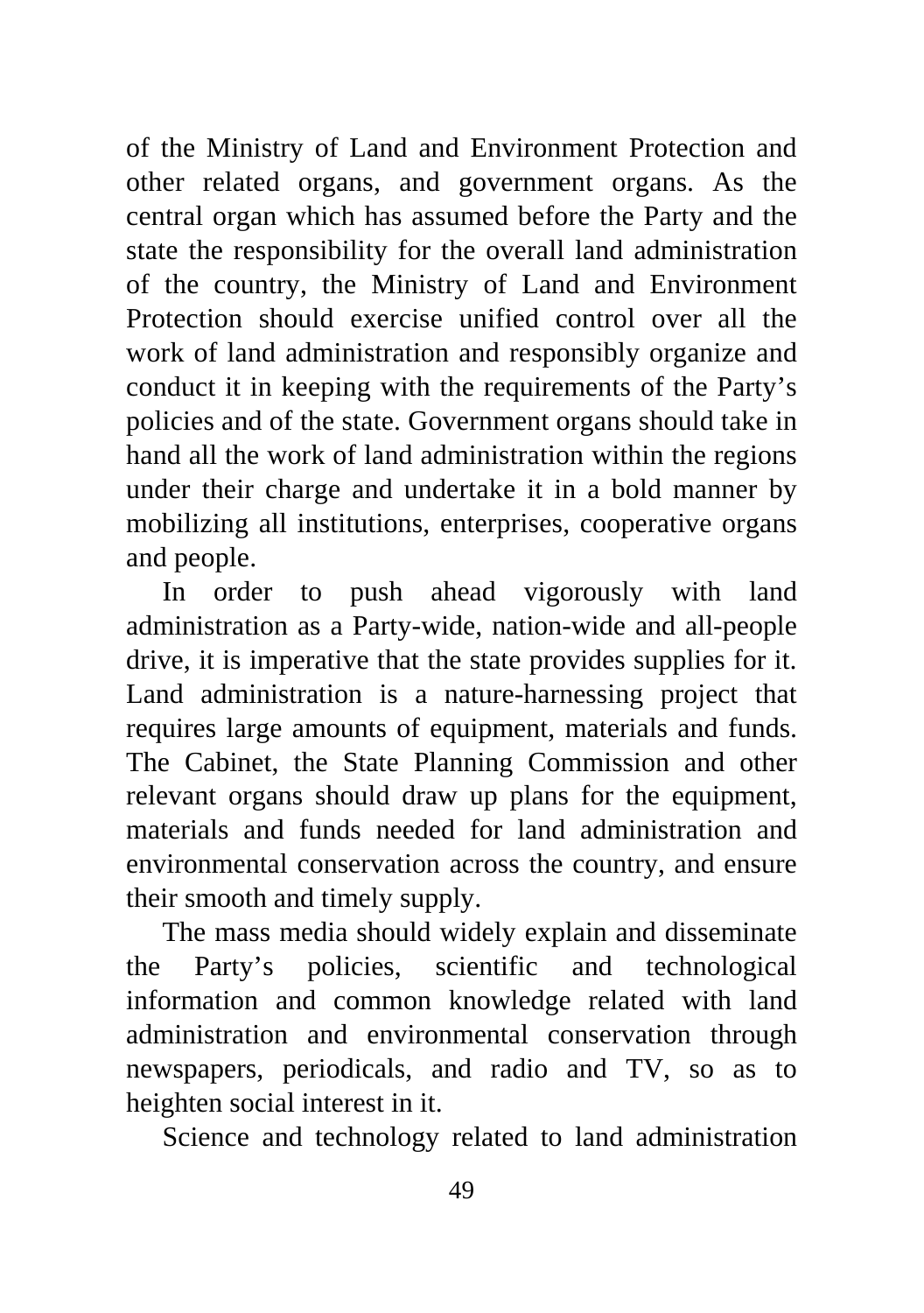should be rapidly developed.

Scientific research institutions in the sector of land administration and environmental conservation should conduct dynamic scientific research in line with the demands of building a thriving country, so as to solve fully, promptly and at a high standard the scientific and technological problems arising in land administration and environmental conservation. In particular, they should direct efforts to scientific research geared to putting land protection, afforestation and road and river improvement on a scientific and modern basis and preventing air and water pollution. The sector of land administration and environmental conservation should organize scientific and technological forums on a regular basis and publish more scientific and technological books and periodicals, and thus give strong impetus to the development of science and technology in this sector.

We should conduct brisk scientific and technological exchanges with other countries and international organizations. In the sector of land administration and environmental conservation there are many things we can introduce from among the latest developments in the world and foreign countries' advanced technologies. As I said before, we should learn about the latest world trends and advanced technologies through the Internet and send delegations abroad to learn and collect materials. The Ministry of Land and Environment Protection and relevant organs should conduct brisk joint research and academic and information exchanges with scientific research institutions in other countries and participate in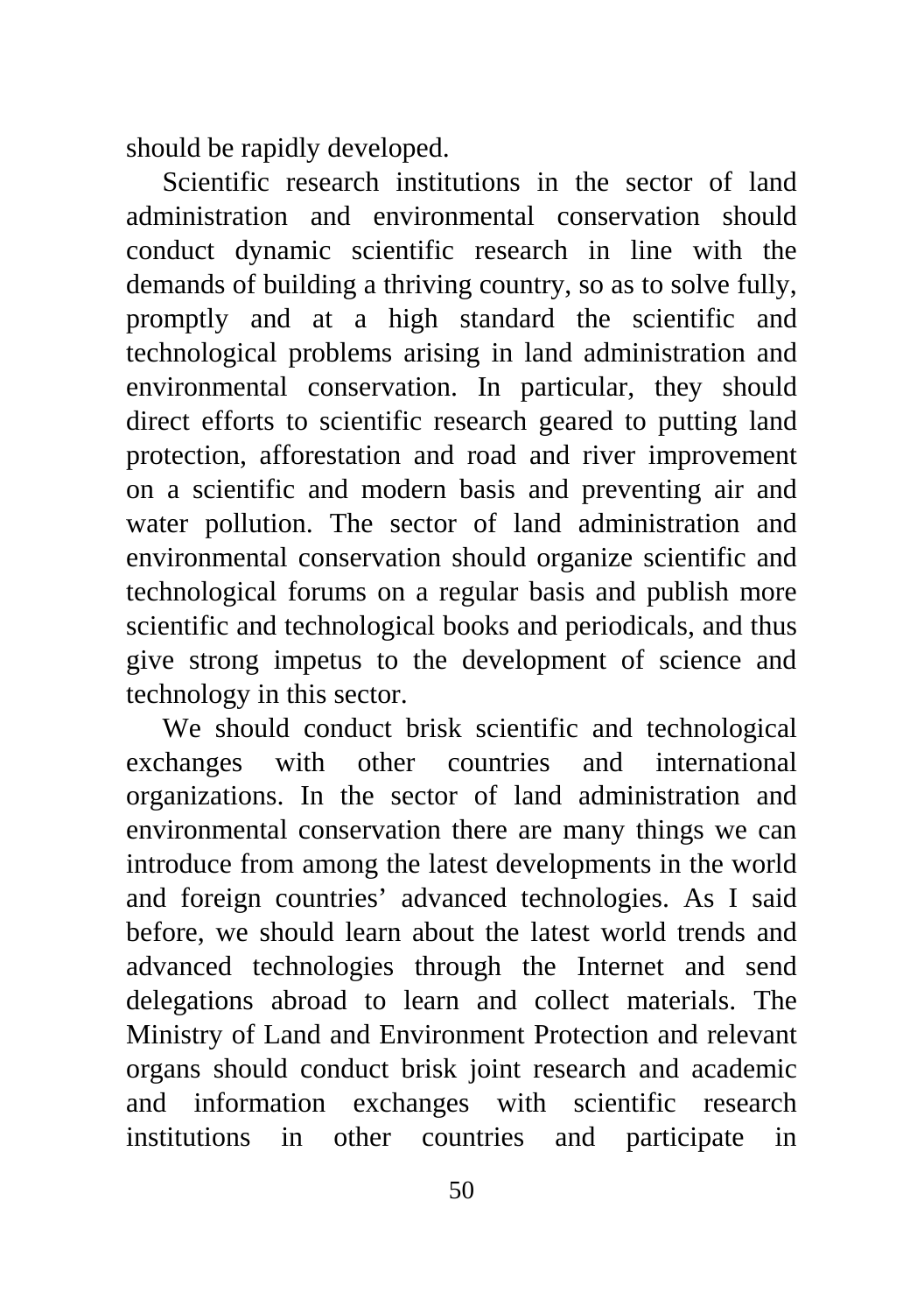international conferences and seminars, so as to positively introduce the advanced science and technology.

We should firmly build up the ranks of scientists and technicians in the sector of land administration and environmental conservation, provide them with adequate conditions for scientific research and adopt positive measures to introduce scientific and technological achievements promptly into production and construction.

Supervision and control over land administration and environmental conservation should be intensified.

The organs of land and environmental conservation and supervisory institutions should regularly supervise and control every sector or unit regarding its implementation of the Party's policies on land administration and environmental conservation and their observance of the laws and regulations, and further intensify legal control over illegal practices. As far as land administration and environmental conservation are concerned, there can be no exception; every sector and unit should be placed under the control of the state. We should review all the laws and regulations concerning land administration and environmental conservation, and amend or supplement them as required by the developing reality, so as to intensify supervision and control over this work.

Party guidance to land administration should be strengthened.

Party organizations should vigorously enlist Party members and other working people in land administration and environmental conservation.

Land administration can bear rich fruits only when the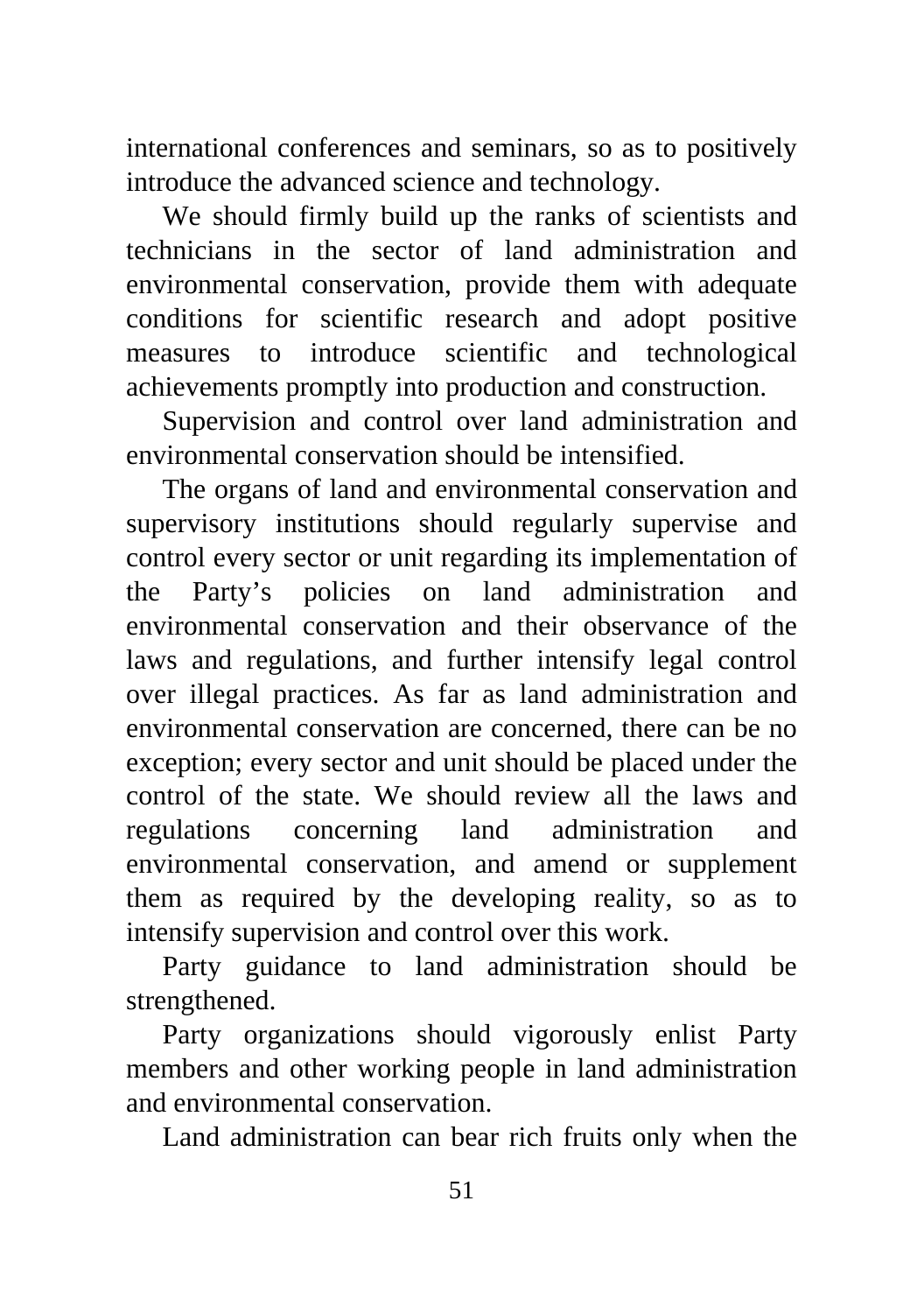unlimited creative power of the masses of the people is enlisted to the full. Party organizations should create an atmosphere of general mobilization for land administration throughout society and conduct vigorous organizational and political work to see to it that all Party members and other working people turn out actively in this effort.

Senior Party officials, including chief secretaries of provincial, city and county Party committees, should take tree-planting, river improvement and road administration under their direct charge and give Party-oriented guidance to them. In particular, every city or county chief Party secretary, who takes responsibility for one  $200<sup>th</sup>$  of the country, should always be mindful of the fact that proper land administration in his or her city or county will help towards the overall land administration of the country, and launch a bold drive to transform the appearance of the country in the spirit of blazing a trail. The appearance of a city or county is a criterion with which to judge the sense of responsibility and ability of its chief Party secretary.

By holding fast to the Party's policies on land administration, Party organizations should regularly acquaint themselves with the implementation of the policies, review it and assign new tasks to give a Party-oriented impetus and assistance to their full implementation.

The relevant department of the Party Central Committee should strictly control and guide the general mobilization drive for land administration in spring and autumn to ensure that it is conducted briskly, and the Party and the state should properly review the drive and evaluate its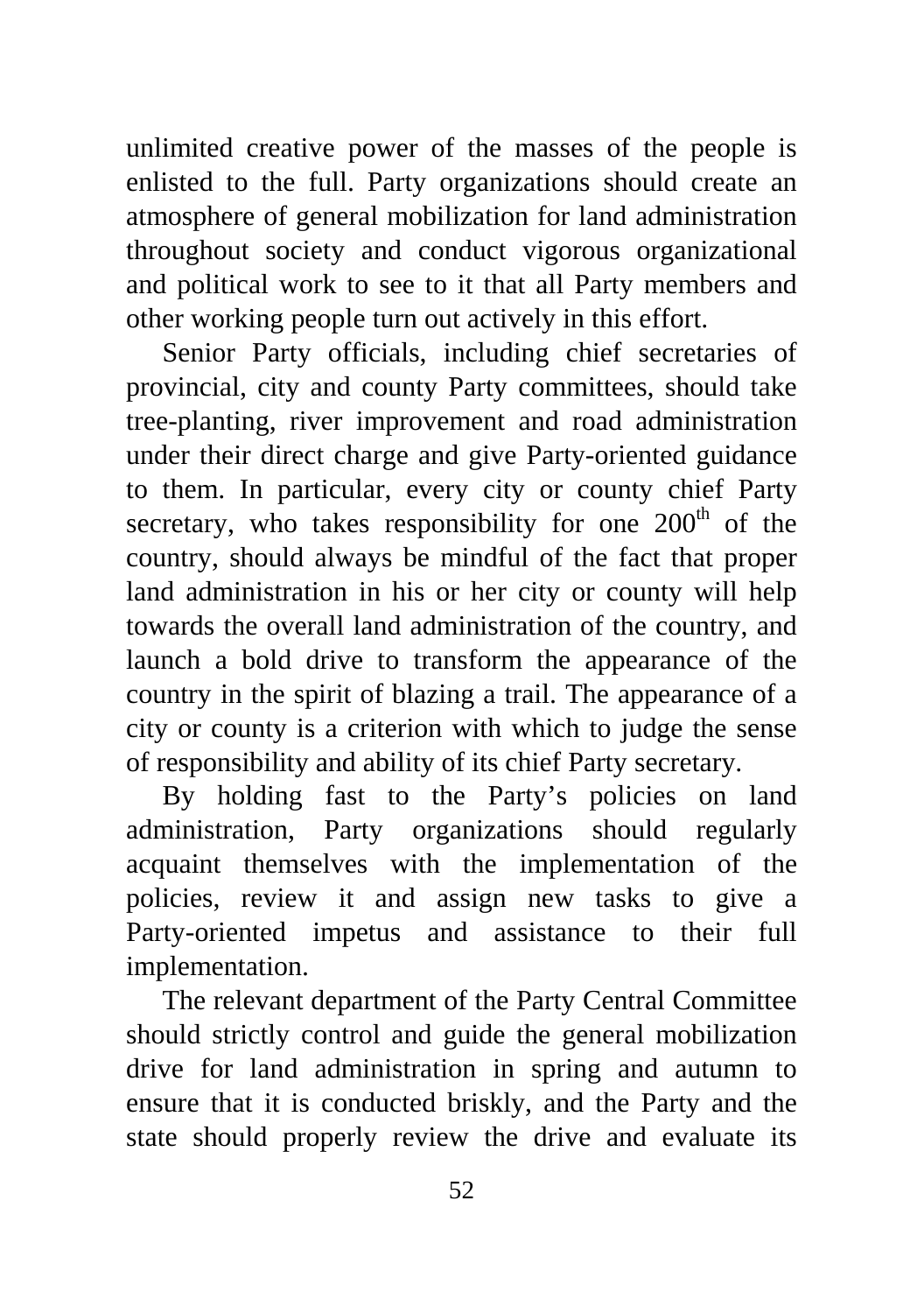results every year. Provincial, city and county Party committees and Party organizations at the relevant ministries and central agencies should also review the problems arising in the utilization of forest and aquatic resources and the exploitation of underground resources, and take measures during the annual review of the spring and autumn general mobilization drive for land administration. Any negligence of land administration and environmental conservation and any failure to take an active part in this work should be viewed as an ideological fault resulting from a lack of patriotism, and be viewed as a grave issue.

Party organizations should build up the ranks of officials in the sector of land administration and environmental conservation. Success or failure in land administration and environmental conservation depends largely on how the ranks of officials in this sector are built up and how their role is enhanced. Party organizations should build up the ranks with able people who are faithful to the Party, staunchly patriotic and possessed of specialist technical knowledge, and lead them well so that they keep to their revolutionary posts entrusted by the Party and fulfil their responsibilities and role.

Our Party attaches great importance to land administration and environmental conservation, and demands that the whole Party, the entire army and all the people conduct the general mobilization movement for land administration more energetically so as to spruce up the appearance of the country as befits a thriving country and make active contributions to building an economic power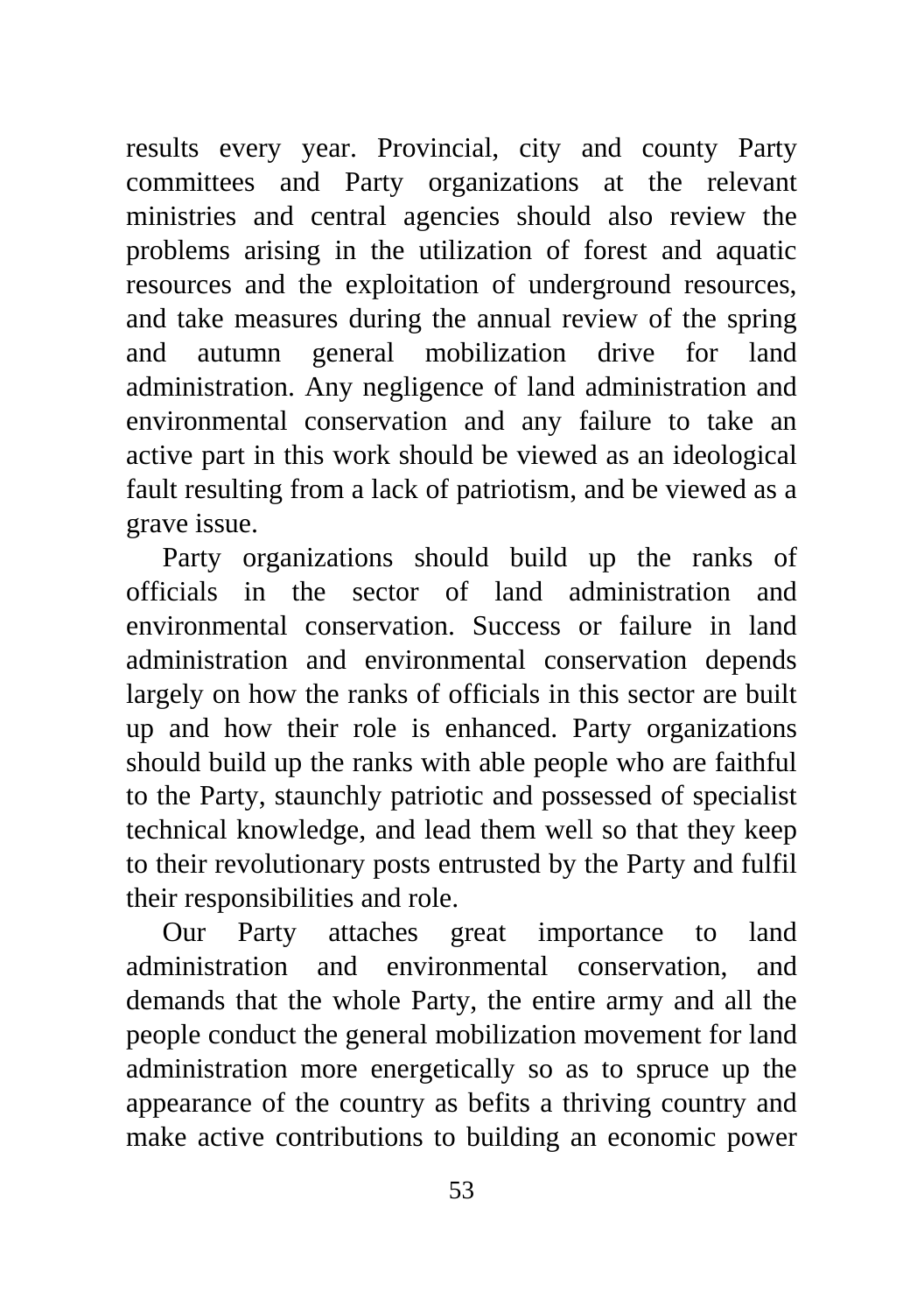and improving the people's living standards.

All officials, including those in the sector of land and environmental conservation, and other people should firmly defend and exalt the brilliance of the ideas of President Kim Il Sung and General Kim Jong Il on land development and their exploits, and vigorously step up the building of a thriving socialist country by fanning the flames of the general mobilization movement for land administration with burning loyalty to the Party, and ardent patriotism.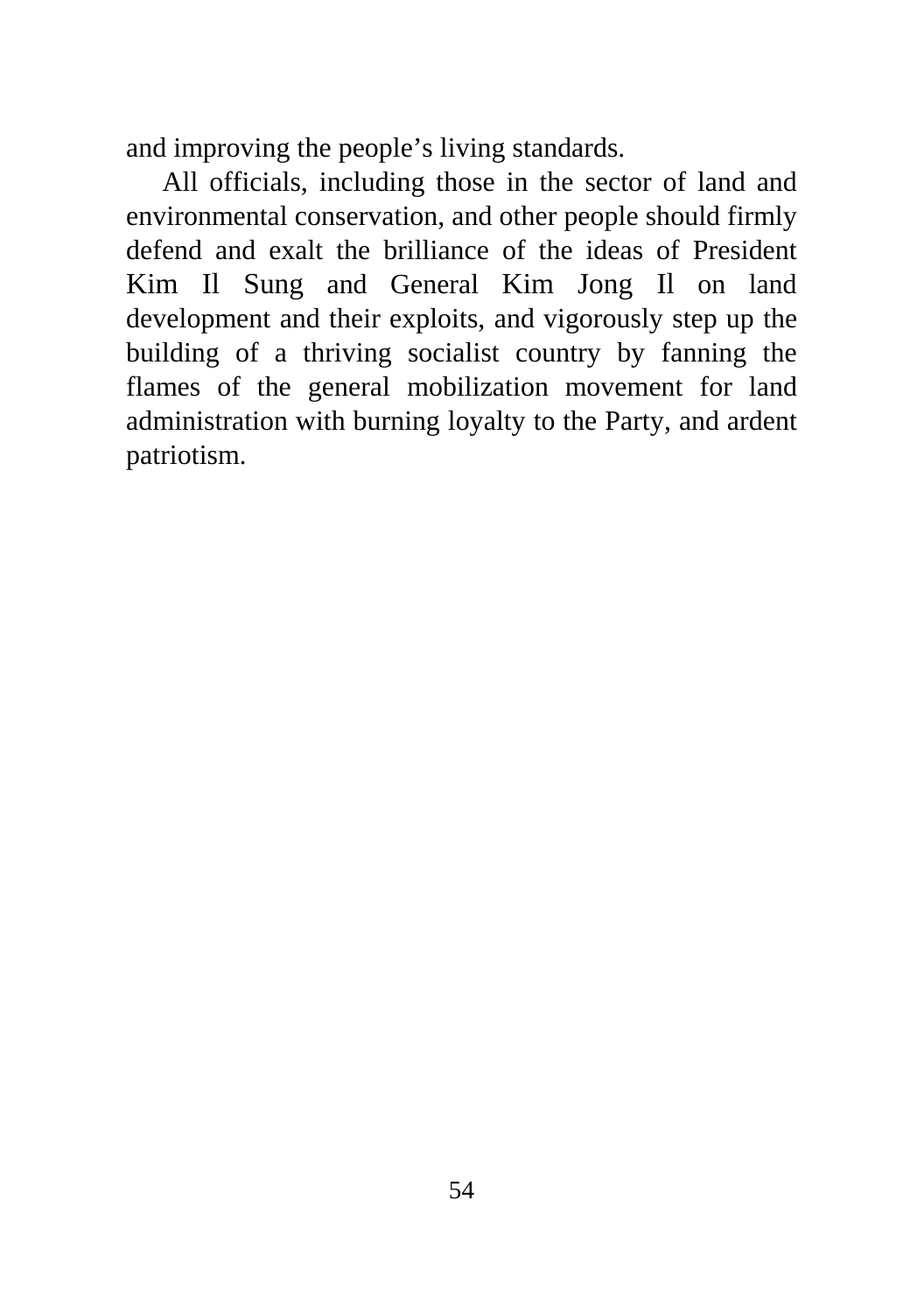## **[LET US STEP UP THE BUILDING](#page-2-0)  OF A THRIVING COUNTRY BY APPLYING KIM JONG IL'S PATRIOTISM**

## **Talk to Senior Officials of the Central Committee of the Workers' Party of Korea**

*July 26, Juche 101 (2012)* 

In implementing the cause of building a thriving socialist country, it is essential to apply Kim Jong Il's patriotism.

I have already explained Kim Jong Il's patriotism on several occasions. However, officials still have a poor understanding of it, and they fail to apply it substantially in their practical activities with a proper methodology.

We emphasize Kim Jong Il's patriotism to encourage officials, Party members and other working people not merely to shout it as a slogan or hold it up like a banner, but to learn from the ennobling example of patriotism set by the great General Kim Jong Il and apply his patriotism thoroughly in their practical activities to build a thriving country.

The General was a peerless patriot; he loved his country and fellow people more ardently than anybody else did, and he devoted his whole life to achieving the prosperity of the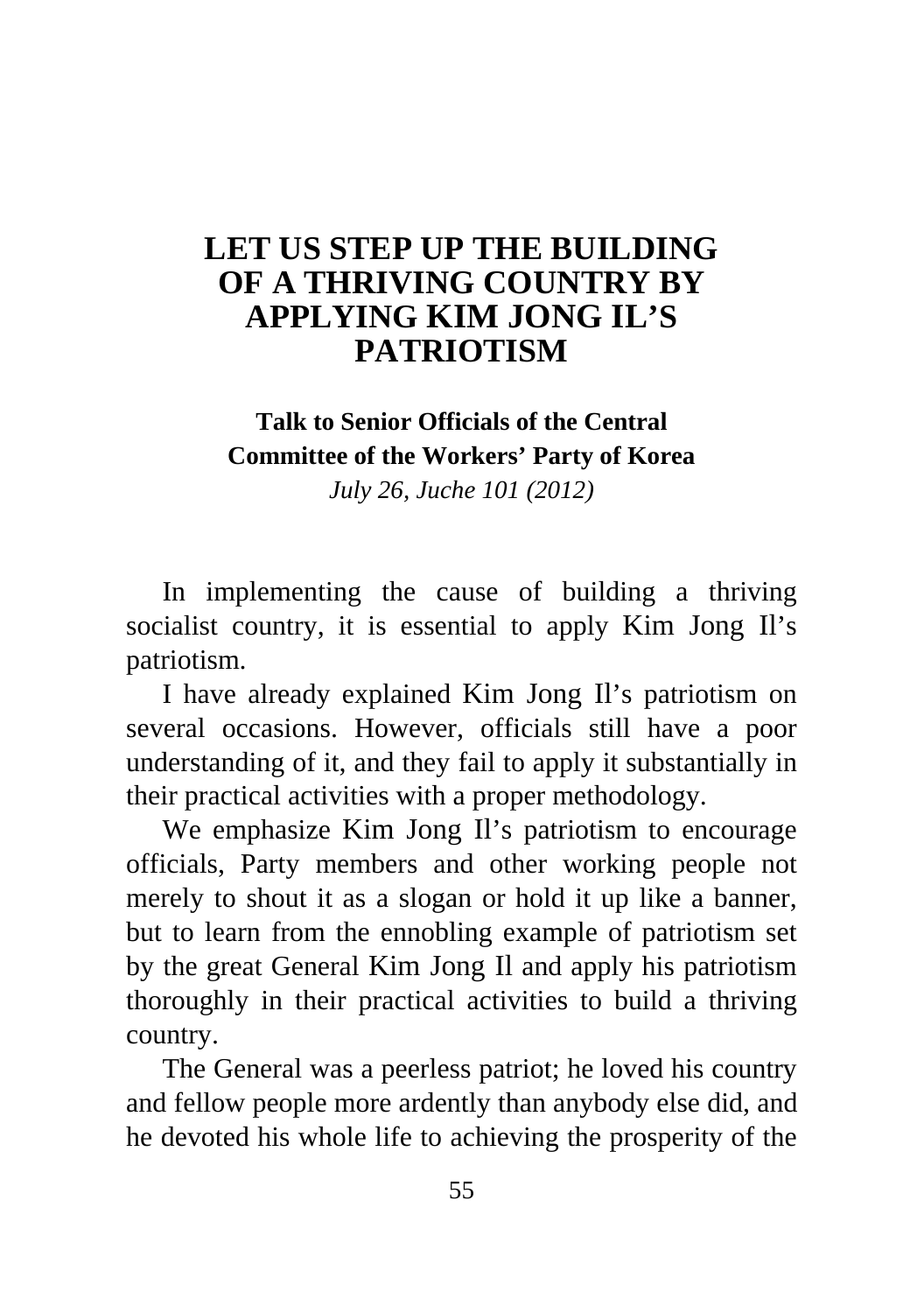country and the happiness of the people. Thus he performed imperishable exploits that are etched in the history of the country.

He always cherished deep in his heart his dear country and people.

When he saw a forest thickly wooded or a realigned vast rolling field, he would say to himself, "Green mountain" and "Green field," picturing in his mind the future of a thriving country and the happiness our people would enjoy for generations to come. When he was visiting foreign countries, he would say with deep emotion, "My country, my nation," because he missed his country and the people back home. When he saw a poorly-wooded mountain on a field guidance trip, he would be upset and comment that our country had been called a 3 000-*ri* land of golden tapestry since time immemorial, adding that we should turn it into a land of golden tapestry in the era of the Workers' Party, and to be handed down to the coming generations. When he saw that army units had planted many trees on the mountains around their barracks and were tending them well, he would speak highly of their patriotism and call theirs, units of patriots. And when he saw a village and an army barracks that were well laid out and covered with apricot and persimmon trees, he called them an apricot-tree village and a persimmon-tree company, thus adding national fragrance to their names.

Having resolved to be the master of the revolution in Korea from the first day of embarking on the road of revolution, he defended and added brilliance to his socialist country by giving his all throughout his life, and he continued to follow the road of love for his country and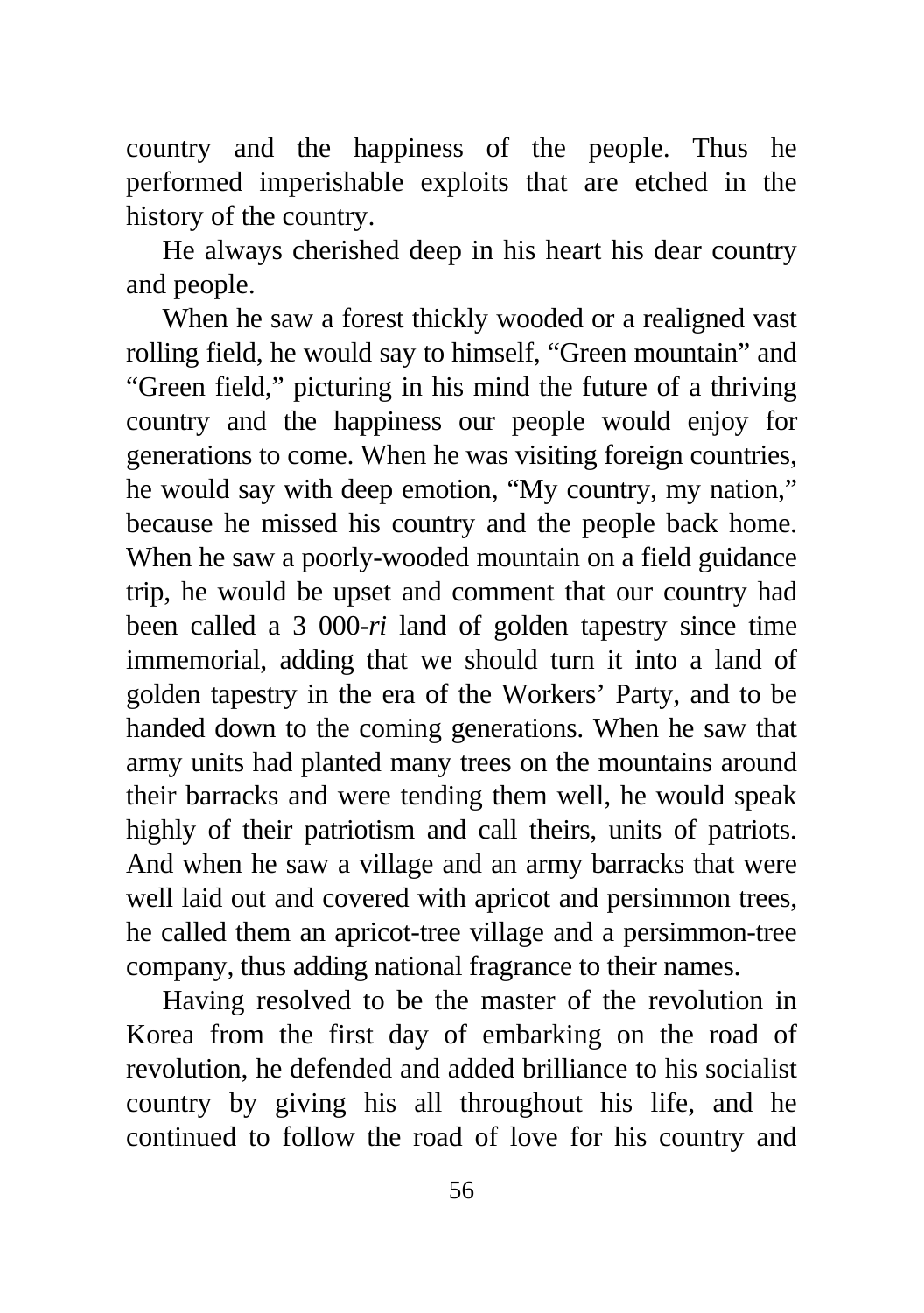people until the last moment of his life.

The struggle to defend the socialist country was the most acute showdown with the imperialist allied forces, a struggle of unprecedented severity in its history. In order to overcome the harsh trials facing the country and defend it, the General set out on the long, arduous road of Songun-based leadership, displaying a do-or-die spirit.

The single parka he wore from the days of the Arduous March to the last days of his life is vivid evidence of how difficult was the path he had to tread to defend his socialist country. One year, looking back with deep emotion on the days of the trying ordeals, he referred to the parka he was wearing. He said that he wore it at the onset of the Arduous March after President Kim Il Sung had passed away, and that he kept wearing it because he could not forget those trials. He earnestly explained that the parka was a symbol of the Songun-based revolution. A parka gets thin if worn for a long time and cannot keep out the cold. Though the icy wind penetrated the old parka, his heart still burned with a sense of responsibility for defending his country. He held on to the parka for more than ten years, while all the time displaying a strong will and superhuman energy in continuing with his inspection of the military units at the front line and training the soldiers as a-match-for-a-hundred combatants. He climbed Chol Pass and Mt Osong braving howling snowstorms, visited Cho Island across a rough sea, and travelled to other frontline posts; all these places are witnesses to the patriotic devotion he displayed on the road of Songun-based leadership to defend the country.

As we saw through the recent parade marking the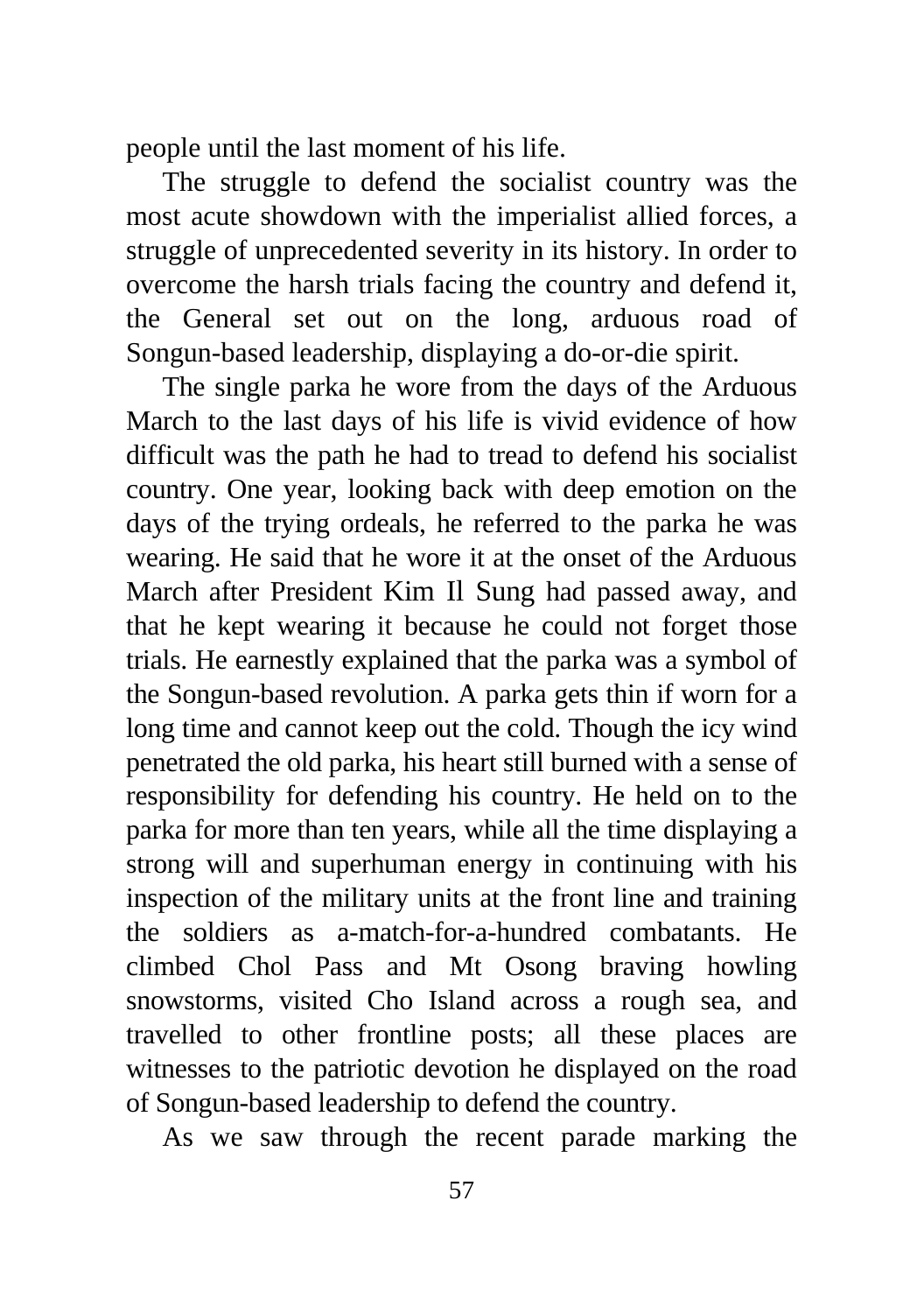centenary of the birth of the President, our country, which was robbed of its sovereignty a century ago due to its weak military strength, is demonstrating its dignity as a world-class military power; and it owes its matchless military might to the wise leadership of the General. Whenever we reflect on the road of Songun-based leadership the General followed shouldering the responsibility for the destiny of his country and nation, we realize how priceless and ennobling was the patriotism he possessed in defending our country, our motherland.

The thorny path he covered throughout his life with single-minded patriotic devotion led to our country's appearance being transformed and a solid cornerstone for building a prosperous and powerful nation being laid.

Even in the grim period when he was leading the struggle to defend socialism, he unfolded a far-reaching plan to build a thriving socialist country and wisely led the efforts to implement it. Under his energetic leadership the land across the country was realigned as befits a socialist country, gravitational waterways were built in many regions and rural villages were turned into socialist paradises. What is more, modern heavy- and light-industry factories were built in large numbers, existing factories were renovated to meet the demands of the new century, and fine monumental structures that would contribute to the country's prosperity and the well-being of the generations to come were built in various parts of the country.

The introduction of CNC technology has effected an industrial revolution of our style in the new century, and it reveals the high level of his patriotism. I still remember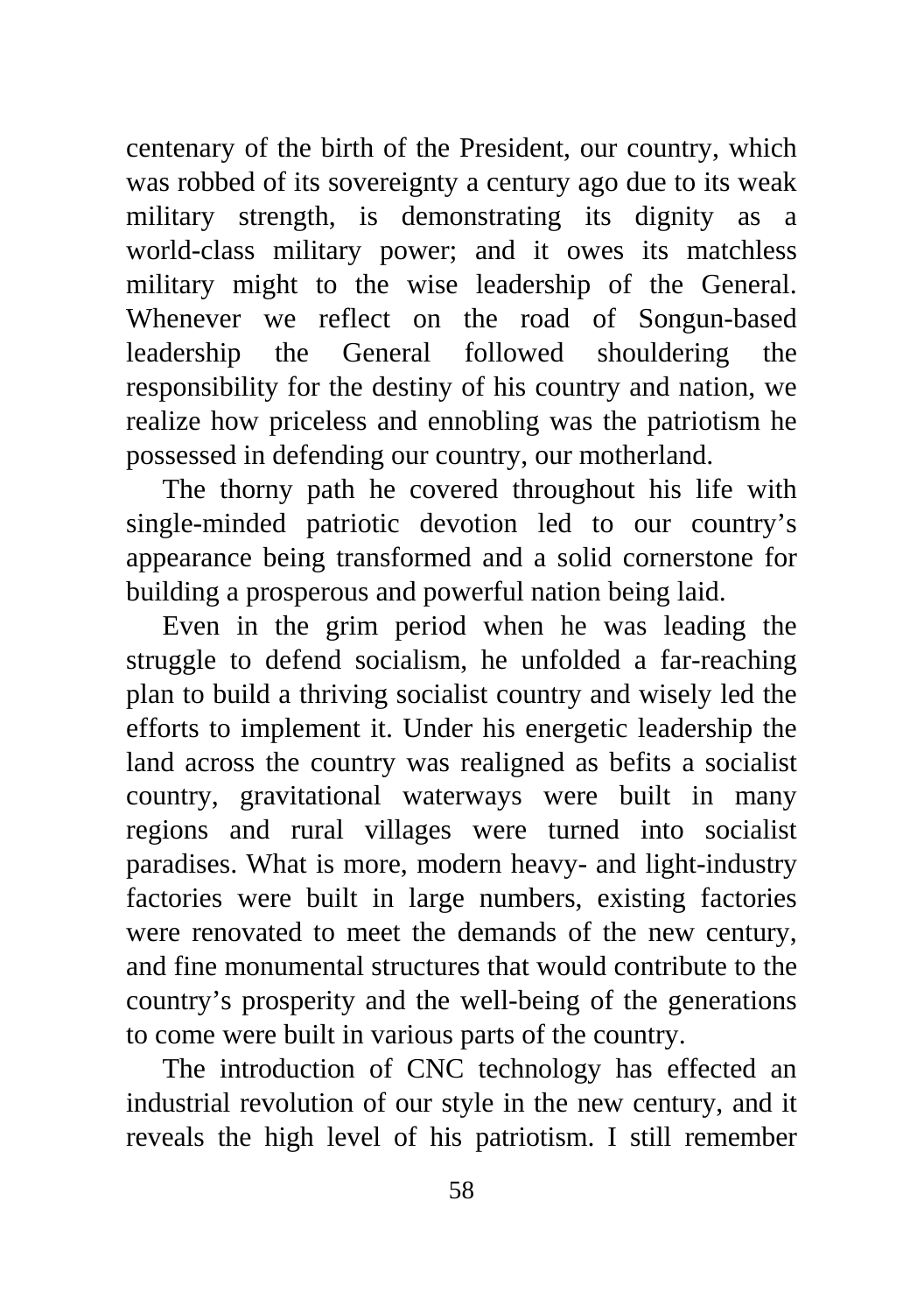vividly how in January 2010 he recollected with deep emotion that he had earnestly explained the details of CNC technology to officials who had no proper understanding of the technology, and thus stoked the flames of its introduction. During the period when the country was undergoing difficulties he had precious funds allocated to the introduction of CNC technology for the sake of the country's future prosperity, although he was haunted by the thought of the people who were suffering from food shortages. That he decided, even while shedding his heart's tears, to spend the precious funds, which was virtually everything in the country's coffers, on introducing CNC technology was a courageous action and the best choice; it was a decision born of his patriotic will to raise the international profile of his country, his motherland, by fostering its might and not by importing someone else's showy machines. Patriotism finds its highest expression in fostering the might of one's country for the sake of its prosperity. Great national strength makes it possible to defend the country and guarantees the happiness of the generations to come. Whenever he heard the song *Break through the Cutting Edge*, he would shed tears as he recollected the arduous road he had travelled and the mental agony he had overcome in introducing CNC technology. Indeed, his tears were tears of ardent patriotism.

The epochal changes effected in our country and the proud realities unfolded in the prospering Songun Korea are all valuable fruits of his ennobling patriotism.

His burning love for his socialist country and people and his self-sacrificing devotion to the prosperity of the country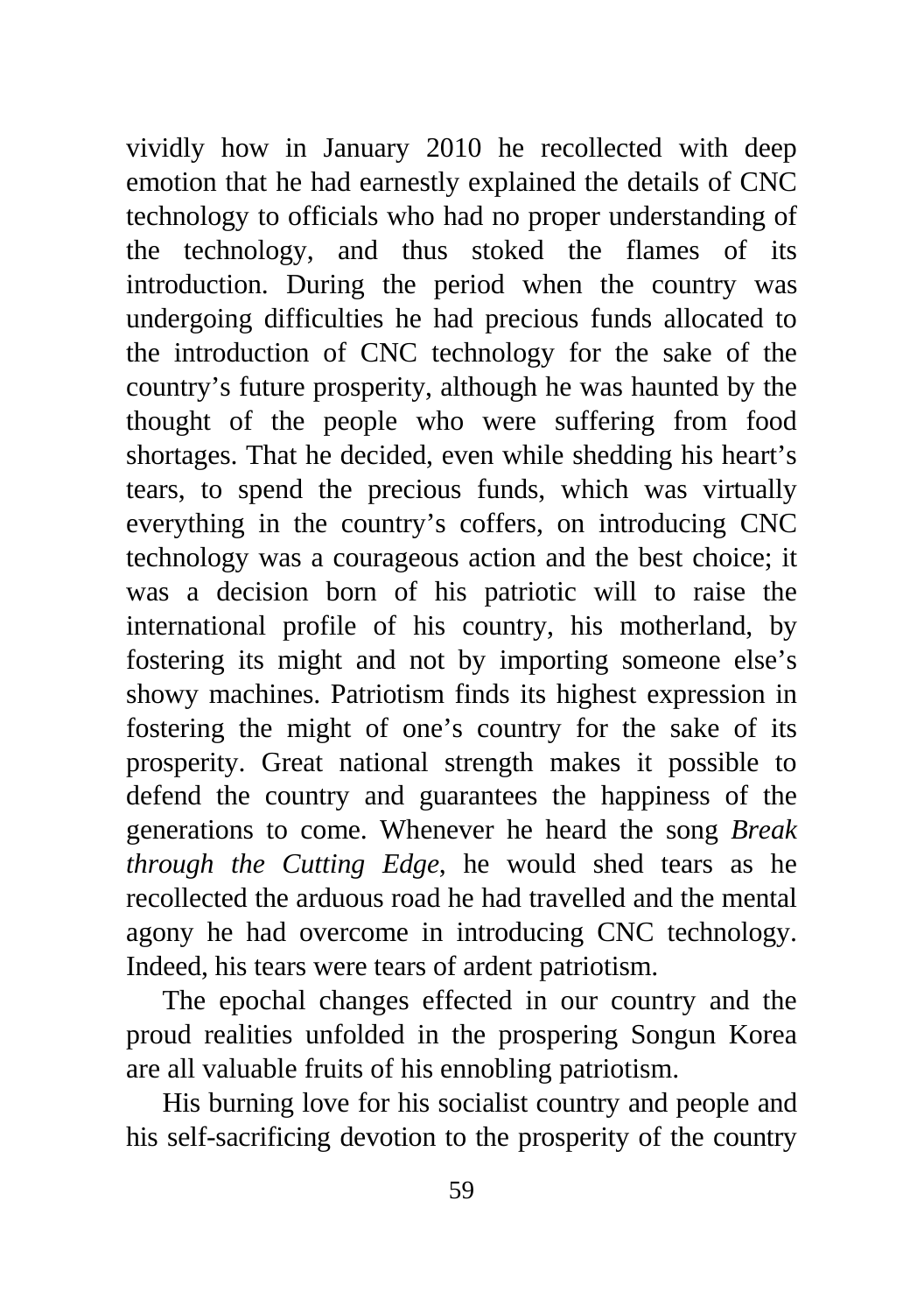and the happiness of the people originated from his absolute trust in his people and his unbreakable confidence in the justness of the socialist system and the victory of the socialist cause. There can be no love and devotion that are separated from trust and confidence. It is from unshakable trust and confidence alone that genuine and warm love and unstinting devotion are produced. He said that there are no people in the world better than ours, and he always placed absolute trust in them. And saying, "Let's see who laughs last," he had firm confidence in the victorious future of the country. Because he firmly trusted in his people and the victorious future of the country as in himself, he was always devoted to the country and people and loved them ardently.

His warm love and devotion for the country and people also originated from his ennobling sense of mission. He cherished his ennobling sense of duty and the mission of being responsible for the destiny of the country and people entrusted to him by the President. Out of this sense he set out on the long march of Songun-based leadership with a do-or-die resolve, and out of his ardent love for them, gave his all for the prosperity of the country and the happiness of the people.

In the light of its essential content and great vitality, the patriotism he cherished and applied in his practical activities is the most ennobling patriotism, and it can be associated only with his name. For this reason, when I speak of patriotism, I mean not patriotism in general, but Kim Jong Il's patriotism, the patriotism that he cherished and applied in the defence of his country and in making it prosperous.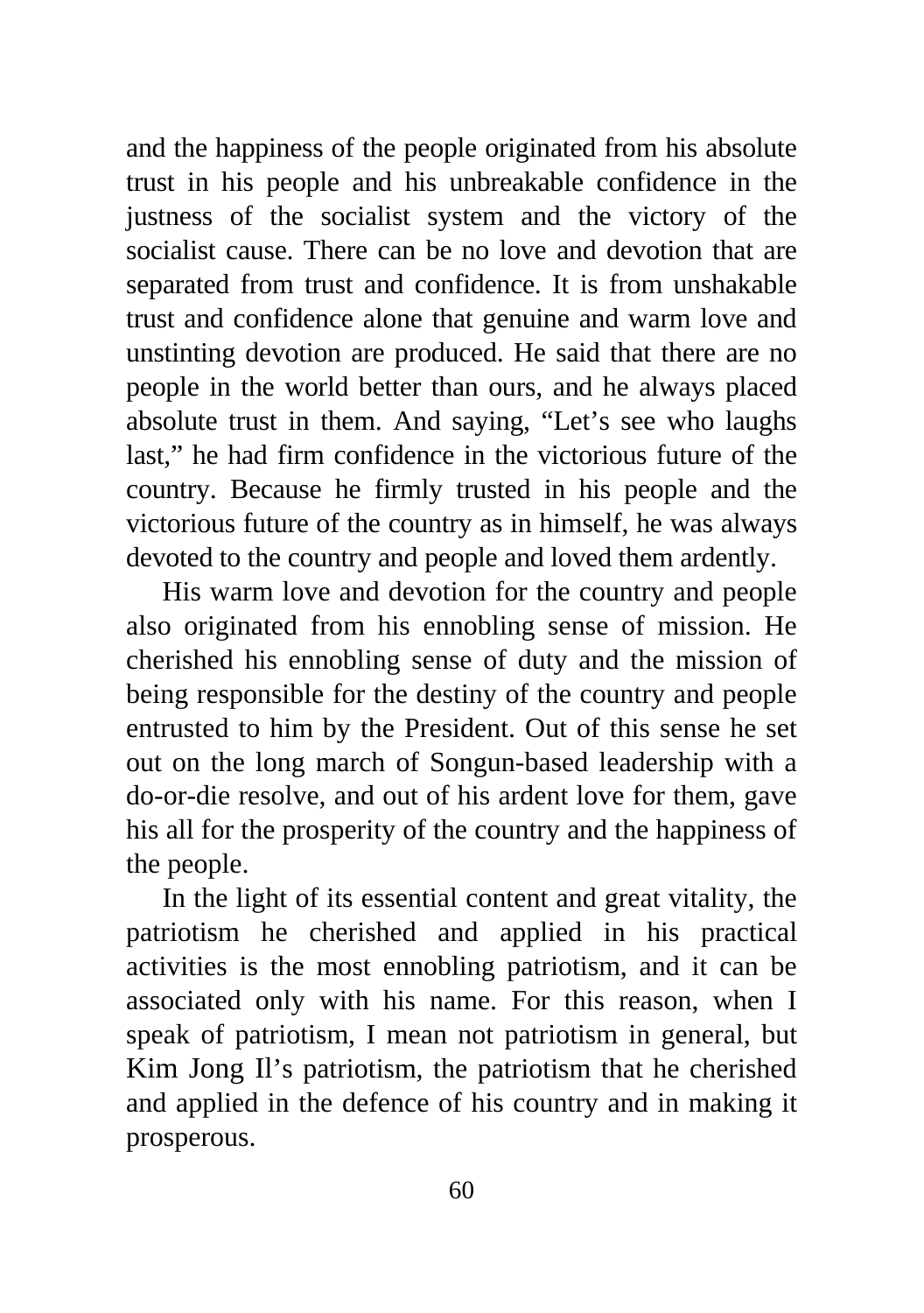Kim Jong Il's patriotism is the crystallization of socialist patriotism.

It is the most fervent and the warmest love for our socialist country and people and the most earnest and self-sacrificing devotion for the sake of the prosperity of the country and the well-being of the people. It is genuine patriotism that holds dear every tree and every blade of grass in the country and requires one to devote one's heart and soul to looking after them.

Kim Jong Il's patriotism is based on an ennobling view on the motherland.

The General wrote in *The Embrace of My Motherland*, a classic song that he created in his early years, that the embrace of the country whose land glows under the radiant sun is the embrace of Marshal Kim Il Sung. Thus he presented the profound idea that to our people the motherland is their leader and the embrace of their motherland is his embrace. One's motherland is not simply a place where one was born and grew up; it should be a place which guarantees a genuine life for the people and eternal happiness for posterity, which in turn is assured by the leader. A genuine life for the people and eternal happiness for posterity can be created and brought into bloom only by a leader who loves the country and people in real earnest and gives his all for their sake. The destiny of the country and people is unthinkable apart from their leader, and it can be defended and guaranteed only by him. Hence, devotion to the country is precisely loyalty to the leader, and loyalty to the leader is the highest expression of patriotism.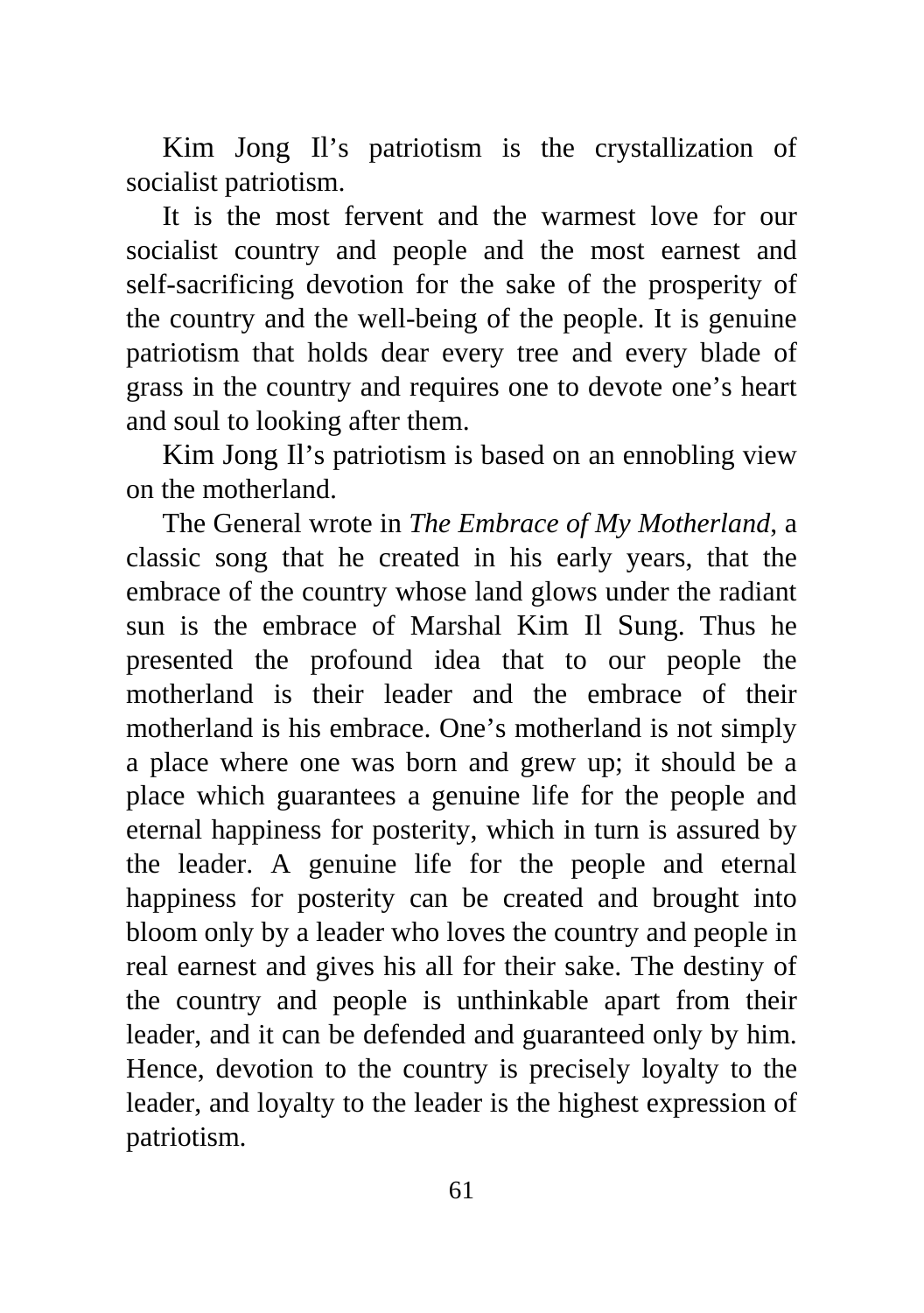Kim Jong Il's patriotism is based on a noble view on people–of believing in them as in heaven.

"The people are my God" was the General's motto throughout his life. He said that if there is an omnipotent entity in this world, it is the masses, not any god; it was his patriotic creed that the country exists because the people exist. His patriotic mind was always filled with the word *people*. If it is the wish of the people, I will pluck a star from the heavens or grow flowers even on a rock–this was the noble expression of his affection for the people, and his will. Even now, whenever I listen to the *Song of Affection for the People*, describing how the General's lifelong exploits that are as wide as the sea and as high as the sky were for the people alone, I cannot help shedding tears as I recall the benevolent image of the General who valued the people all his life.

Kim Jong Il's patriotism is based on an ennobling view on the younger generation, and it stokes our feelings further.

The slogan "Let us live not merely for today but for tomorrow!" is an concentrated expression of his view on the younger generation. Whatever we do, we must do it most creditably and perfectly so that the coming generations can enjoy the benefits even in the distant future, even though we may not enjoy them in our lifetime–this was his ennobling intention and an earnest request he always made.

Kim Jong Il's patriotism is truly a precious spiritual legacy he bequeathed to our people and a practical example for us to follow.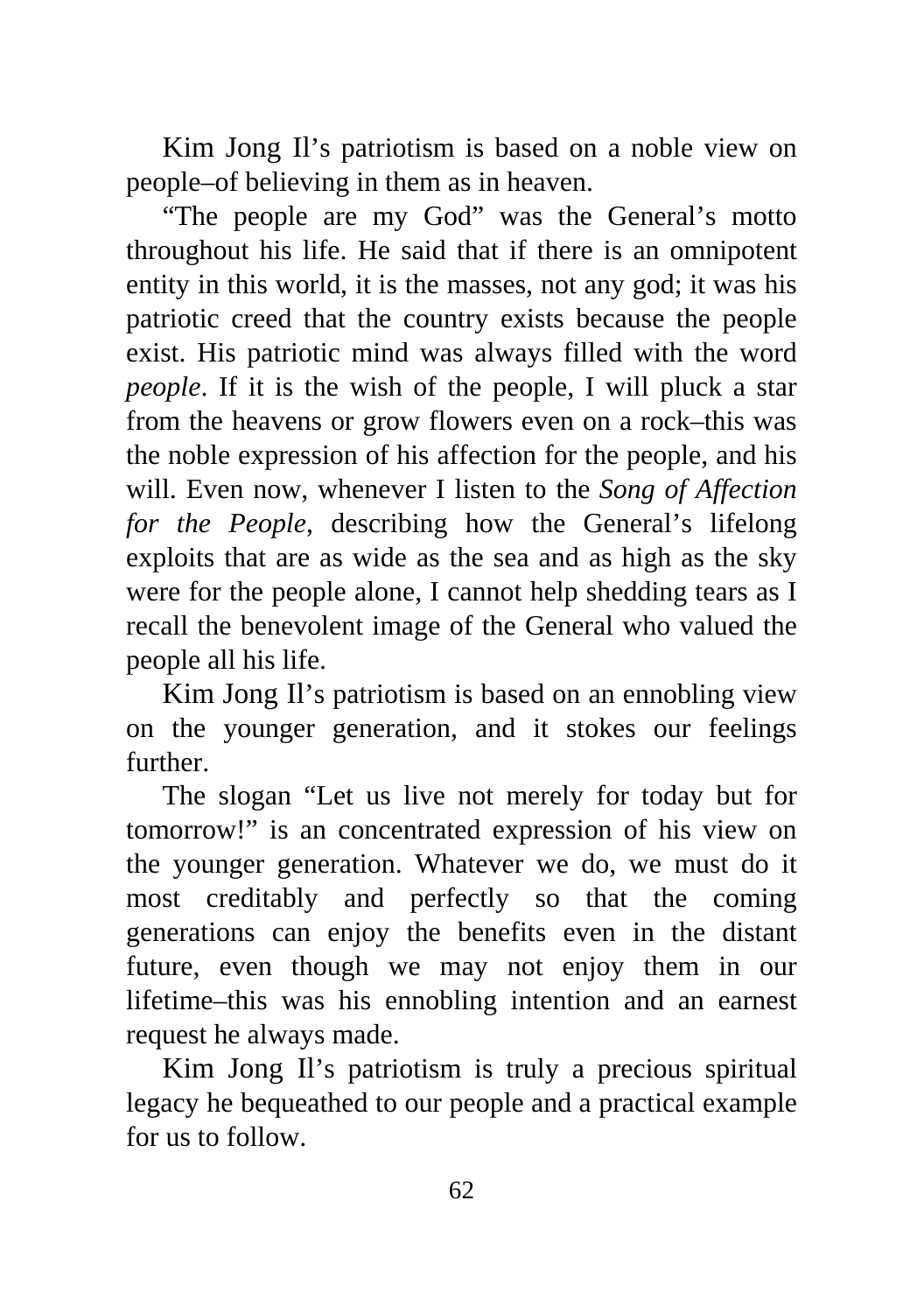It is valuable ideological and spiritual sustenance indispensable to all those who love their country and fellow people; it also provides those struggling for the sake of their country and fellow people with a powerful motive force that infuses them with courage and vigour. It will serve as a bright beacon in bringing up our people to be genuine patriots for generations to come, and as a compass to guide them in their life and struggle.

All our officials, Party members and other working people should learn a positive lesson from the ennobling patriotism of the General who devoted such tireless efforts to the country and people throughout his life, his heart burning with ardent love for them, and apply it in practice just as it is, without adding anything to it or taking anything from it.

The education to implant Kim Jong Il's patriotism deep in the hearts of the people should be strengthened.

We should strengthen education in Kim Jong Il's patriotism so as to encourage all Party members, working people, service personnel and young people and students to understand its true meaning and cherish it in their hearts.

Education in Kim Jong Il's patriotism should be broad and thorough, and conducted through theoretical explanation.

This education should not be conducted by shouting slogans, but broadly and thoroughly and combined with theoretical explanations so as to inspire all Party members and other working people to have a clear understanding of the General's view on the country, on the people and on the younger generation, and to become genuine patriots who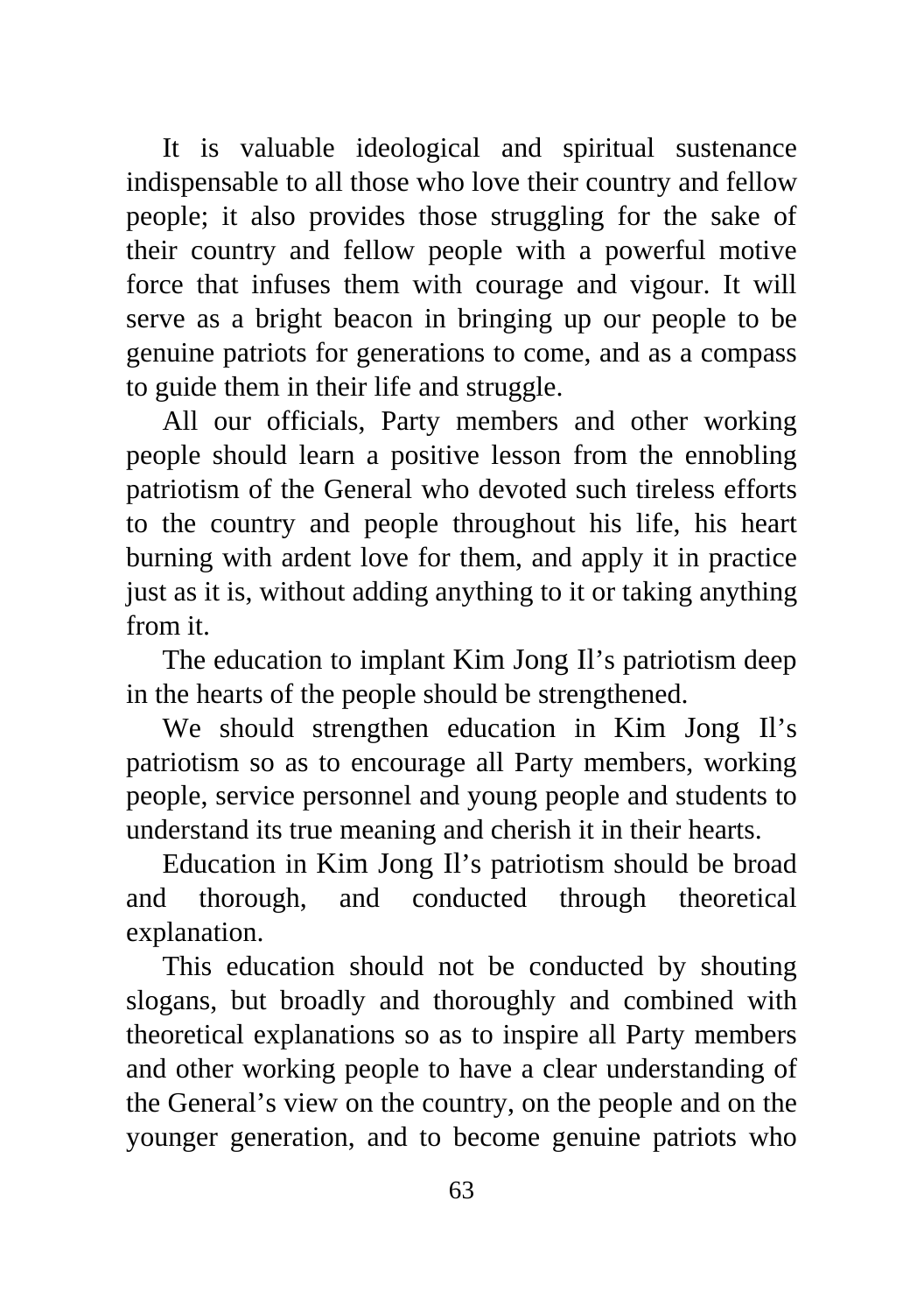render loyal service to their country and people just as the General did. It should also inspire them to give and devote their patriotic sweat and blood for the future, when their desires will burst into bloom, despite the current hardship, just as our anti-Japanese revolutionary forerunners fought, dedicating their youth and life, for the future of their country and people.

Education in Kim Jong Il's patriotism should be conducted substantially in combination with practice.

The main mistake in the current education in patriotism is that it is divorced from practice. Education that is separated from practice is pointless.

Patriotism is whole-hearted devotion to the country and people. Stressing that anxiety for one's country does not mean patriotism and patriotism in word alone is meaningless, the General said that if one is prepared to be patriotic, one should perform patriotic deeds out of a true spirit of patriotism. The spirit of patriotism should be expressed through practical activities designed for the well-being of the country and people. In answering the call of the country and people, one should not use mere words, but devote one's whole being; this is the proper stance of a patriot. Those who follow the road of genuine patriotism without hesitation or vacillation in any adversity, those who faithfully carry out promptly and to the letter the revolutionary tasks the country and people have assigned them, are genuine patriots.

Education in Kim Jong Il's patriotism should be based on the reality and conducted in keeping with the specific situation.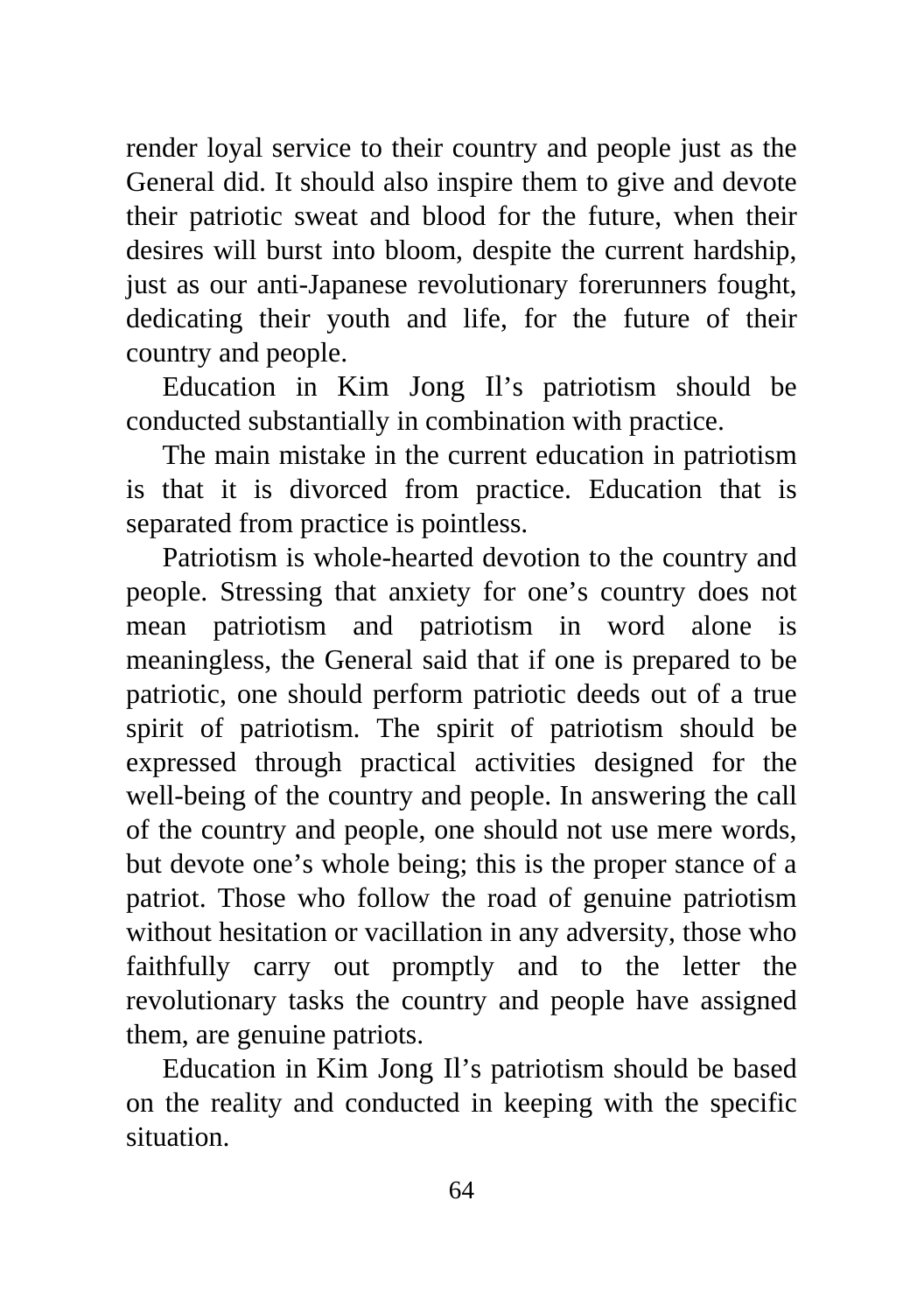Patriotism is not an abstract concept. It begins at home. It springs from the love for one's parents, spouse and children, the love for one's own home, village and workplace, and develops into love for one's country and fellow people. Those who do not feel any affection for their parents, spouses and children or for their homes, villages and workplaces cannot love their country and fellow people; they can never become genuine patriots. We should educate all Party members and other working people to become genuine patriots who first love their parents, spouses and children and then shed sweat and give their all in sprucing up their homes, villages and workplaces so that they are better than others', and thus add lustre to their country, their motherland.

We should be effective in applying Kim Jong Il's patriotism in practical activities.

To apply Kim Jong Il's patriotism means to fully realize the General's intentions and desires for the prosperity of the country and the happiness of the generations to come; it also means to conduct all work for achieving the prosperity of the country in the way that he did. We should faithfully bring to completion the undertakings he planned and was carrying out in his lifetime, so that his ideals and desires are translated into the reality on this land.

The highest expression of patriotism is found in defending the motherland. Where there is the motherland, there are our Party, our government, our socialist system and the happy life of our people. A life dedicated to national defence is the most worthwhile, patriotic life. The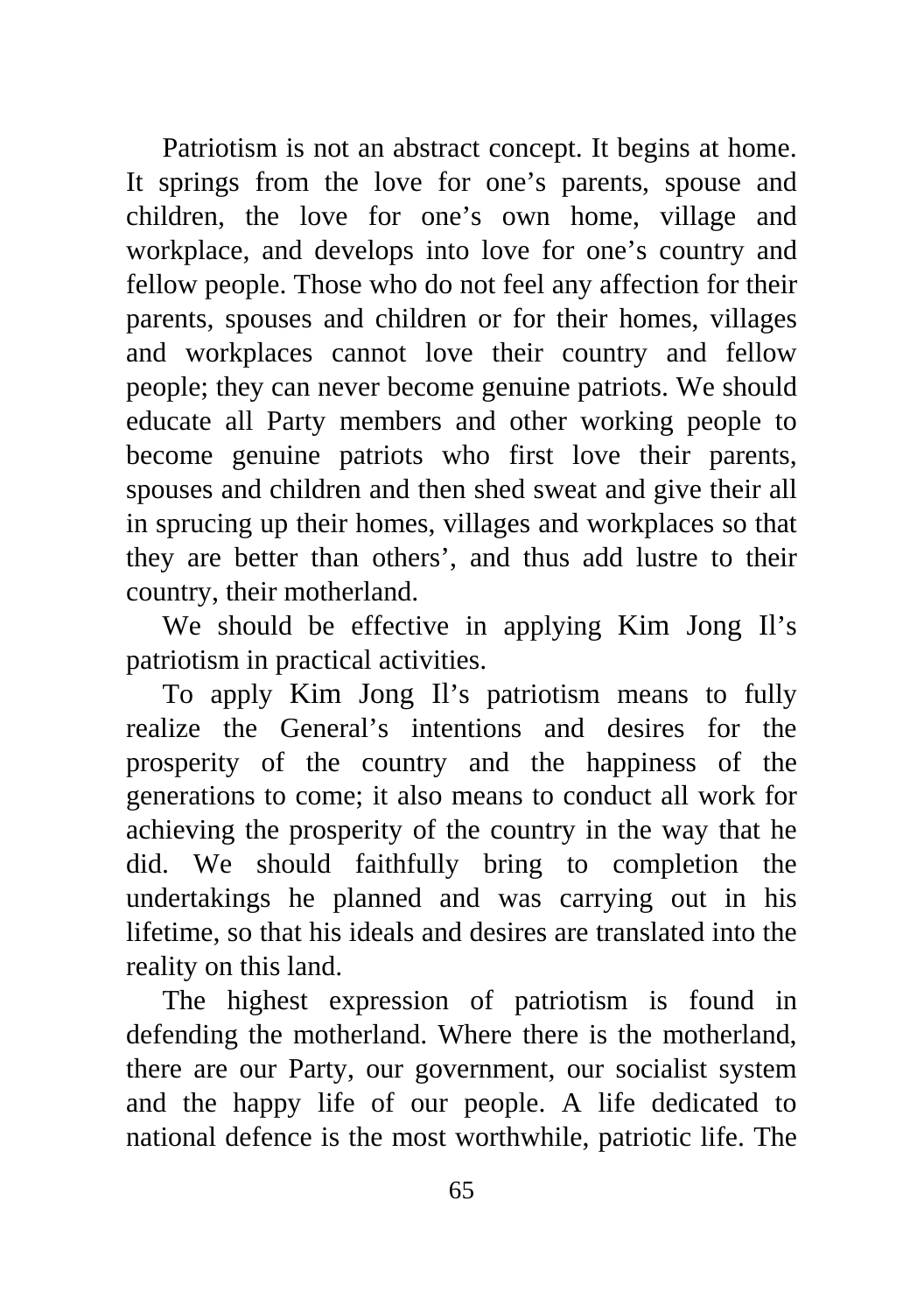service personnel of the People's Army who are standing at the forefront of national defence should firmly grasp the weapons of the revolution and steadfastly defend the outposts of the country; the people on the home front should support their Songun country by assisting the service personnel. All the people should treat military affairs as important and study them in earnest. Should the enemy attack, they should launch a resolute counterattack and give play to their patriotism in the sacred war to defend their nation.

All officials, Party members and other working people should cherish Kim Jong Il's patriotism deep in their hearts and turn out in the effort to achieve the prosperity of their country, their motherland. This effort is a worthwhile struggle to materialize our people's centuries-old desires and a sacred patriotic struggle to implement the instructions of President Kim Il Sung and General Kim Jong Il. We should become genuine patriots of the Songun era and build a thriving socialist country for others to see, like the generation who, upholding the patriotic appeal of President Kim Il Sung, built a new, democratic Korea shortly after its liberation, and like the heroes in the Chollima era who, despite being empty-handed, built a people's paradise on the debris in the post-war days.

For our nation, which has suffered many years of indescribable misfortune and pain, divided into north and south by outside forces, national reunification is the supreme national task, and it brooks no further delay. National reunification is patriotism, and national division is treachery to the nation. Those who sincerely love their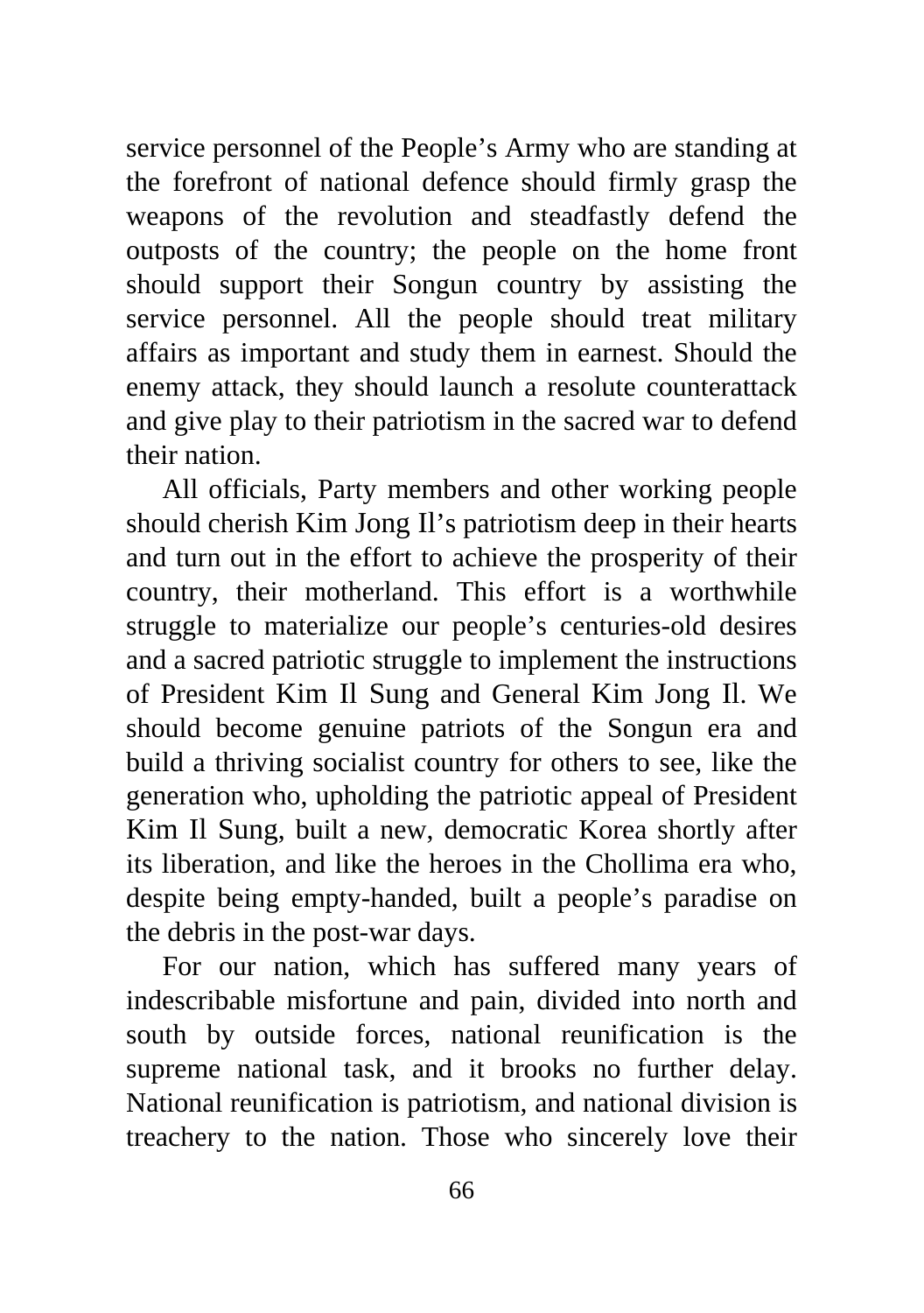country and nation, whether they live in the north, in the south or abroad, should valiantly turn out in the righteous struggle to reunify the country, true to the noble idea of loving their country and nation cherished by the peerless patriot General Kim Jong Il.

Patriotism can be likened to a gemstone. Just as a gemstone keeps shining even under the ground, so the idea of loving one's country, however small it may be, is valuable and beautiful. We should regard patriotism as something valuable and beautiful, like a gemstone and volunteer to perform undertakings that are helpful to achieving the prosperity of the country and the well-being of the people. We should always ask ourselves what we have given for the good of the country and people, and should cultivate the idea of loving our country. Only then will we be able to display genuine patriotism even when planting a tree and shed sweat out of patriotism when digging up a spadeful of earth at a construction site.

Party and working people's organizations should fulfil their responsibilities and roles in the campaign to learn from Kim Jong Il's patriotism and apply it in their practical activities.

It is often said that Party work is work with the people, but the fact is that it fails to inspire and enlist the patriotism people cherish in their hearts. Both Party work and the work of working people's organizations are work with the people and for the country and the people, so they should naturally be geared to cultivating and giving play to the patriotism cherished by the people. Today, many of our Party members and other working people are serving their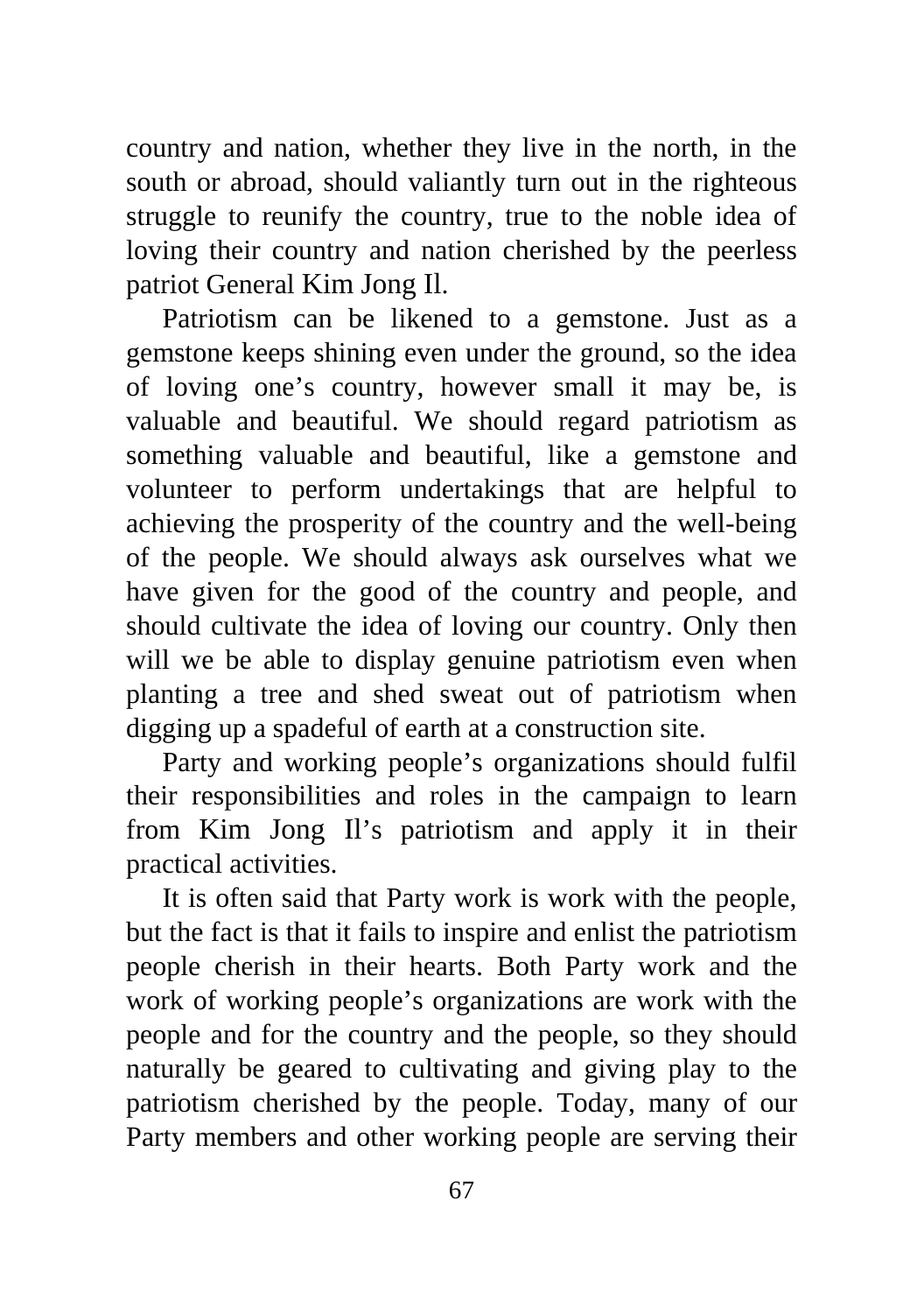country and fellow people faithfully at their own posts, even though they may not be seen or appreciated. They are all genuine patriots. Party and working people's organizations should value and appreciate the patriotic deeds performed by them, and raise the wind of patriotism throughout society so as to encourage everyone to take part in patriotic undertakings.

All state organs and social organizations should pay attention to education in Kim Jong Il's patriotism. In teaching in and applying Kim Jong Il's patriotism, educational institutions have a special role to play; they should orient their teaching to education in Kim Jong Il's patriotism, and combine their education closely with family and social education.

Officials should be exemplary in applying Kim Jong Il's patriotism.

They should not remain simply worrying about their country; as genuine patriots they should be prepared to throw themselves into supporting the country. The slogan "We serve the country and the people!" put forward by our Party is a patriotic slogan our officials should hold high. Officials should burn with greater patriotic enthusiasm than anybody else for the country and people, and should shed sweat in the vanguard of the people's patriotic struggle. When all officials work sincerely, giving their all and sharing good times and bad with the people, sometimes carrying burdens on their backs, all the people will, with a sense of patriotism, take an active part in building a prosperous country.

Some days ago I said that we should do our work so that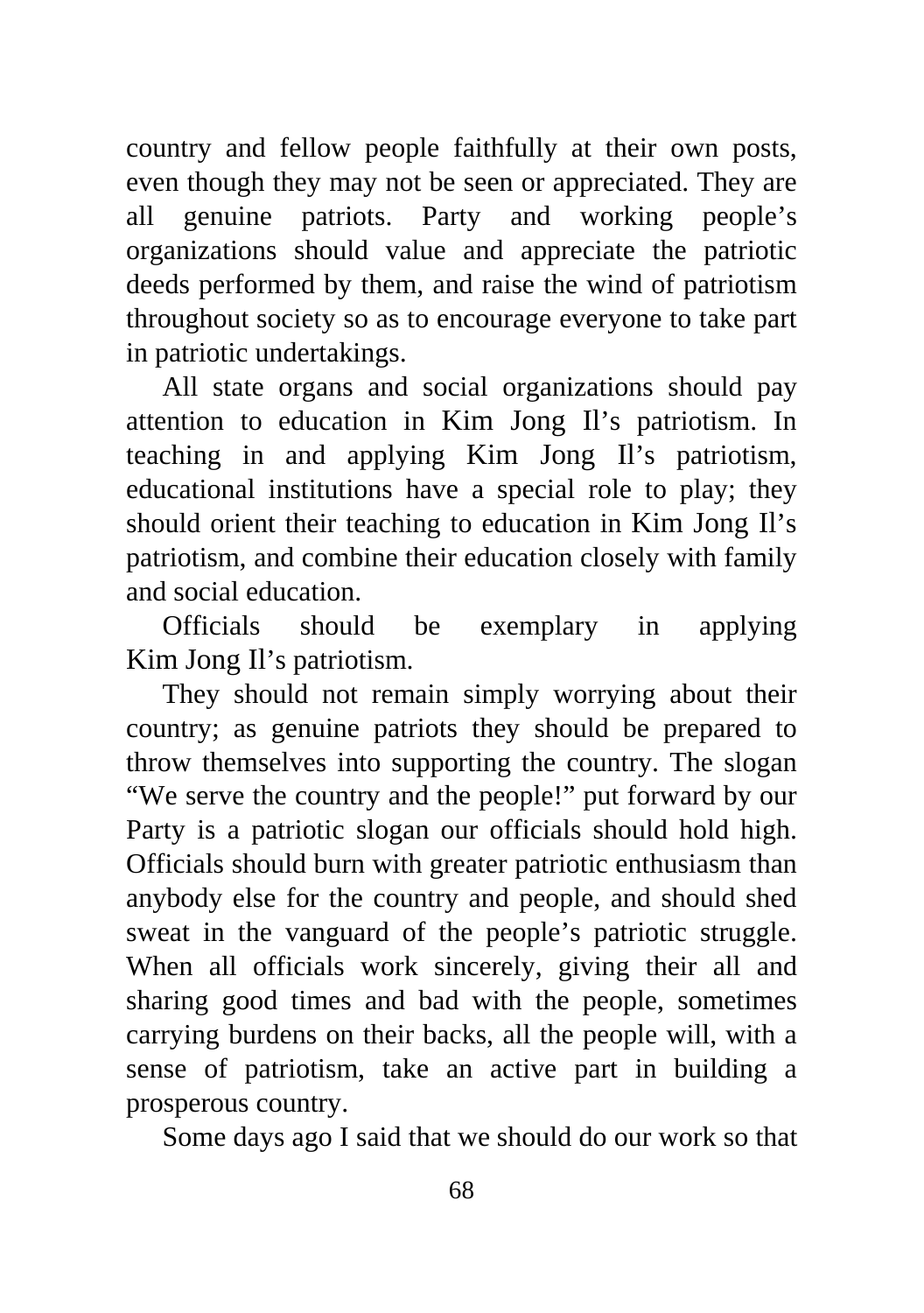people raise a cheer for our Workers' Party at all times, wherever they are. This means that we should do our work efficiently so that they do so voluntarily not only at rallies but also when they are left alone on far-flung islands or deep in the mountains. When our officials, who have to serve the people, run until they drop, shedding their sweat, to make our country prosperous and provide the people with abundance in life, the people will cheer the Workers' Party from the bottom of their hearts at all times, wherever they may be.

Our Party demands that the whole country be completely enthusiastic about Kim Jong Il's patriotism. Then, with the surging might of patriotism and singlehearted unity final victory in building a thriving socialist country will be brought forward. Just as the President opened up the path of building a new country after liberation by kindling the flames of patriotism in his historic speech on his triumphant return in which he appealed for the building of a new, democratic Korea with those with strength giving strength, those with knowledge offering knowledge and those with money donating money, and just as the General overcame severe trials and opened the way to building a thriving socialist country by kindling the flames of patriotism in his letter in which he appealed to all the people to work energetically and with one purpose to make our country, our motherland, ever more prosperous, so our Party is going to establish a new milestone in building a thriving socialist country by stoking the flames of patriotism with Kim Jong Il's patriotism as the initial spark. This is our Party's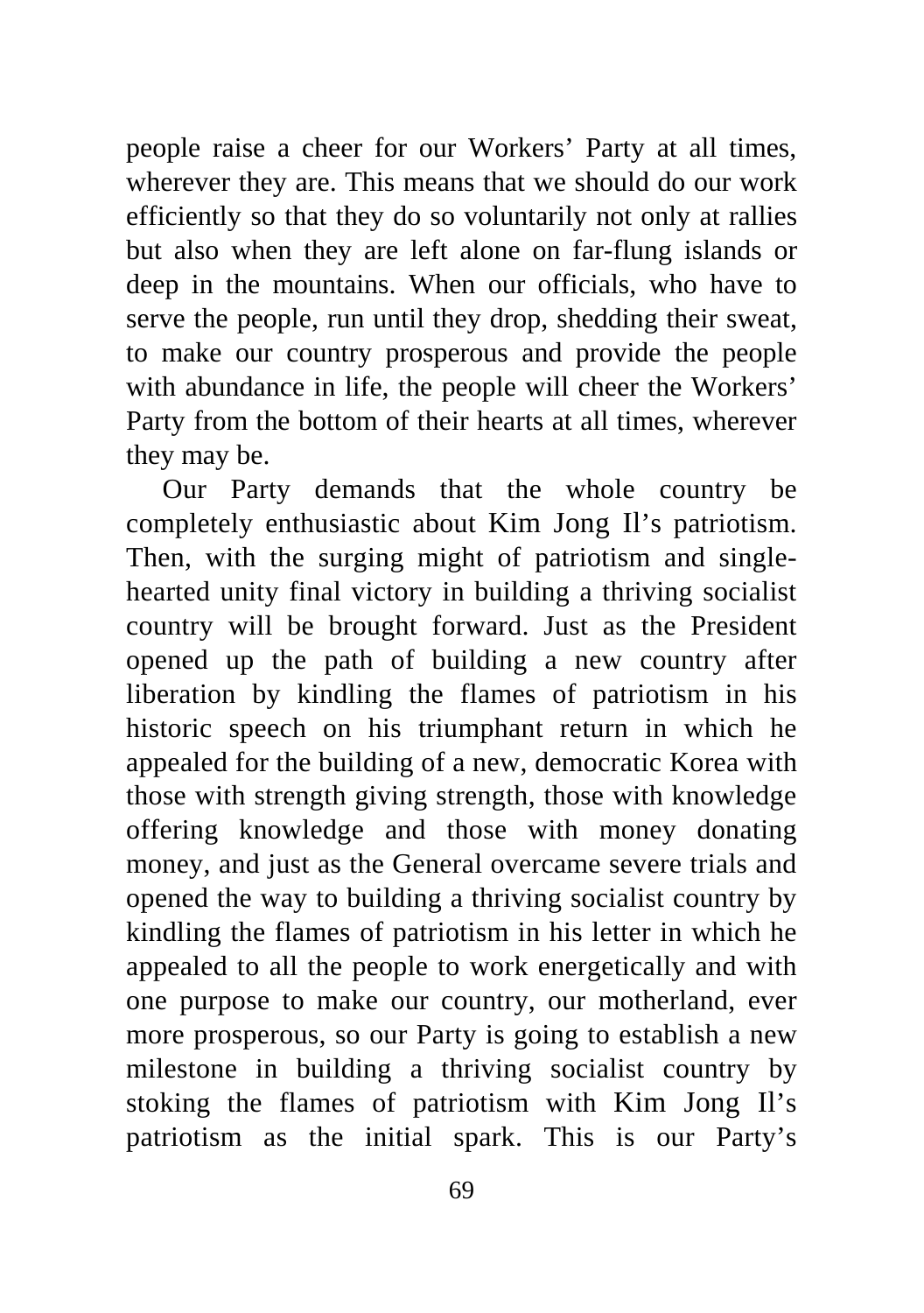unshakable will and determination.

When the whole country is filled with Kim Jong Il's patriotism and all the people are applying it to the letter in their practical activities, our country will shine in the world as a thriving socialist country.